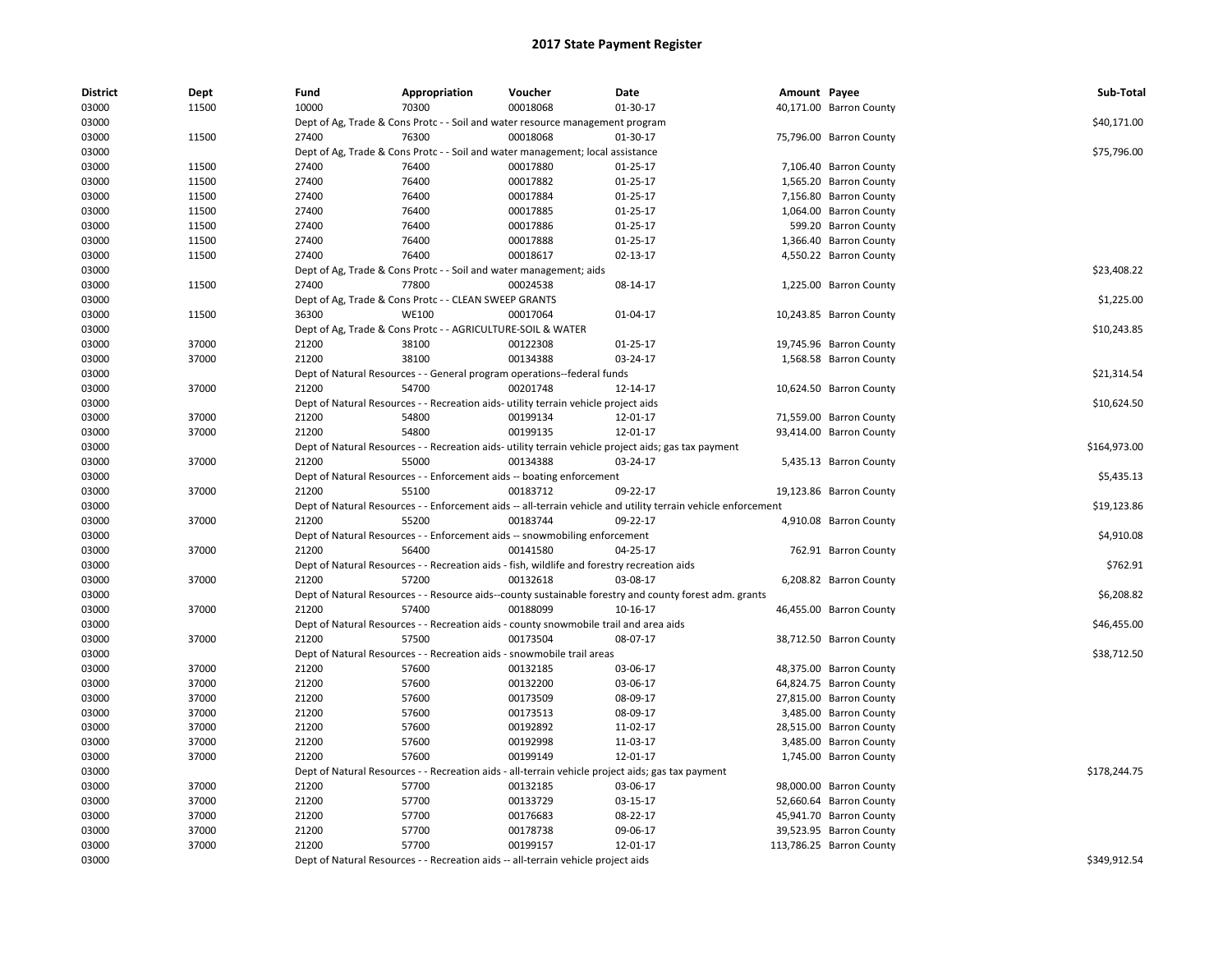| <b>District</b> | Dept  | Fund           | Appropriation                                                | Voucher                                                                               | Date                 | Amount Payee |                          | Sub-Total    |
|-----------------|-------|----------------|--------------------------------------------------------------|---------------------------------------------------------------------------------------|----------------------|--------------|--------------------------|--------------|
| 03000           | 37000 | 27200          | 66700                                                        | 00147442                                                                              | 05-05-17             |              | 4,161.27 Barron County   |              |
| 03000           | 37000 | 27200          | 66700                                                        | 00180560                                                                              | 09-11-17             |              | 1,789.41 Barron County   |              |
| 03000           |       |                |                                                              | Dept of Natural Resources - - Petroleum storage environmental remedial action; awards |                      |              |                          | \$5,950.68   |
| 03000           | 37000 | 27400          | 67000                                                        | 00154062                                                                              | 06-01-17             |              | 79,237.83 Barron County  |              |
| 03000           |       |                |                                                              | Dept of Natural Resources - - Financial assistance for responsible units              |                      |              |                          | \$79,237.83  |
| 03000           | 37000 | 27400          | 67300                                                        | 00154062                                                                              | 06-01-17             |              | 8,904.59 Barron County   |              |
| 03000           |       |                | Dept of Natural Resources - - Recycling consolidation grants |                                                                                       |                      |              |                          | \$8,904.59   |
| 03000           | 39500 | 21100          | 16800                                                        | 00106636                                                                              | 04-20-17             |              | 129,675.00 Barron County |              |
| 03000           |       |                |                                                              | WI Dept of Transportation - - Elderly and disabled county aids, state funds           |                      |              |                          | \$129,675.00 |
| 03000           | 39500 | 21100          | 18500                                                        | 00092816                                                                              | 03-15-17             |              | 1,933.77 Barron County   |              |
| 03000           | 39500 | 21100          | 18500                                                        | 00161012                                                                              | 09-05-17             |              | 4,000.00 Barron County   |              |
| 03000           | 39500 | 21100          | 18500                                                        | 00173938                                                                              | 10-06-17             |              | 1,500.00 Barron County   |              |
| 03000           |       |                |                                                              | WI Dept of Transportation - - Highway safety, local assistance, federal funds         |                      |              |                          | \$7,433.77   |
| 03000           | 39500 | 21100          | 19000                                                        | 00065399                                                                              | 01-03-17             |              | 238,660.11 Barron County |              |
| 03000           | 39500 | 21100          | 19000                                                        | 00133948                                                                              | 07-03-17             |              | 477,320.22 Barron County |              |
| 03000           | 39500 | 21100          | 19000                                                        | 00169214                                                                              | 10-02-17             |              | 238,660.12 Barron County |              |
| 03000           |       |                |                                                              | WI Dept of Transportation - - Transportation aids to counties, state funds            |                      |              |                          | \$954,640.45 |
| 03000           | 39500 | 21100          | 27800                                                        | 00200730                                                                              | 12-13-17             |              | 7,536.72 Barron County   |              |
| 03000           |       |                |                                                              | WI Dept of Transportation - - Local roads improvement program, state funds            |                      |              |                          | \$7,536.72   |
| 03000           | 39500 | 21100          | 36300                                                        | 00143066                                                                              | 07-18-17             |              | 60.00 Barron County      |              |
| 03000           | 39500 | 21100          | 36300                                                        | 00154914                                                                              | 08-15-17             |              | 3,213.24 Barron County   |              |
| 03000           | 39500 | 21100          | 36300                                                        | 00154916                                                                              | 08-15-17             |              | 1,216.78 Barron County   |              |
| 03000           | 39500 | 21100          | 36300                                                        | 00083628                                                                              | 02-08-17             |              | 43,872.65 Barron County  |              |
| 03000           | 39500 | 21100          | 36300                                                        | 00127260                                                                              | 06-12-17             |              | 300.00 Barron County     |              |
| 03000           | 39500 | 21100          | 36300                                                        | 00162520                                                                              | 09-07-17             |              | 20.00 Barron County      |              |
| 03000           | 39500 | 21100          | 36300                                                        | 00172318                                                                              | 10-01-17             |              | 3,521.10 Barron County   |              |
| 03000           | 39500 | 21100          | 36300                                                        | 00176765                                                                              | 10-10-17             |              | 808.61 Barron County     |              |
| 03000           | 39500 | 21100          | 36300                                                        | 00191888                                                                              | 11-14-17             |              | 1,240.27 Barron County   |              |
| 03000           | 39500 | 21100          | 36300                                                        | 00192278                                                                              | 11-14-17             |              | 1,100.00 Barron County   |              |
| 03000           | 39500 | 21100          | 36300                                                        | 00201083                                                                              | 12-13-17             |              | 319.00 Barron County     |              |
| 03000           |       |                |                                                              | WI Dept of Transportation - - State highway rehabilitation, state funds               |                      |              |                          | \$55,671.65  |
| 03000           | 39500 | 21100          | 36500                                                        | 00107766                                                                              | 04-19-17             |              | 293.34 Barron County     |              |
| 03000           |       |                |                                                              | WI Dept of Transportation - - Highway system management and operations, state funds   |                      |              |                          | \$293.34     |
| 03000           | 39500 | 21100          | 36800                                                        | 00074634                                                                              | $01 - 17 - 17$       |              | 26,286.12 Barron County  |              |
| 03000           | 39500 | 21100          | 36800                                                        | 00074635                                                                              | $01 - 17 - 17$       |              | 1,166.85 Barron County   |              |
| 03000           | 39500 | 21100          | 36800                                                        | 00094648                                                                              | 03-14-17             |              | 32,012.37 Barron County  |              |
| 03000           | 39500 | 21100          | 36800                                                        | 00099989                                                                              | 03-27-17             |              | 198,985.96 Barron County |              |
| 03000           | 39500 | 21100          | 36800                                                        | 00158268                                                                              | 08-24-17             |              | 10,985.24 Barron County  |              |
| 03000           | 39500 | 21100          | 36800                                                        | 00158269                                                                              | 08-24-17             |              | 223,645.51 Barron County |              |
| 03000           | 39500 | 21100          | 36800                                                        | 00083628                                                                              | 02-08-17             |              | 305,029.82 Barron County |              |
| 03000           | 39500 | 21100          | 36800                                                        | 00099078                                                                              | 03-21-17             |              | 193,468.29 Barron County |              |
| 03000           | 39500 | 21100          | 36800                                                        | 00107766                                                                              | 04-19-17             |              | 166,377.54 Barron County |              |
| 03000           | 39500 | 21100          | 36800                                                        | 00114059                                                                              | 05-08-17             |              | 124,163.94 Barron County |              |
| 03000           | 39500 | 21100          | 36800                                                        | 00129065                                                                              | 06-15-17             |              | 80,771.88 Barron County  |              |
| 03000           | 39500 | 21100          | 36800                                                        | 00130365                                                                              | 06-20-17             |              | 2,759.64 Barron County   |              |
| 03000           | 39500 | 21100          | 36800                                                        | 00150891                                                                              | 08-04-17             |              | 183,319.70 Barron County |              |
| 03000           | 39500 | 21100          | 36800                                                        | 00159613                                                                              | 09-01-17             |              | 109,445.58 Barron County |              |
| 03000           | 39500 | 21100          | 36800                                                        | 00166818                                                                              | 09-19-17             |              | 93,168.47 Barron County  |              |
| 03000           | 39500 | 21100          | 36800                                                        | 00167324                                                                              | 09-21-17             |              | 2,953.37 Barron County   |              |
|                 | 39500 |                |                                                              | 00177374                                                                              |                      |              | 79,719.64 Barron County  |              |
| 03000<br>03000  | 39500 | 21100<br>21100 | 36800<br>36800                                               | 00196151                                                                              | 10-10-17<br>11-28-17 |              | 27,361.92 Barron County  |              |
|                 |       |                |                                                              |                                                                                       |                      |              |                          |              |
| 03000           | 39500 | 21100          | 36800                                                        | 00201307                                                                              | 12-14-17             |              | 360,642.84 Barron County |              |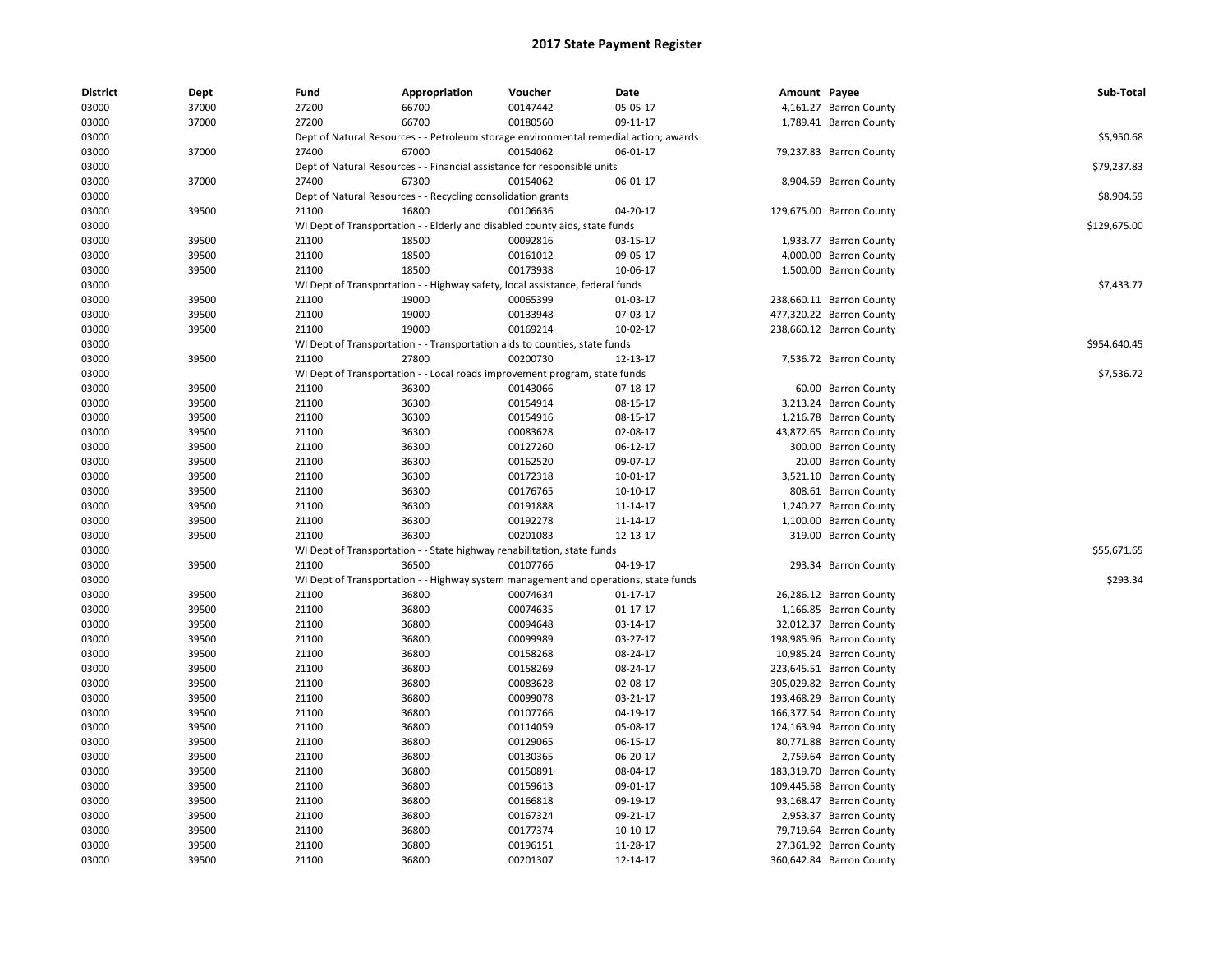| <b>District</b> | Dept  | Fund                          | Appropriation                                                                                           | Voucher                                | Date     | Amount Payee |                                                      | Sub-Total      |
|-----------------|-------|-------------------------------|---------------------------------------------------------------------------------------------------------|----------------------------------------|----------|--------------|------------------------------------------------------|----------------|
| 03000           |       |                               | WI Dept of Transportation - - Routine maintenance activities, state funds                               |                                        |          |              |                                                      | \$2,222,264.68 |
| 03000           | 39500 | 21100                         | 38000                                                                                                   | 00099989                               | 03-27-17 |              | 112.81 Barron County                                 |                |
| 03000           | 39500 | 21100                         | 38000                                                                                                   | 00107766                               | 04-19-17 |              | 749.24 Barron County                                 |                |
| 03000           | 39500 | 21100                         | 38000                                                                                                   | 00150891                               | 08-04-17 |              | 540.10 Barron County                                 |                |
| 03000           | 39500 | 21100                         | 38000                                                                                                   | 00166818                               | 09-19-17 |              | 571.48 Barron County                                 |                |
| 03000           | 39500 | 21100                         | 38000                                                                                                   | 00196151                               | 11-28-17 |              | 202.71 Barron County                                 |                |
| 03000           | 39500 | 21100                         | 38000                                                                                                   | 00201307                               | 12-14-17 |              | 111.88 Barron County                                 |                |
| 03000           |       |                               | WI Dept of Transportation - - Routine maintenance activities, federal funds                             |                                        |          |              |                                                      | \$2,288.22     |
| 03000           | 39500 | 21100                         | 27600                                                                                                   | 00130316                               | 06-20-17 |              | 52,466.13 Barron County                              |                |
| 03000           |       |                               | WI Dept of Transportation - - Local transportation facility improvement assistance, local funds         |                                        |          |              |                                                      | \$52,466.13    |
| 03000           | 39500 | 21100                         | 28600                                                                                                   | 00130316                               | 06-20-17 |              | 209,864.53 Barron County                             |                |
| 03000           |       |                               | WI Dept of Transportation - - Local transportation facility improvement assistance, federal funds       |                                        |          |              |                                                      | \$209,864.53   |
| 03000           | 41000 | 10000                         | 11600                                                                                                   | 00167961                               | 11-07-17 |              | 81,300.04 Barron County                              |                |
| 03000           |       |                               | Department of Corrections - - Reimbursing counties for probation, extended supervision and parole holds |                                        |          |              |                                                      | \$81,300.04    |
| 03000           | 43500 | 10000                         | 10700                                                                                                   | 00099249                               | 01-05-17 |              | 464.76 Barron County                                 |                |
| 03000           | 43500 | 10000                         | 10700                                                                                                   | 00105975                               | 02-24-17 |              | 588.07 Barron County                                 |                |
| 03000           | 43500 | 10000                         | 10700                                                                                                   | 00118545                               | 04-20-17 |              | 2,970.52 Barron County                               |                |
| 03000           | 43500 | 10000                         | 10700                                                                                                   | 00122573                               | 05-11-17 |              | 578.13 Barron County                                 |                |
| 03000           | 43500 | 10000                         | 10700                                                                                                   | 00123915                               | 04-25-17 |              | 483.76 Barron County                                 |                |
| 03000           | 43500 | 10000                         | 10700                                                                                                   | 00125925                               | 05-19-17 |              | 360.46 Barron County                                 |                |
| 03000           | 43500 | 10000                         | 10700                                                                                                   | 00132990                               | 06-16-17 |              | 189.70 Barron County                                 |                |
| 03000           | 43500 | 10000                         | 10700                                                                                                   | 00137954                               | 07-21-17 |              | 522.03 Barron County                                 |                |
| 03000           | 43500 | 10000                         | 10700                                                                                                   | 00145803                               | 08-16-17 |              | 2,037.27 Barron County                               |                |
| 03000           |       | Department of Health Services |                                                                                                         | - Public health dispensaries and drugs |          |              |                                                      | \$8,194.70     |
| 03000           | 43500 | 10000                         | 00000                                                                                                   | 90708                                  | 01-02-17 |              | 11,834.00 Barron County                              |                |
| 03000           | 43500 | 10000                         | 00000                                                                                                   | 90710                                  | 02-01-17 |              | 9,387.00 Barron County                               |                |
| 03000           | 43500 | 10000                         | 00000                                                                                                   | 90711                                  | 03-01-17 |              | 112,089.00 Barron County                             |                |
| 03000           | 43500 | 10000                         | 00000                                                                                                   | 90715                                  | 05-01-17 |              | 317,057.00 Barron County                             |                |
| 03000           | 43500 | 10000                         | 00000                                                                                                   | 90716                                  | 06-01-17 |              | 306,582.00 Barron County                             |                |
| 03000           | 43500 | 10000                         | 00000                                                                                                   | 90717                                  | 06-15-17 |              | 85,791.00 Barron County                              |                |
| 03000           | 43500 | 10000                         | 00000                                                                                                   | 90800                                  | 07-01-17 |              | 210,967.00 Barron County                             |                |
| 03000           | 43500 | 10000                         | 00000                                                                                                   | 90801                                  | 08-01-17 |              | 563,912.00 Barron County                             |                |
| 03000           | 43500 | 10000                         | 00000                                                                                                   | 90802                                  | 09-01-17 |              | 323,049.00 Barron County                             |                |
| 03000           | 43500 | 10000                         | 00000                                                                                                   | 90805                                  | 10-02-17 |              |                                                      |                |
| 03000           | 43500 | 10000                         | 00000                                                                                                   | 90806                                  | 11-01-17 |              | 272,288.00 Barron County<br>297,678.00 Barron County |                |
| 03000           | 43500 | 10000                         | 00000                                                                                                   | 90807                                  | 12-01-17 |              | 289,725.00 Barron County                             |                |
| 03000           | 43500 | 10000                         | 00000                                                                                                   | 90713                                  | 04-01-17 |              | 203,007.00 Barron County                             |                |
|                 |       |                               |                                                                                                         |                                        |          |              |                                                      |                |
| 03000           | 43500 | 10000                         | 00000                                                                                                   | 90712                                  | 03-07-17 |              | 46,231.00 Barron County                              |                |
| 03000           | 43500 | 10000                         | 00000                                                                                                   | 90714                                  | 04-03-17 |              | 20,613.00 Barron County                              |                |
| 03000           |       |                               | Department of Health Services - - State/Federal Aids                                                    |                                        |          |              |                                                      | \$3,070,210.00 |
| 03000           | 45500 | 10000                         | 22100                                                                                                   | 00035875                               | 10-13-17 |              | 3,690.00 Barron County                               |                |
| 03000           |       |                               | Department of Justice - - Crime laboratories; deoxyribonucleic acid analysis                            |                                        |          |              |                                                      | \$3,690.00     |
| 03000           | 45500 | 10000                         | 22600                                                                                                   | 00022007                               | 01-13-17 |              | 18,620.62 Barron County                              |                |
| 03000           |       |                               | Department of Justice - - County law enforcement services                                               |                                        |          |              |                                                      | \$18,620.62    |
| 03000           | 45500 | 10000                         | 23100                                                                                                   | 00021525                               | 01-03-17 |              | 8,480.00 Barron County                               |                |
| 03000           | 45500 | 10000                         | 23100                                                                                                   | 00039554                               | 12-21-17 |              | 7,840.00 Barron County                               |                |
| 03000           |       |                               | Department of Justice - - Law enforcement training fund, local assistance                               |                                        |          |              |                                                      | \$16,320.00    |
| 03000           | 45500 | 10000                         | 24100                                                                                                   | 00027267                               | 05-02-17 |              | 2,770.59 Barron County                               |                |
| 03000           |       |                               | Department of Justice - - Federal aid, state operations                                                 |                                        |          |              |                                                      | \$2,770.59     |
| 03000           | 45500 | 10000                         | 25100                                                                                                   | 00035563                               | 10-06-17 |              | 367.98 Barron County                                 |                |
| 03000           | 45500 | 10000                         | 25100                                                                                                   | 00037312                               | 11-16-17 |              | 3,491.89 Barron County                               |                |
| 03000           | 45500 | 10000                         | 25100                                                                                                   | 00037822                               | 11-22-17 |              | 2,653.78 Barron County                               |                |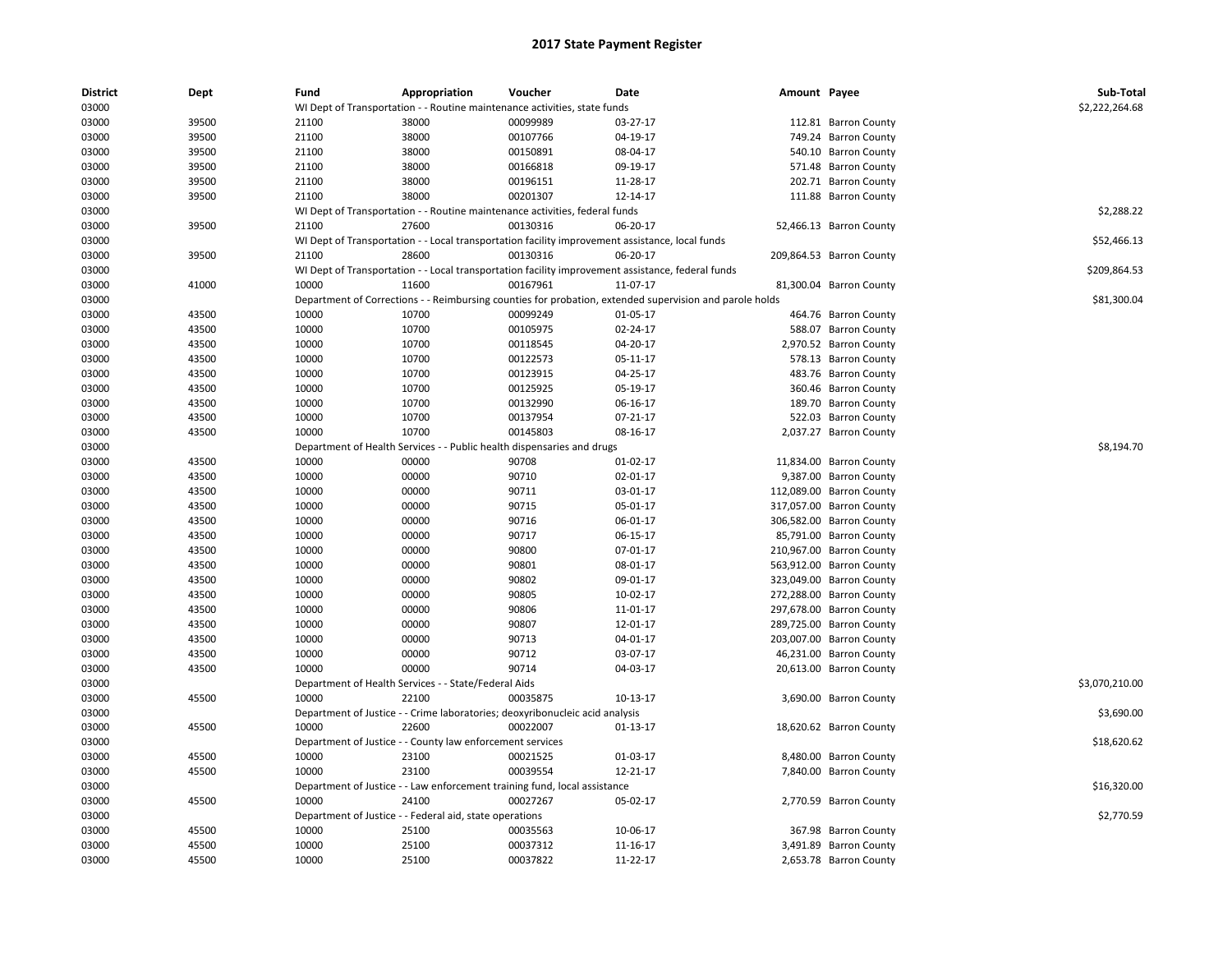| <b>District</b><br>03000 | Dept  | Fund                           | Appropriation<br>Department of Justice - - Federal aid, local assistance                           | Voucher                        | Date                                                                                           | Amount Payee |                         | Sub-Total<br>\$6,513.65 |
|--------------------------|-------|--------------------------------|----------------------------------------------------------------------------------------------------|--------------------------------|------------------------------------------------------------------------------------------------|--------------|-------------------------|-------------------------|
|                          |       | 10000                          | 26300                                                                                              | 00022044                       |                                                                                                |              |                         |                         |
| 03000                    | 45500 |                                |                                                                                                    |                                | $01 - 12 - 17$                                                                                 |              | 13,917.00 Barron County | \$13,917.00             |
| 03000<br>03000           | 45500 | 10000                          | Department of Justice - - County-tribal programs, local assistance<br>28500                        | 00028099                       | 05-18-17                                                                                       |              | 12,227.87 Barron County |                         |
| 03000                    | 45500 | 10000                          | 28500                                                                                              | 00032127                       | 07-28-17                                                                                       |              | 25.32 Barron County     |                         |
|                          | 45500 | 10000                          | 28500                                                                                              | 00036503                       |                                                                                                |              |                         |                         |
| 03000                    |       |                                |                                                                                                    |                                | 10-25-17                                                                                       |              | 6,177.78 Barron County  |                         |
| 03000<br>03000           | 45500 | 10000                          | Department of Justice - - Alternatives to Prosecution<br>53200                                     | 00031681                       | 07-20-17                                                                                       |              | 21,930.79 Barron County | \$18,430.97             |
|                          |       |                                |                                                                                                    |                                |                                                                                                |              |                         | \$21,930.79             |
| 03000<br>03000           | 45500 | 10000                          | Department of Justice - - Crime victim and witness assistance surcharge, general services<br>53900 | 00024937                       | 03-03-17                                                                                       |              | 22,449.01 Barron County |                         |
|                          |       |                                |                                                                                                    |                                |                                                                                                |              |                         | \$22,449.01             |
| 03000                    |       |                                | Department of Justice - - Reimbursement to counties for victim-witness services<br>30800           |                                |                                                                                                |              |                         |                         |
| 03000                    | 46500 | 10000                          |                                                                                                    | 00021611                       | 02-06-17                                                                                       |              | 533.90 Barron County    |                         |
| 03000                    | 46500 | 10000                          | 30800                                                                                              | 00035567                       | 12-12-17                                                                                       |              | 8,193.78 Barron County  |                         |
| 03000                    |       | Department of Military Affairs |                                                                                                    | - Emergency response equipment |                                                                                                |              |                         | \$8,727.68              |
| 03000                    | 46500 | 10000                          | 34200                                                                                              | 00025898                       | 05-12-17                                                                                       |              | 401.91 Barron County    |                         |
| 03000                    | 46500 | 10000                          | 34200                                                                                              | 00025935                       | 05-17-17                                                                                       |              | 305.70 Barron County    |                         |
| 03000                    | 46500 | 10000                          | 34200                                                                                              | 00030049                       | 08-04-17                                                                                       |              | 1,330.65 Barron County  |                         |
| 03000                    | 46500 | 10000                          | 34200                                                                                              | 00030074                       | 08-04-17                                                                                       |              | 672.54 Barron County    |                         |
| 03000                    | 46500 | 10000                          | 34200                                                                                              | 00030075                       | 08-04-17                                                                                       |              | 1,241.84 Barron County  |                         |
| 03000                    | 46500 | 10000                          | 34200                                                                                              | 00030298                       | 08-11-17                                                                                       |              | 1,233.13 Barron County  |                         |
| 03000                    | 46500 | 10000                          | 34200                                                                                              | 00030698                       | 08-23-17                                                                                       |              | 22,239.18 Barron County |                         |
| 03000                    |       |                                | Department of Military Affairs - - Federal aid, local assistance                                   |                                |                                                                                                |              |                         | \$27,424.95             |
| 03000                    | 46500 | 27200                          | 36400                                                                                              | 00027656                       | 06-14-17                                                                                       |              | 6,480.78 Barron County  |                         |
| 03000                    |       |                                |                                                                                                    |                                | Department of Military Affairs - - Division of emergency management; petroleum inspection fund |              |                         | \$6,480.78              |
| 03000                    | 48500 | 15200                          | 12700                                                                                              | 00024173                       | 01-24-17                                                                                       |              | 978.60 Barron County    |                         |
| 03000                    | 48500 | 15200                          | 12700                                                                                              | 00031933                       | 06-29-17                                                                                       |              | 171.40 Barron County    |                         |
| 03000                    |       |                                | Department of Veterans Affairs - - Grants to counties                                              |                                |                                                                                                |              |                         | \$1,150.00              |
| 03000                    | 48500 | 58200                          | 26700                                                                                              | 00024173                       | 01-24-17                                                                                       |              | 4,403.70 Barron County  |                         |
| 03000                    | 48500 | 58200                          | 26700                                                                                              | 00031933                       | 06-29-17                                                                                       |              | 771.30 Barron County    |                         |
| 03000                    |       |                                | Department of Veterans Affairs - - County grants                                                   |                                |                                                                                                |              |                         | \$5,175.00              |
| 03000                    | 48500 | 58200                          | 28000                                                                                              | 00037702                       | 10-25-17                                                                                       |              | 1,672.58 Barron County  |                         |
| 03000                    |       |                                | Department of Veterans Affairs - - Transportation payment                                          |                                |                                                                                                |              |                         | \$1,672.58              |
| 03000                    | 48500 | 58300                          | 37000                                                                                              | 00024173                       | 01-24-17                                                                                       |              | 4,403.70 Barron County  |                         |
| 03000                    | 48500 | 58300                          | 37000                                                                                              | 00031933                       | 06-29-17                                                                                       |              | 771.30 Barron County    |                         |
| 03000                    |       |                                | Department of Veterans Affairs - - County grants                                                   |                                |                                                                                                |              |                         | \$5,175.00              |
| 03000                    | 50500 | 10000                          | 15500                                                                                              | 00040173                       | 01-18-17                                                                                       |              | 10,030.31 Barron County |                         |
| 03000                    | 50500 | 10000                          | 15500                                                                                              | 00041371                       | 01-31-17                                                                                       |              | 7,193.59 Barron County  |                         |
| 03000                    | 50500 | 10000                          | 15500                                                                                              | 00045019                       | 03-15-17                                                                                       |              | 5,308.07 Barron County  |                         |
| 03000                    | 50500 | 10000                          | 15500                                                                                              | 00047648                       | 04-17-17                                                                                       |              | 1,046.71 Barron County  |                         |
| 03000                    | 50500 | 10000                          | 15500                                                                                              | 00048888                       | 05-01-17                                                                                       |              | 1,183.20 Barron County  |                         |
| 03000                    | 50500 | 10000                          | 15500                                                                                              | 00053071                       | 06-15-17                                                                                       |              | 853.79 Barron County    |                         |
| 03000                    | 50500 | 10000                          | 15500                                                                                              | 00055745                       | 07-17-17                                                                                       |              | 6,845.48 Barron County  |                         |
| 03000                    | 50500 | 10000                          | 15500                                                                                              | 00057860                       | 08-15-17                                                                                       |              | 5,220.11 Barron County  |                         |
| 03000                    | 50500 | 10000                          | 15500                                                                                              | 00060302                       | 09-15-17                                                                                       |              | 5,313.25 Barron County  |                         |
| 03000                    | 50500 | 10000                          | 15500                                                                                              | 00062822                       | 10-17-17                                                                                       |              | 6,449.22 Barron County  |                         |
| 03000                    | 50500 | 10000                          | 15500                                                                                              | 00063991                       | 10-31-17                                                                                       |              | 1,296.39 Barron County  |                         |
| 03000                    | 50500 | 10000                          | 15500                                                                                              | 00067451                       | 12-15-17                                                                                       |              | 5,025.78 Barron County  |                         |
| 03000                    |       |                                | Department of Administration - - Federal aid; local assistance                                     |                                |                                                                                                |              |                         | \$55,765.90             |
|                          |       |                                |                                                                                                    |                                |                                                                                                |              |                         |                         |
| 03000                    | 50500 | 23500                          | 37100                                                                                              | 00040173                       | 01-18-17                                                                                       |              | 9,468.54 Barron County  |                         |
| 03000                    | 50500 | 23500                          | 37100                                                                                              | 00041371                       | 01-31-17                                                                                       |              | 8,876.49 Barron County  |                         |
| 03000                    | 50500 | 23500                          | 37100                                                                                              | 00045019                       | 03-15-17                                                                                       |              | 2,121.28 Barron County  |                         |
| 03000                    | 50500 | 23500                          | 37100                                                                                              | 00047648                       | 04-17-17                                                                                       |              | 380.59 Barron County    |                         |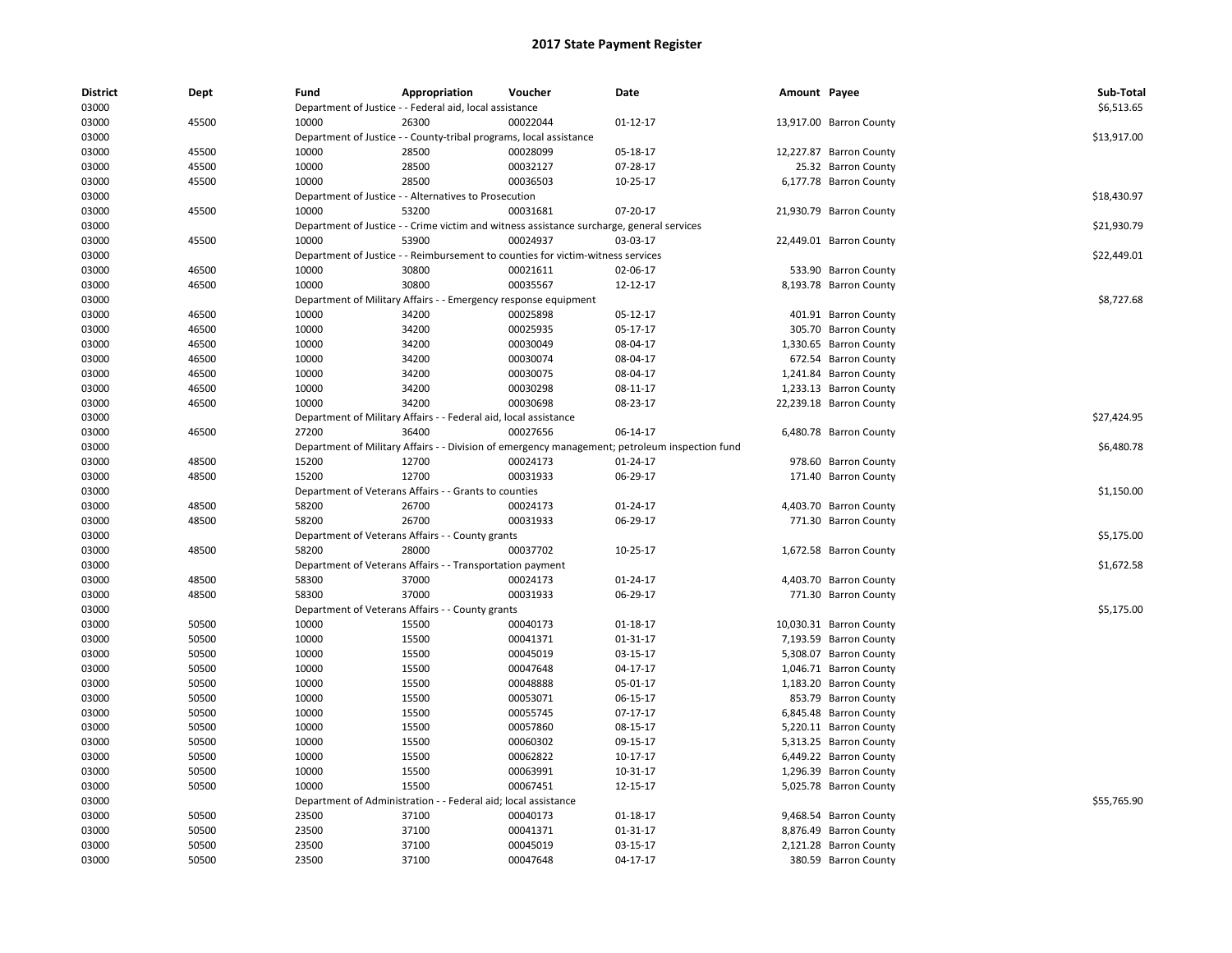| <b>District</b> | Dept  | Fund                                                        | Appropriation                                                         | Voucher                                                                          | Date           | Amount Payee |                            | Sub-Total       |
|-----------------|-------|-------------------------------------------------------------|-----------------------------------------------------------------------|----------------------------------------------------------------------------------|----------------|--------------|----------------------------|-----------------|
| 03000           | 50500 | 23500                                                       | 37100                                                                 | 00048888                                                                         | 05-01-17       |              | 128.37 Barron County       |                 |
| 03000           | 50500 | 23500                                                       | 37100                                                                 | 00053071                                                                         | 06-15-17       |              | 96.66 Barron County        |                 |
| 03000           | 50500 | 23500                                                       | 37100                                                                 | 00055745                                                                         | $07-17-17$     |              | 64.35 Barron County        |                 |
| 03000           | 50500 | 23500                                                       | 37100                                                                 | 00057860                                                                         | 08-15-17       |              | 0.46 Barron County         |                 |
| 03000           | 50500 | 23500                                                       | 37100                                                                 | 00060302                                                                         | 09-15-17       |              | 2.32 Barron County         |                 |
| 03000           | 50500 | 23500                                                       | 37100                                                                 | 00062822                                                                         | 10-17-17       |              | 29.71 Barron County        |                 |
| 03000           | 50500 | 23500                                                       | 37100                                                                 | 00063991                                                                         | 10-31-17       |              | 6,307.14 Barron County     |                 |
| 03000           | 50500 | 23500                                                       | 37100                                                                 | 00067451                                                                         | 12-15-17       |              | 8,264.33 Barron County     |                 |
| 03000           |       |                                                             | Department of Administration - - Low-income assistance grants         |                                                                                  |                |              |                            | \$35,740.24     |
| 03000           | 50500 | 26900                                                       | 16600                                                                 | 00041050                                                                         | 02-07-17       |              | 1,000.00 Barron County     |                 |
| 03000           | 50500 | 26900                                                       | 16600                                                                 | 00042986                                                                         | $02 - 21 - 17$ |              | 26,080.00 Barron County    |                 |
| 03000           | 50500 | 26900                                                       | 16600                                                                 | 00045428                                                                         | 03-24-17       |              | 25,000.00 Barron County    |                 |
| 03000           |       | Department of Administration - - Land                       |                                                                       | \$52,080.00                                                                      |                |              |                            |                 |
| 03000           | 51000 | 10000                                                       | 12000                                                                 | 00000301                                                                         | 02-03-17       |              | 13,145.31 Barron County    |                 |
| 03000           |       | Elections Commission - - Recount fees                       |                                                                       |                                                                                  |                |              |                            | \$13,145.31     |
| 03000           | 83500 | 10000                                                       | 10500                                                                 | 00020277                                                                         | $07 - 24 - 17$ |              | 172,562.23 Barron County   |                 |
| 03000           | 83500 | 10000                                                       | 10500                                                                 | 00023292                                                                         | 11-20-17       |              | 977,852.61 Barron County   |                 |
| 03000           |       |                                                             | Shared Revenue and Tax Relief - - County and municipal aid account    |                                                                                  |                |              |                            | \$1,150,414.84  |
| 03000           | 83500 | 10000                                                       | 10900                                                                 | 00017317                                                                         | 07-24-17       |              | 32,170.00 Barron County    |                 |
| 03000           |       |                                                             | Shared Revenue and Tax Relief - - State aid; tax exempt property      |                                                                                  |                |              |                            | \$32,170.00     |
| 03000           | 83500 | 10000                                                       | 11000                                                                 | 00020277                                                                         | $07 - 24 - 17$ |              | 10,815.40 Barron County    |                 |
| 03000           | 83500 | 10000                                                       | 11000                                                                 | 00023292                                                                         | 11-20-17       |              | 59,342.75 Barron County    |                 |
| 03000           |       |                                                             | Shared Revenue and Tax Relief - - Public utility distribution account |                                                                                  |                |              |                            | \$70,158.15     |
| 03000           | 83500 | 10000                                                       | 30200                                                                 | 00020065                                                                         | 07-24-17       |              | 1,367,573.72 Barron County |                 |
| 03000           | 83500 | 10000                                                       | 30200                                                                 | 00022110                                                                         | 07-24-17       |              | 5,803,242.47 Barron County |                 |
| 03000           |       |                                                             |                                                                       | Shared Revenue and Tax Relief - - School levy tax credit and first dollar credit |                |              |                            | \$7,170,816.19  |
| 03000           | 83500 | 52100                                                       | 36300                                                                 | 00016115                                                                         | 03-27-17       |              | 1,498,103.17 Barron County |                 |
| 03000           |       | Shared Revenue and Tax Relief - - Lottery and gaming credit |                                                                       | \$1,498,103.17                                                                   |                |              |                            |                 |
| 03000 Total     |       |                                                             |                                                                       |                                                                                  |                |              |                            | \$18,152,296.45 |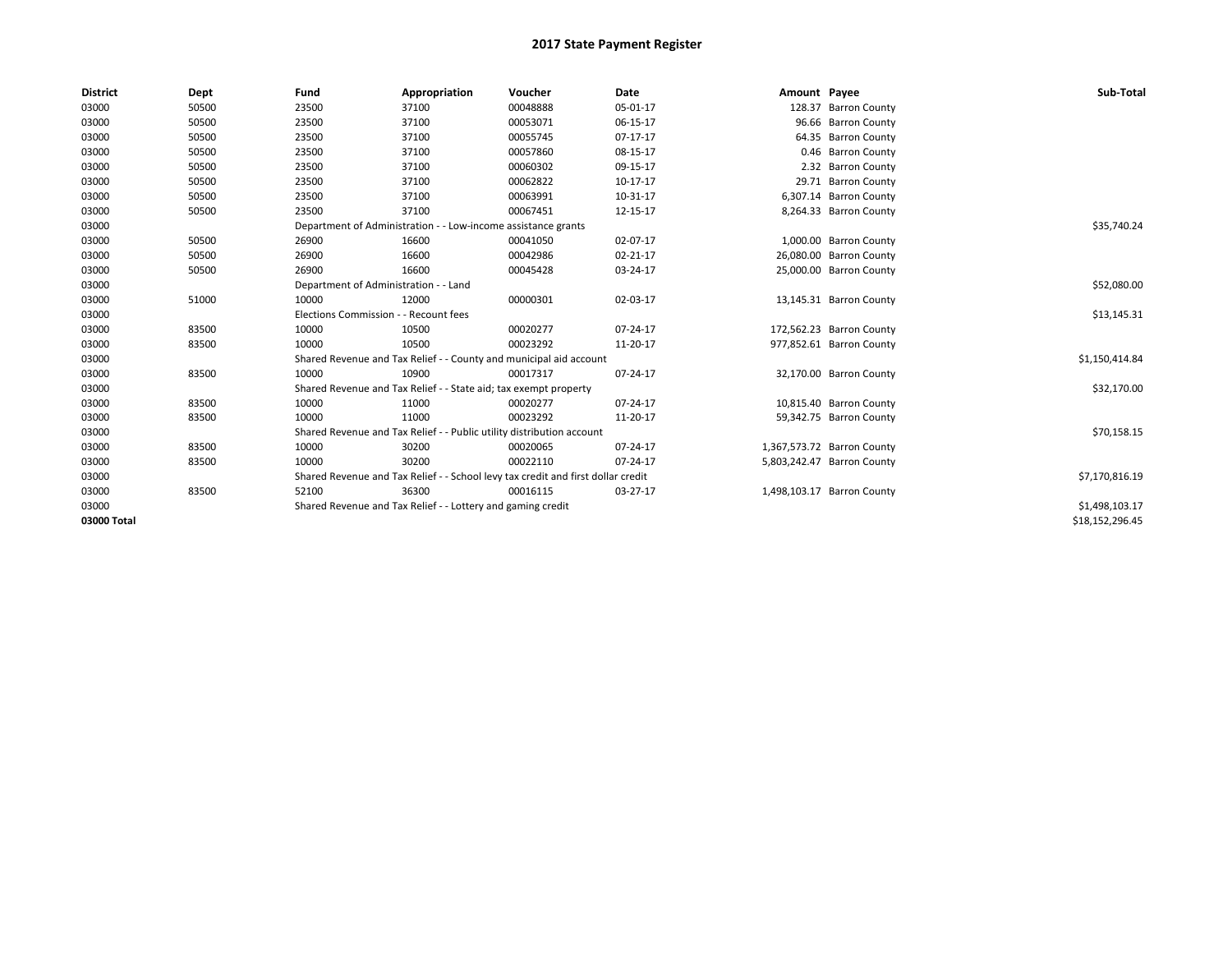| <b>District</b> | Dept  | Fund                                                                  | Appropriation                                                                      | Voucher    | Date                                                                                                         | Amount Payee |                          | Sub-Total    |
|-----------------|-------|-----------------------------------------------------------------------|------------------------------------------------------------------------------------|------------|--------------------------------------------------------------------------------------------------------------|--------------|--------------------------|--------------|
| 03002           | 16500 | 10000                                                                 | 22500                                                                              | 00010501   | 06-26-17                                                                                                     |              | 5,872.90 Town Of Almena  |              |
| 03002           |       |                                                                       | Dept of Safety & Prof Services - - Fire dues distribution                          |            |                                                                                                              |              |                          | \$5,872.90   |
| 03002           | 37000 | 10000                                                                 | 50300                                                                              | 00123846   | 02-02-17                                                                                                     |              | 1,029.00 Town Of Almena  |              |
| 03002           | 37000 | 10000                                                                 | 50300                                                                              | 00123847   | 02-02-17                                                                                                     |              | 575.90 Town Of Almena    |              |
| 03002           | 37000 | 10000                                                                 | 50300                                                                              | 00123848   | 02-02-17                                                                                                     |              | 3,550.77 Town Of Almena  |              |
| 03002           | 37000 | 10000                                                                 | 50300                                                                              | 00143360   | 04-21-17                                                                                                     |              | 16.60 Town Of Almena     |              |
| 03002           | 37000 | 10000                                                                 | 50300                                                                              | 00143361   | 04-21-17                                                                                                     |              | 280.41 Town Of Almena    |              |
| 03002           |       | Dept of Natural Resources - - Aids in lieu of taxes - general fund    |                                                                                    | \$5,452.68 |                                                                                                              |              |                          |              |
| 03002           | 37000 | 21200                                                                 | 16600                                                                              | 00156974   | 06-19-17                                                                                                     |              | 289.71 Town Of Almena    |              |
| 03002           |       |                                                                       | Dept of Natural Resources - - General program operations - state funds; forestry   |            |                                                                                                              |              |                          | \$289.71     |
| 03002           | 37000 | 21200                                                                 | 57100                                                                              | 00156974   | 06-19-17                                                                                                     |              | 148.59 Town Of Almena    |              |
| 03002           |       |                                                                       |                                                                                    |            | Dept of Natural Resources - - Resource aids -- county forests, forest croplands and managed forest land aids |              |                          | \$148.59     |
| 03002           | 37000 | 21200                                                                 | 57900                                                                              | 00143359   | 04-21-17                                                                                                     |              | 341.70 Town Of Almena    |              |
| 03002           | 37000 | 21200                                                                 | 57900                                                                              | 00143362   | 04-21-17                                                                                                     |              | 37.40 Town Of Almena     |              |
| 03002           | 37000 | 21200                                                                 | 57900                                                                              | 00143363   | 04-21-17                                                                                                     |              | 1.66 Town Of Almena      |              |
| 03002           |       |                                                                       | Dept of Natural Resources - - Aids in lieu of taxes - sum sufficient               |            |                                                                                                              |              |                          | \$380.76     |
| 03002           | 37000 | 21200                                                                 | 58900                                                                              | 00156974   | 06-19-17                                                                                                     |              | 1,332.66 Town Of Almena  |              |
| 03002           |       |                                                                       | Dept of Natural Resources - - Resource aids - distribution of closed acreage fees. |            |                                                                                                              |              |                          | \$1,332.66   |
| 03002           | 39500 | 21100                                                                 | 19100                                                                              | 00065504   | 01-03-17                                                                                                     |              | 34,626.45 Town Of Almena |              |
| 03002           | 39500 | 21100                                                                 | 19100                                                                              | 00096627   | 04-03-17                                                                                                     |              | 34,626.45 Town Of Almena |              |
| 03002           | 39500 | 21100                                                                 | 19100                                                                              | 00134053   | 07-03-17                                                                                                     |              | 34,626.45 Town Of Almena |              |
| 03002           | 39500 | 21100                                                                 | 19100                                                                              | 00169319   | 10-02-17                                                                                                     |              | 34,626.45 Town Of Almena |              |
| 03002           |       |                                                                       | WI Dept of Transportation - - Transportation aids to municipalities, state funds   |            |                                                                                                              |              |                          | \$138,505.80 |
| 03002           | 83500 | 10000                                                                 | 10500                                                                              | 00023257   | 11-20-17                                                                                                     |              | 6,687.58 Town Of Almena  |              |
| 03002           |       |                                                                       | Shared Revenue and Tax Relief - - County and municipal aid account                 |            |                                                                                                              |              |                          | \$6,687.58   |
| 03002           | 83500 | 10000                                                                 | 10900                                                                              | 00017420   | 07-24-17                                                                                                     |              | 2.00 Town Of Almena      |              |
| 03002           |       |                                                                       | Shared Revenue and Tax Relief - - State aid; tax exempt property                   |            |                                                                                                              |              |                          | \$2.00       |
| 03002           | 83500 | 10000                                                                 | 11000                                                                              | 00023257   | 11-20-17                                                                                                     |              | 125.38 Town Of Almena    |              |
| 03002           |       | Shared Revenue and Tax Relief - - Public utility distribution account |                                                                                    | \$125.38   |                                                                                                              |              |                          |              |
| 03002 Total     |       |                                                                       |                                                                                    |            |                                                                                                              |              |                          | \$158,798.06 |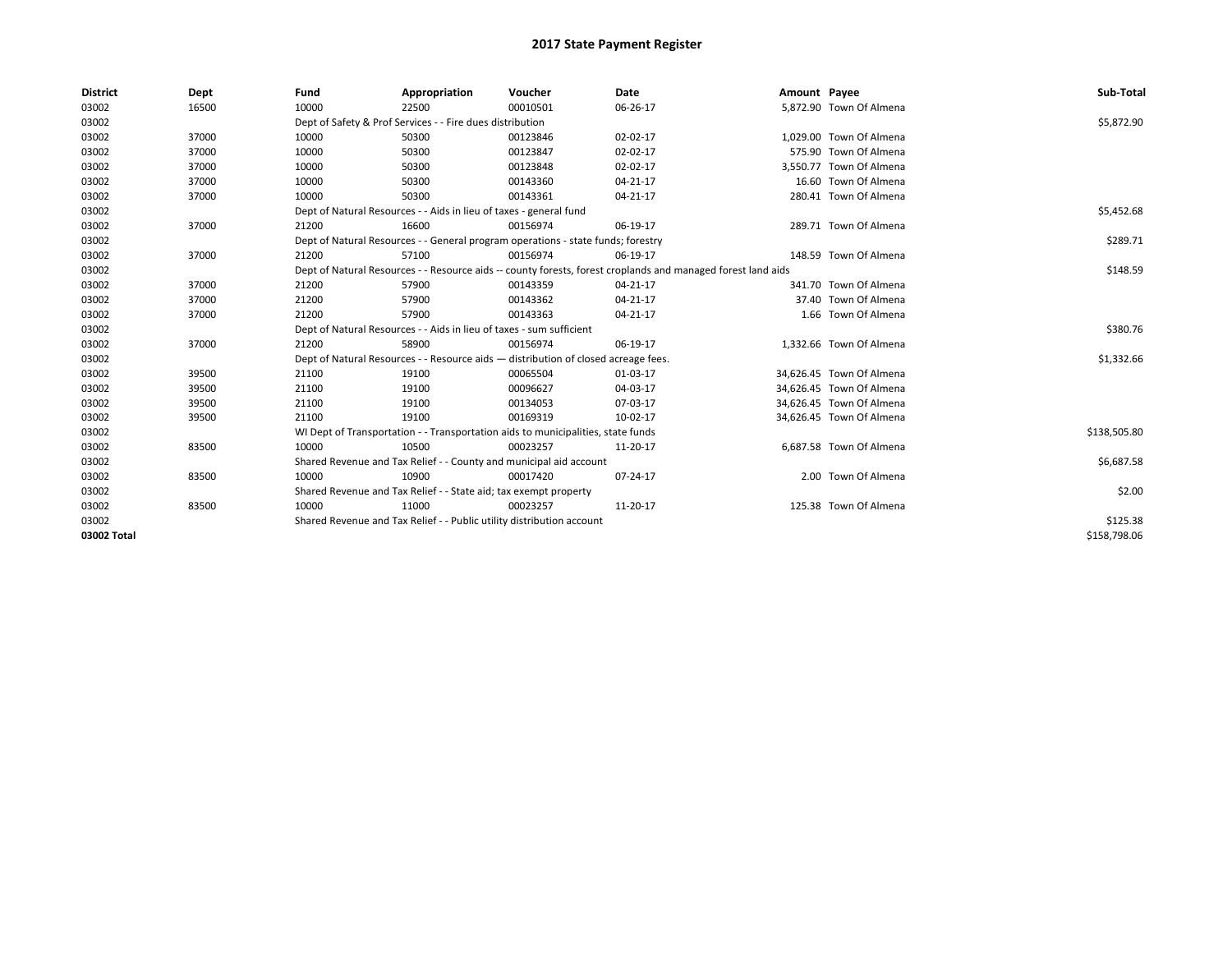| <b>District</b> | Dept  | Fund                                                                                                         | Appropriation                                                                    | Voucher    | Date     | Amount Payee |                          | Sub-Total    |
|-----------------|-------|--------------------------------------------------------------------------------------------------------------|----------------------------------------------------------------------------------|------------|----------|--------------|--------------------------|--------------|
| 03004           | 16500 | 10000                                                                                                        | 22500                                                                            | 00010502   | 06-26-17 |              | 2,627.80 Town Of Arland  |              |
| 03004           |       |                                                                                                              | Dept of Safety & Prof Services - - Fire dues distribution                        |            |          |              |                          | \$2,627.80   |
| 03004           | 37000 | 21200                                                                                                        | 16600                                                                            | 00156975   | 06-19-17 |              | 652.29 Town Of Arland    |              |
| 03004           |       | Dept of Natural Resources - - General program operations - state funds; forestry                             |                                                                                  | \$652.29   |          |              |                          |              |
| 03004           | 37000 | 21200                                                                                                        | 57100                                                                            | 00156975   | 06-19-17 |              | 458.68 Town Of Arland    |              |
| 03004           |       | Dept of Natural Resources - - Resource aids -- county forests, forest croplands and managed forest land aids |                                                                                  | \$458.68   |          |              |                          |              |
| 03004           | 37000 | 21200                                                                                                        | 57900                                                                            | 00144019   | 04-21-17 |              | 3.60 Town Of Arland      |              |
| 03004           |       |                                                                                                              | Dept of Natural Resources - - Aids in lieu of taxes - sum sufficient             |            |          |              |                          | \$3.60       |
| 03004           | 37000 | 21200                                                                                                        | 58900                                                                            | 00156975   | 06-19-17 |              | 3,000.52 Town Of Arland  |              |
| 03004           |       | Dept of Natural Resources - - Resource aids - distribution of closed acreage fees.                           |                                                                                  | \$3,000.52 |          |              |                          |              |
| 03004           | 39500 | 21100                                                                                                        | 19100                                                                            | 00065505   | 01-03-17 |              | 27,547.02 Town Of Arland |              |
| 03004           | 39500 | 21100                                                                                                        | 19100                                                                            | 00096628   | 04-03-17 |              | 27,547.02 Town Of Arland |              |
| 03004           | 39500 | 21100                                                                                                        | 19100                                                                            | 00134054   | 07-03-17 |              | 27,547.02 Town Of Arland |              |
| 03004           | 39500 | 21100                                                                                                        | 19100                                                                            | 00169320   | 10-02-17 |              | 27,547.02 Town Of Arland |              |
| 03004           |       |                                                                                                              | WI Dept of Transportation - - Transportation aids to municipalities, state funds |            |          |              |                          | \$110,188.08 |
| 03004           | 83500 | 10000                                                                                                        | 10500                                                                            | 00020243   | 07-24-17 |              | 7,829.18 Town Of Arland  |              |
| 03004           | 83500 | 10000                                                                                                        | 10500                                                                            | 00023258   | 11-20-17 |              | 53,581.13 Town Of Arland |              |
| 03004           |       |                                                                                                              | Shared Revenue and Tax Relief - - County and municipal aid account               |            |          |              |                          | \$61,410.31  |
| 03004           | 83500 | 10000                                                                                                        | 10900                                                                            | 00017421   | 07-24-17 |              | 1.00 Town Of Arland      |              |
| 03004           |       |                                                                                                              | Shared Revenue and Tax Relief - - State aid; tax exempt property                 |            |          |              |                          | \$1.00       |
| 03004 Total     |       |                                                                                                              |                                                                                  |            |          |              |                          | \$178,342.28 |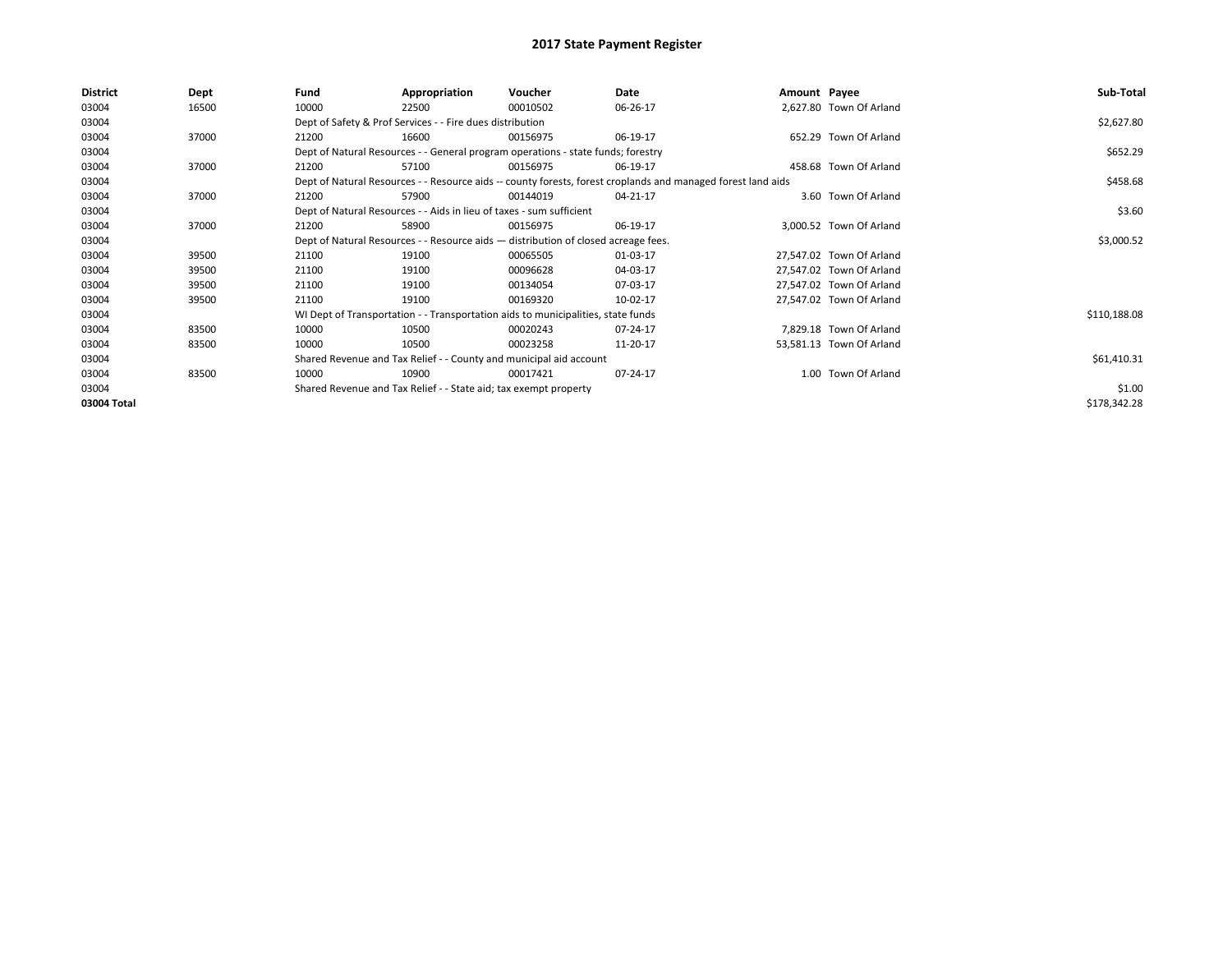| <b>District</b> | Dept  | Fund                                                                               | Appropriation                                                                    | Voucher     | Date                                                                                                         | Amount Payee |                          | Sub-Total    |
|-----------------|-------|------------------------------------------------------------------------------------|----------------------------------------------------------------------------------|-------------|--------------------------------------------------------------------------------------------------------------|--------------|--------------------------|--------------|
| 03006           | 16500 | 10000                                                                              | 22500                                                                            | 00010503    | 06-26-17                                                                                                     |              | 2,203.13 Town Of Barron  |              |
| 03006           |       |                                                                                    | Dept of Safety & Prof Services - - Fire dues distribution                        |             |                                                                                                              |              |                          | \$2,203.13   |
| 03006           | 37000 | 10000                                                                              | 50300                                                                            | 00123849    | 02-02-17                                                                                                     |              | 757.33 Town Of Barron    |              |
| 03006           | 37000 | 10000                                                                              | 50300                                                                            | 00143383    | 04-21-17                                                                                                     |              | 42.42 Town Of Barron     |              |
| 03006           |       | Dept of Natural Resources - - Aids in lieu of taxes - general fund                 |                                                                                  | \$799.75    |                                                                                                              |              |                          |              |
| 03006           | 37000 | 21200                                                                              | 16600                                                                            | 00156976    | 06-19-17                                                                                                     |              | 104.46 Town Of Barron    |              |
| 03006           |       | Dept of Natural Resources - - General program operations - state funds; forestry   |                                                                                  | \$104.46    |                                                                                                              |              |                          |              |
| 03006           | 37000 | 21200                                                                              | 57100                                                                            | 00156976    | 06-19-17                                                                                                     |              | 58.01 Town Of Barron     |              |
| 03006           |       |                                                                                    |                                                                                  |             | Dept of Natural Resources - - Resource aids -- county forests, forest croplands and managed forest land aids |              |                          | \$58.01      |
| 03006           | 37000 | 21200                                                                              | 58900                                                                            | 00156976    | 06-19-17                                                                                                     |              | 480.50 Town Of Barron    |              |
| 03006           |       | Dept of Natural Resources - - Resource aids - distribution of closed acreage fees. |                                                                                  | \$480.50    |                                                                                                              |              |                          |              |
| 03006           | 39500 | 21100                                                                              | 19100                                                                            | 00065506    | 01-03-17                                                                                                     |              | 27,728.68 Town Of Barron |              |
| 03006           | 39500 | 21100                                                                              | 19100                                                                            | 00096629    | 04-03-17                                                                                                     |              | 27.728.68 Town Of Barron |              |
| 03006           | 39500 | 21100                                                                              | 19100                                                                            | 00134055    | 07-03-17                                                                                                     |              | 27,728.68 Town Of Barron |              |
| 03006           | 39500 | 21100                                                                              | 19100                                                                            | 00169321    | 10-02-17                                                                                                     |              | 27,728.70 Town Of Barron |              |
| 03006           |       |                                                                                    | WI Dept of Transportation - - Transportation aids to municipalities, state funds |             |                                                                                                              |              |                          | \$110,914.74 |
| 03006           | 83500 | 10000                                                                              | 10500                                                                            | 00020244    | 07-24-17                                                                                                     |              | 7,874.84 Town Of Barron  |              |
| 03006           | 83500 | 10000                                                                              | 10500                                                                            | 00023259    | 11-20-17                                                                                                     |              | 44,624.10 Town Of Barron |              |
| 03006           |       |                                                                                    | Shared Revenue and Tax Relief - - County and municipal aid account               |             |                                                                                                              |              |                          | \$52,498.94  |
| 03006           | 83500 | 10000                                                                              | 10900                                                                            | 00017422    | 07-24-17                                                                                                     |              | 235.00 Town Of Barron    |              |
| 03006           |       | Shared Revenue and Tax Relief - - State aid; tax exempt property                   |                                                                                  | \$235.00    |                                                                                                              |              |                          |              |
| 03006           | 83500 | 10000                                                                              | 11000                                                                            | 00020244    | 07-24-17                                                                                                     |              | 1,756.32 Town Of Barron  |              |
| 03006           | 83500 | 10000                                                                              | 11000                                                                            | 00023259    | 11-20-17                                                                                                     |              | 10,216.31 Town Of Barron |              |
| 03006           |       | Shared Revenue and Tax Relief - - Public utility distribution account              |                                                                                  | \$11,972.63 |                                                                                                              |              |                          |              |
| 03006 Total     |       |                                                                                    |                                                                                  |             |                                                                                                              |              |                          | \$179,267.16 |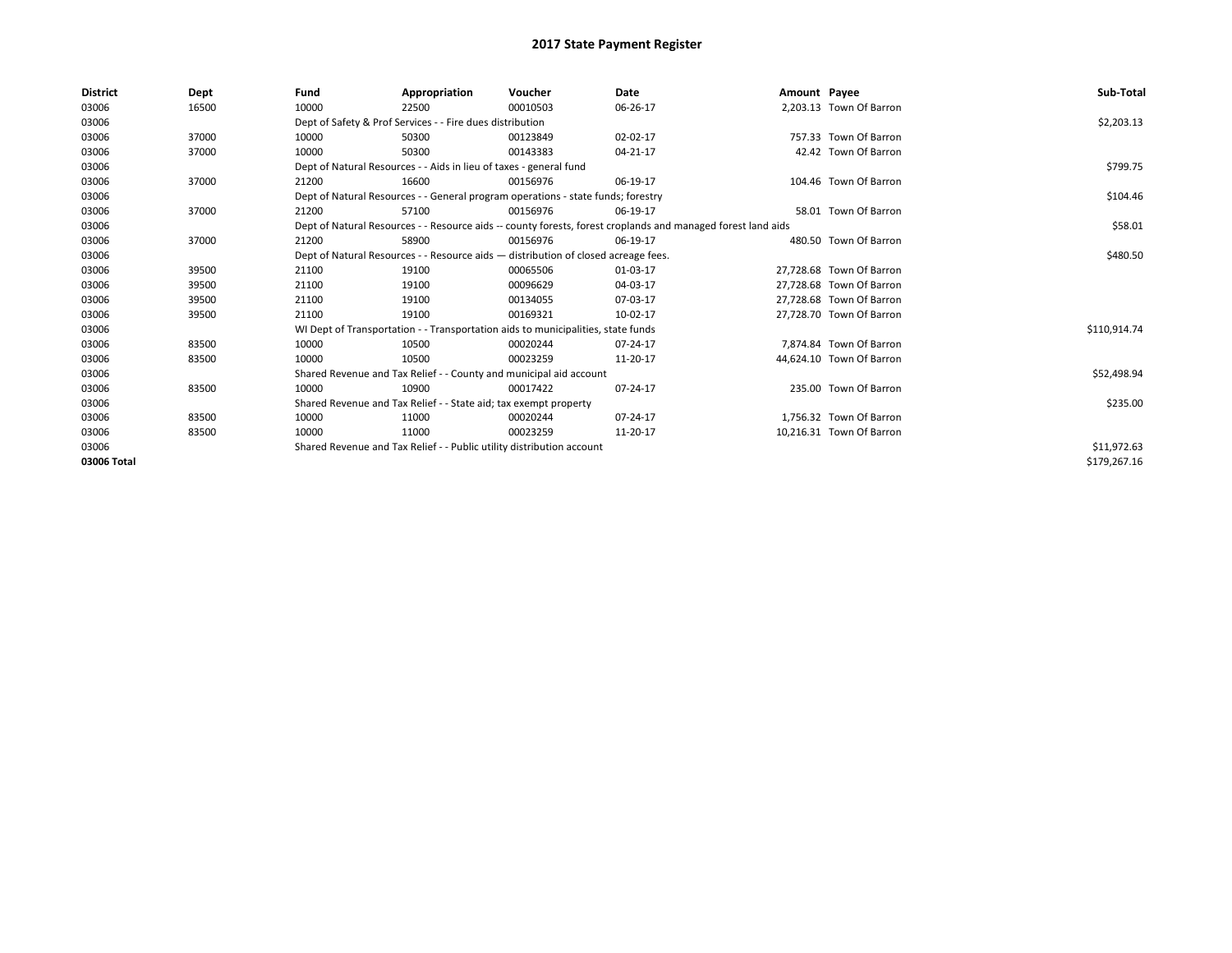| <b>District</b> | Dept  | Fund                                                                               | Appropriation                                                                    | Voucher    | Date                                                                                                         | Amount Payee |                             | Sub-Total    |
|-----------------|-------|------------------------------------------------------------------------------------|----------------------------------------------------------------------------------|------------|--------------------------------------------------------------------------------------------------------------|--------------|-----------------------------|--------------|
| 03008           | 16500 | 10000                                                                              | 22500                                                                            | 00010504   | 06-26-17                                                                                                     |              | 2,623.97 Town Of Bear Lake  |              |
| 03008           |       |                                                                                    | Dept of Safety & Prof Services - - Fire dues distribution                        |            |                                                                                                              |              |                             | \$2,623.97   |
| 03008           | 37000 | 21200                                                                              | 16600                                                                            | 00156977   | 06-19-17                                                                                                     |              | 496.34 Town Of Bear Lake    |              |
| 03008           |       | Dept of Natural Resources - - General program operations - state funds; forestry   |                                                                                  | \$496.34   |                                                                                                              |              |                             |              |
| 03008           | 37000 | 21200                                                                              | 57100                                                                            | 00156977   | 06-19-17                                                                                                     |              | 1.545.30 Town Of Bear Lake  |              |
| 03008           |       |                                                                                    |                                                                                  |            | Dept of Natural Resources - - Resource aids -- county forests, forest croplands and managed forest land aids |              |                             | \$1,545.30   |
| 03008           | 37000 | 21200                                                                              | 58900                                                                            | 00156977   | 06-19-17                                                                                                     |              | 2.283.14 Town Of Bear Lake  |              |
| 03008           |       | Dept of Natural Resources - - Resource aids - distribution of closed acreage fees. |                                                                                  | \$2,283.14 |                                                                                                              |              |                             |              |
| 03008           | 39500 | 21100                                                                              | 19100                                                                            | 00065507   | 01-03-17                                                                                                     |              | 23,082.46 Town Of Bear Lake |              |
| 03008           | 39500 | 21100                                                                              | 19100                                                                            | 00096630   | 04-03-17                                                                                                     |              | 23,082.46 Town Of Bear Lake |              |
| 03008           | 39500 | 21100                                                                              | 19100                                                                            | 00134056   | 07-03-17                                                                                                     |              | 23,082.46 Town Of Bear Lake |              |
| 03008           | 39500 | 21100                                                                              | 19100                                                                            | 00169322   | 10-02-17                                                                                                     |              | 23,082.48 Town Of Bear Lake |              |
| 03008           |       |                                                                                    | WI Dept of Transportation - - Transportation aids to municipalities, state funds |            |                                                                                                              |              |                             | \$92,329.86  |
| 03008           | 83500 | 10000                                                                              | 10500                                                                            | 00020245   | 07-24-17                                                                                                     |              | 1,311.12 Town Of Bear Lake  |              |
| 03008           | 83500 | 10000                                                                              | 10500                                                                            | 00023260   | 11-20-17                                                                                                     |              | 7,429.66 Town Of Bear Lake  |              |
| 03008           |       |                                                                                    | Shared Revenue and Tax Relief - - County and municipal aid account               |            |                                                                                                              |              |                             | \$8,740.78   |
| 03008           | 83500 | 10000                                                                              | 10900                                                                            | 00017423   | 07-24-17                                                                                                     |              | 1.00 Town Of Bear Lake      |              |
| 03008           |       |                                                                                    | Shared Revenue and Tax Relief - - State aid; tax exempt property                 |            |                                                                                                              |              |                             | \$1.00       |
| 03008           | 83500 | 10000                                                                              | 11000                                                                            | 00020245   | 07-24-17                                                                                                     |              | 7.54 Town Of Bear Lake      |              |
| 03008           | 83500 | 10000                                                                              | 11000                                                                            | 00023260   | 11-20-17                                                                                                     |              | 28.94 Town Of Bear Lake     |              |
| 03008           |       | Shared Revenue and Tax Relief - - Public utility distribution account              |                                                                                  | \$36.48    |                                                                                                              |              |                             |              |
| 03008 Total     |       |                                                                                    |                                                                                  |            |                                                                                                              |              |                             | \$108,056.87 |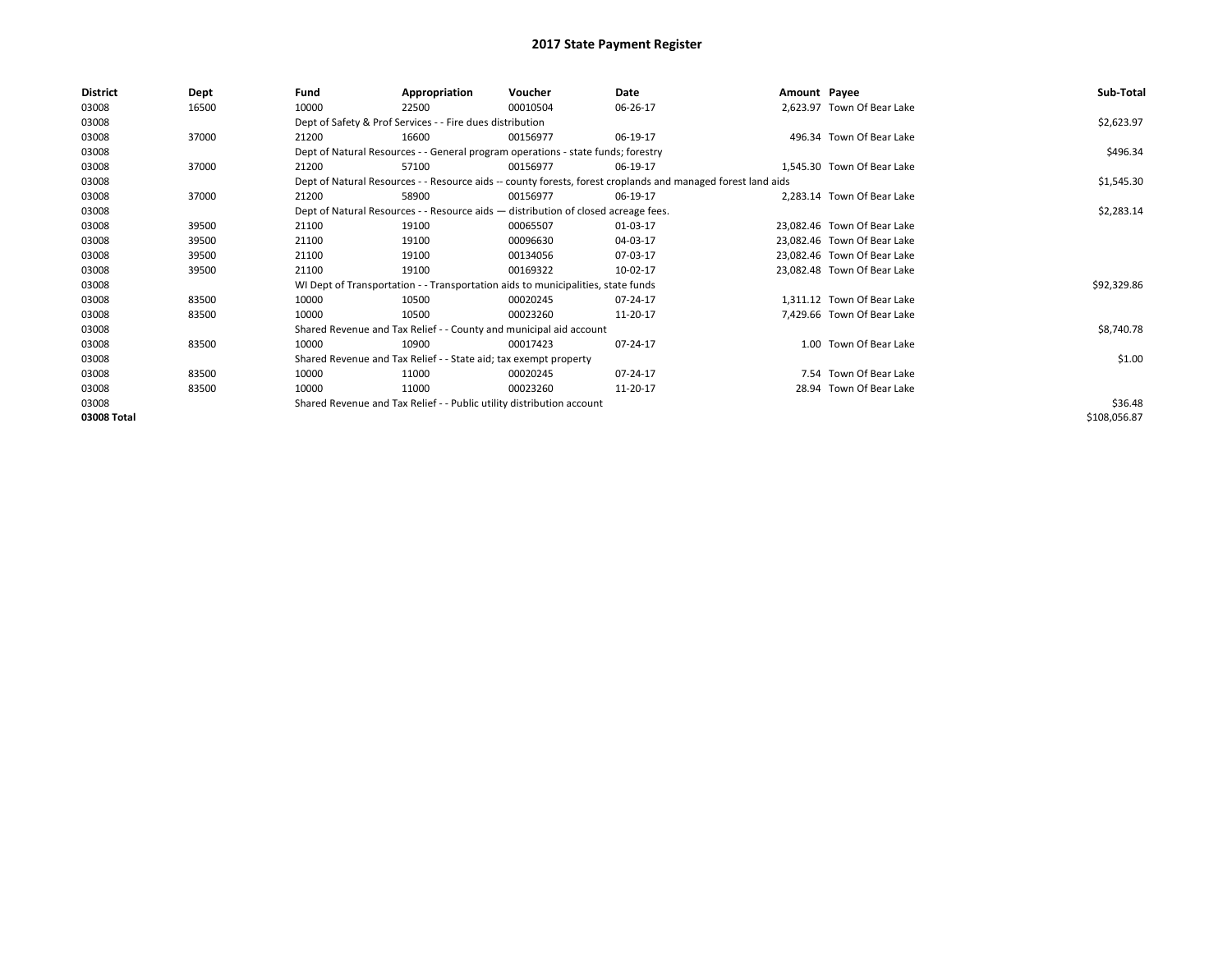| <b>District</b> | Dept  | Fund  | Appropriation                                                                      | Voucher  | Date                                                                                                         | Amount Payee |                              | Sub-Total    |  |  |
|-----------------|-------|-------|------------------------------------------------------------------------------------|----------|--------------------------------------------------------------------------------------------------------------|--------------|------------------------------|--------------|--|--|
| 03010           | 16500 | 10000 | 22500                                                                              | 00010505 | 06-26-17                                                                                                     |              | 7,625.29 Town Of Cedar Lake  |              |  |  |
| 03010           |       |       | Dept of Safety & Prof Services - - Fire dues distribution                          |          |                                                                                                              |              |                              | \$7,625.29   |  |  |
| 03010           | 37000 | 10000 | 50300                                                                              | 00123826 | 02-02-17                                                                                                     |              | 56.41 Town Of Cedar Lake     |              |  |  |
| 03010           | 37000 | 10000 | 50300                                                                              | 00142544 | 04-21-17                                                                                                     |              | 36.30 Town Of Cedar Lake     |              |  |  |
| 03010           |       |       | Dept of Natural Resources - - Aids in lieu of taxes - general fund                 |          | \$92.71                                                                                                      |              |                              |              |  |  |
| 03010           | 37000 | 21200 | 16600                                                                              | 00156978 | 06-19-17                                                                                                     |              | 163.43 Town Of Cedar Lake    |              |  |  |
| 03010           |       |       | Dept of Natural Resources - - General program operations - state funds; forestry   |          |                                                                                                              |              |                              |              |  |  |
| 03010           | 37000 | 21200 | 55700                                                                              | 00127076 | 02-09-17                                                                                                     |              | 2,768.87 Town Of Cedar Lake  |              |  |  |
| 03010           |       |       | Dept of Natural Resources - - Resource aids - forest grants                        |          |                                                                                                              |              |                              | \$2,768.87   |  |  |
| 03010           | 37000 | 21200 | 57100                                                                              | 00156978 | 06-19-17                                                                                                     |              | 1,613.39 Town Of Cedar Lake  |              |  |  |
| 03010           |       |       |                                                                                    |          | Dept of Natural Resources - - Resource aids -- county forests, forest croplands and managed forest land aids |              |                              | \$1,613.39   |  |  |
| 03010           | 37000 | 21200 | 57900                                                                              | 00142542 | 04-21-17                                                                                                     |              | 3.63 Town Of Cedar Lake      |              |  |  |
| 03010           | 37000 | 21200 | 57900                                                                              | 00142543 | 04-21-17                                                                                                     |              | 3.19 Town Of Cedar Lake      |              |  |  |
| 03010           |       |       | Dept of Natural Resources - - Aids in lieu of taxes - sum sufficient               |          |                                                                                                              |              |                              |              |  |  |
| 03010           | 37000 | 21200 | 58900                                                                              | 00156978 | 06-19-17                                                                                                     |              | 751.79 Town Of Cedar Lake    |              |  |  |
| 03010           |       |       | Dept of Natural Resources - - Resource aids - distribution of closed acreage fees. |          |                                                                                                              |              |                              | \$751.79     |  |  |
| 03010           | 39500 | 21100 | 19100                                                                              | 00065508 | 01-03-17                                                                                                     |              | 35,066.85 Town Of Cedar Lake |              |  |  |
| 03010           | 39500 | 21100 | 19100                                                                              | 00096631 | 04-03-17                                                                                                     |              | 35.066.85 Town Of Cedar Lake |              |  |  |
| 03010           | 39500 | 21100 | 19100                                                                              | 00134057 | 07-03-17                                                                                                     |              | 35,066.85 Town Of Cedar Lake |              |  |  |
| 03010           | 39500 | 21100 | 19100                                                                              | 00169323 | 10-02-17                                                                                                     |              | 35,066.85 Town Of Cedar Lake |              |  |  |
| 03010           |       |       | WI Dept of Transportation - - Transportation aids to municipalities, state funds   |          |                                                                                                              |              |                              | \$140,267.40 |  |  |
| 03010           | 83500 | 10000 | 10500                                                                              | 00020246 | 07-24-17                                                                                                     |              | 1,604.57 Town Of Cedar Lake  |              |  |  |
| 03010           | 83500 | 10000 | 10500                                                                              | 00023261 | 11-20-17                                                                                                     |              | 9,092.53 Town Of Cedar Lake  |              |  |  |
| 03010           |       |       | Shared Revenue and Tax Relief - - County and municipal aid account                 |          |                                                                                                              |              |                              | \$10,697.10  |  |  |
| 03010           | 83500 | 10000 | 10900                                                                              | 00017424 | 07-24-17                                                                                                     |              | 2.00 Town Of Cedar Lake      |              |  |  |
| 03010           |       |       | Shared Revenue and Tax Relief - - State aid; tax exempt property                   |          |                                                                                                              |              |                              |              |  |  |
| 03010           | 83500 | 10000 | 11000                                                                              | 00020246 | 07-24-17                                                                                                     |              | 29.98 Town Of Cedar Lake     |              |  |  |
| 03010           | 83500 | 10000 | 11000                                                                              | 00023261 | 11-20-17                                                                                                     |              | 162.81 Town Of Cedar Lake    |              |  |  |
| 03010           |       |       | Shared Revenue and Tax Relief - - Public utility distribution account              |          |                                                                                                              |              |                              |              |  |  |
| 03010 Total     |       |       |                                                                                    |          |                                                                                                              |              |                              | \$164,181.59 |  |  |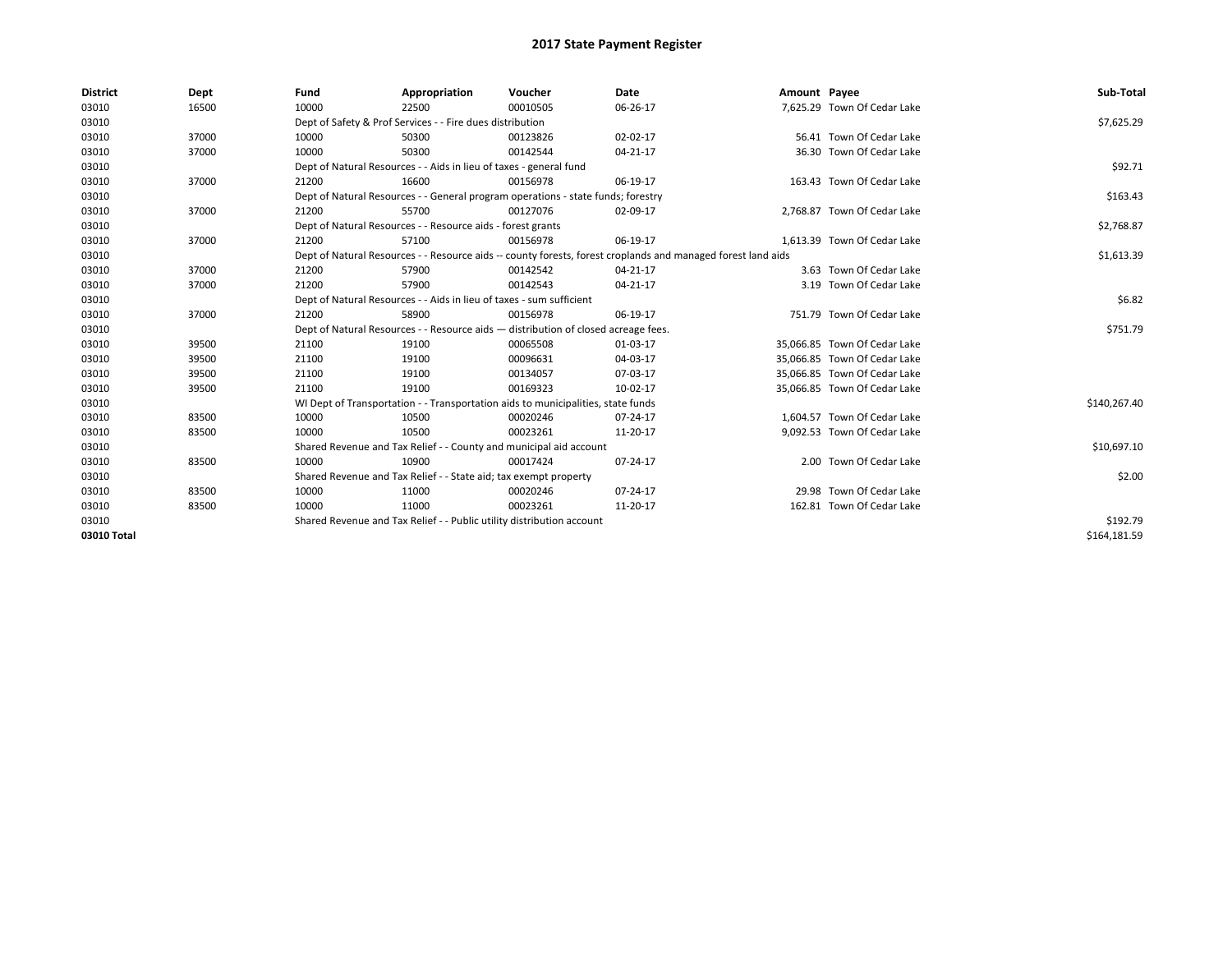| <b>District</b> | Dept  | Fund  | Appropriation                                                                                                | Voucher  | Date       | Amount Payee |                          | Sub-Total    |
|-----------------|-------|-------|--------------------------------------------------------------------------------------------------------------|----------|------------|--------------|--------------------------|--------------|
| 03012           | 16500 | 10000 | 22500                                                                                                        | 00010506 | 06-26-17   |              | 9,652.10 Town Of Chetek  |              |
| 03012           |       |       | Dept of Safety & Prof Services - - Fire dues distribution                                                    |          |            |              |                          | \$9,652.10   |
| 03012           | 37000 | 21200 | 16600                                                                                                        | 00156979 | 06-19-17   |              | 573.83 Town Of Chetek    |              |
| 03012           |       |       | Dept of Natural Resources - - General program operations - state funds; forestry                             |          |            |              |                          | \$573.83     |
| 03012           | 37000 | 21200 | 57100                                                                                                        | 00156979 | 06-19-17   |              | 384.03 Town Of Chetek    |              |
| 03012           |       |       | Dept of Natural Resources - - Resource aids -- county forests, forest croplands and managed forest land aids |          |            |              |                          | \$384.03     |
| 03012           | 37000 | 21200 | 58900                                                                                                        | 00156979 | 06-19-17   |              | 2,639.60 Town Of Chetek  |              |
| 03012           |       |       | Dept of Natural Resources - - Resource aids - distribution of closed acreage fees.                           |          | \$2,639.60 |              |                          |              |
| 03012           | 39500 | 21100 | 19100                                                                                                        | 00065509 | 01-03-17   |              | 39,487.36 Town Of Chetek |              |
| 03012           | 39500 | 21100 | 19100                                                                                                        | 00096632 | 04-03-17   |              | 39,487.36 Town Of Chetek |              |
| 03012           | 39500 | 21100 | 19100                                                                                                        | 00134058 | 07-03-17   |              | 39,487.36 Town Of Chetek |              |
| 03012           | 39500 | 21100 | 19100                                                                                                        | 00169324 | 10-02-17   |              | 39,487.38 Town Of Chetek |              |
| 03012           |       |       | WI Dept of Transportation - - Transportation aids to municipalities, state funds                             |          |            |              |                          | \$157,949.46 |
| 03012           | 83500 | 10000 | 10500                                                                                                        | 00020247 | 07-24-17   |              | 3,065.75 Town Of Chetek  |              |
| 03012           | 83500 | 10000 | 10500                                                                                                        | 00023262 | 11-20-17   |              | 17,372.55 Town Of Chetek |              |
| 03012           |       |       | Shared Revenue and Tax Relief - - County and municipal aid account                                           |          |            |              |                          | \$20,438.30  |
| 03012           | 83500 | 10000 | 10900                                                                                                        | 00017425 | 07-24-17   |              | 7.00 Town Of Chetek      |              |
| 03012           |       |       | Shared Revenue and Tax Relief - - State aid; tax exempt property                                             |          |            |              |                          | \$7.00       |
| 03012           | 83500 | 10000 | 11000                                                                                                        | 00020247 | 07-24-17   |              | 41.84 Town Of Chetek     |              |
| 03012           | 83500 | 10000 | 11000                                                                                                        | 00023262 | 11-20-17   |              | 226.56 Town Of Chetek    |              |
| 03012           |       |       | Shared Revenue and Tax Relief - - Public utility distribution account                                        |          |            |              |                          | \$268.40     |
| 03012 Total     |       |       |                                                                                                              |          |            |              |                          | \$191,912.72 |
|                 |       |       |                                                                                                              |          |            |              |                          |              |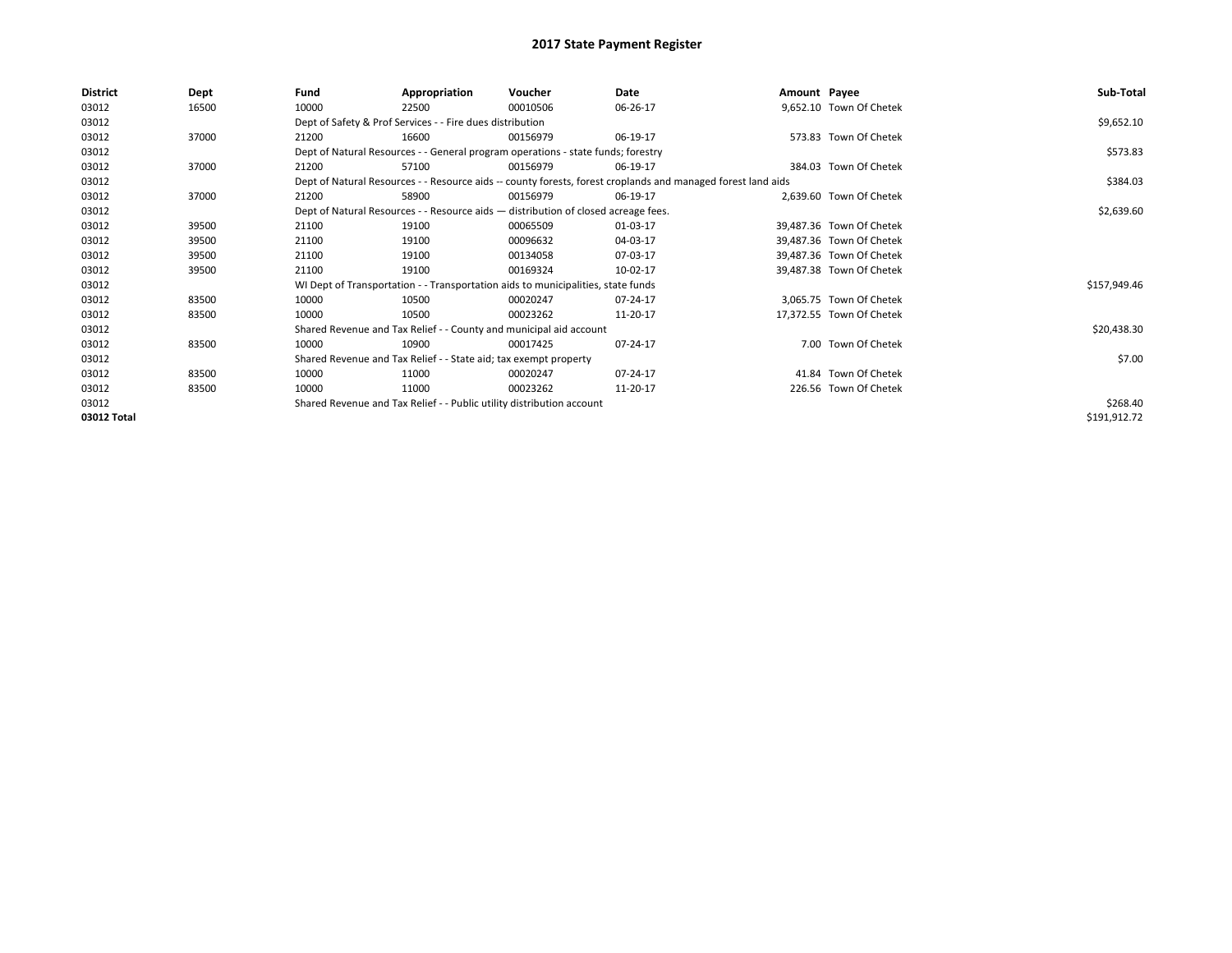| <b>District</b> | Dept  | Fund                                                             | Appropriation                                                                                                | Voucher  | Date     | Amount Payee |                           | Sub-Total    |  |  |
|-----------------|-------|------------------------------------------------------------------|--------------------------------------------------------------------------------------------------------------|----------|----------|--------------|---------------------------|--------------|--|--|
| 03014           | 16500 | 10000                                                            | 22500                                                                                                        | 00010507 | 06-26-17 |              | 3,534.19 Town Of Clinton  |              |  |  |
| 03014           |       |                                                                  | Dept of Safety & Prof Services - - Fire dues distribution                                                    |          |          |              |                           | \$3,534.19   |  |  |
| 03014           | 37000 | 10000                                                            | 50300                                                                                                        | 00123836 | 02-02-17 |              | 633.30 Town Of Clinton    |              |  |  |
| 03014           | 37000 | 10000                                                            | 50300                                                                                                        | 00142687 | 04-21-17 |              | 25.29 Town Of Clinton     |              |  |  |
| 03014           |       |                                                                  | Dept of Natural Resources - - Aids in lieu of taxes - general fund                                           |          |          |              |                           |              |  |  |
| 03014           | 37000 | 21200                                                            | 16600                                                                                                        | 00156980 | 06-19-17 |              | 274.98 Town Of Clinton    |              |  |  |
| 03014           |       |                                                                  | Dept of Natural Resources - - General program operations - state funds; forestry                             |          | \$274.98 |              |                           |              |  |  |
| 03014           | 37000 | 21200                                                            | 57100                                                                                                        | 00156980 | 06-19-17 |              | 205.83 Town Of Clinton    |              |  |  |
| 03014           |       |                                                                  | Dept of Natural Resources - - Resource aids -- county forests, forest croplands and managed forest land aids |          | \$205.83 |              |                           |              |  |  |
| 03014           | 37000 | 21200                                                            | 57900                                                                                                        | 00142688 | 04-21-17 |              | 12.72 Town Of Clinton     |              |  |  |
| 03014           |       |                                                                  | Dept of Natural Resources - - Aids in lieu of taxes - sum sufficient                                         |          |          |              |                           | \$12.72      |  |  |
| 03014           | 37000 | 21200                                                            | 58900                                                                                                        | 00156980 | 06-19-17 |              | 1,264.90 Town Of Clinton  |              |  |  |
| 03014           |       |                                                                  | Dept of Natural Resources - - Resource aids - distribution of closed acreage fees.                           |          |          |              |                           | \$1,264.90   |  |  |
| 03014           | 39500 | 21100                                                            | 19100                                                                                                        | 00065510 | 01-03-17 |              | 33,294.24 Town Of Clinton |              |  |  |
| 03014           | 39500 | 21100                                                            | 19100                                                                                                        | 00096633 | 04-03-17 |              | 33,294.24 Town Of Clinton |              |  |  |
| 03014           | 39500 | 21100                                                            | 19100                                                                                                        | 00134059 | 07-03-17 |              | 33,294.24 Town Of Clinton |              |  |  |
| 03014           | 39500 | 21100                                                            | 19100                                                                                                        | 00169325 | 10-02-17 |              | 33,294.24 Town Of Clinton |              |  |  |
| 03014           |       |                                                                  | WI Dept of Transportation - - Transportation aids to municipalities, state funds                             |          |          |              |                           | \$133,176.96 |  |  |
| 03014           | 83500 | 10000                                                            | 10500                                                                                                        | 00020248 | 07-24-17 |              | 10.837.80 Town Of Clinton |              |  |  |
| 03014           | 83500 | 10000                                                            | 10500                                                                                                        | 00023263 | 11-20-17 |              | 61,414.22 Town Of Clinton |              |  |  |
| 03014           |       |                                                                  | Shared Revenue and Tax Relief - - County and municipal aid account                                           |          |          |              |                           | \$72,252.02  |  |  |
| 03014           | 83500 | 10000                                                            | 10900                                                                                                        | 00017426 | 07-24-17 |              | 35.00 Town Of Clinton     |              |  |  |
| 03014           |       | Shared Revenue and Tax Relief - - State aid; tax exempt property |                                                                                                              | \$35.00  |          |              |                           |              |  |  |
| 03014           | 83500 | 52100                                                            | 36300                                                                                                        | 00015657 | 03-27-17 |              | 539.42 Town Of Clinton    |              |  |  |
| 03014           |       | Shared Revenue and Tax Relief - - Lottery and gaming credit      |                                                                                                              | \$539.42 |          |              |                           |              |  |  |
| 03014 Total     |       |                                                                  |                                                                                                              |          |          |              |                           | \$211,954.61 |  |  |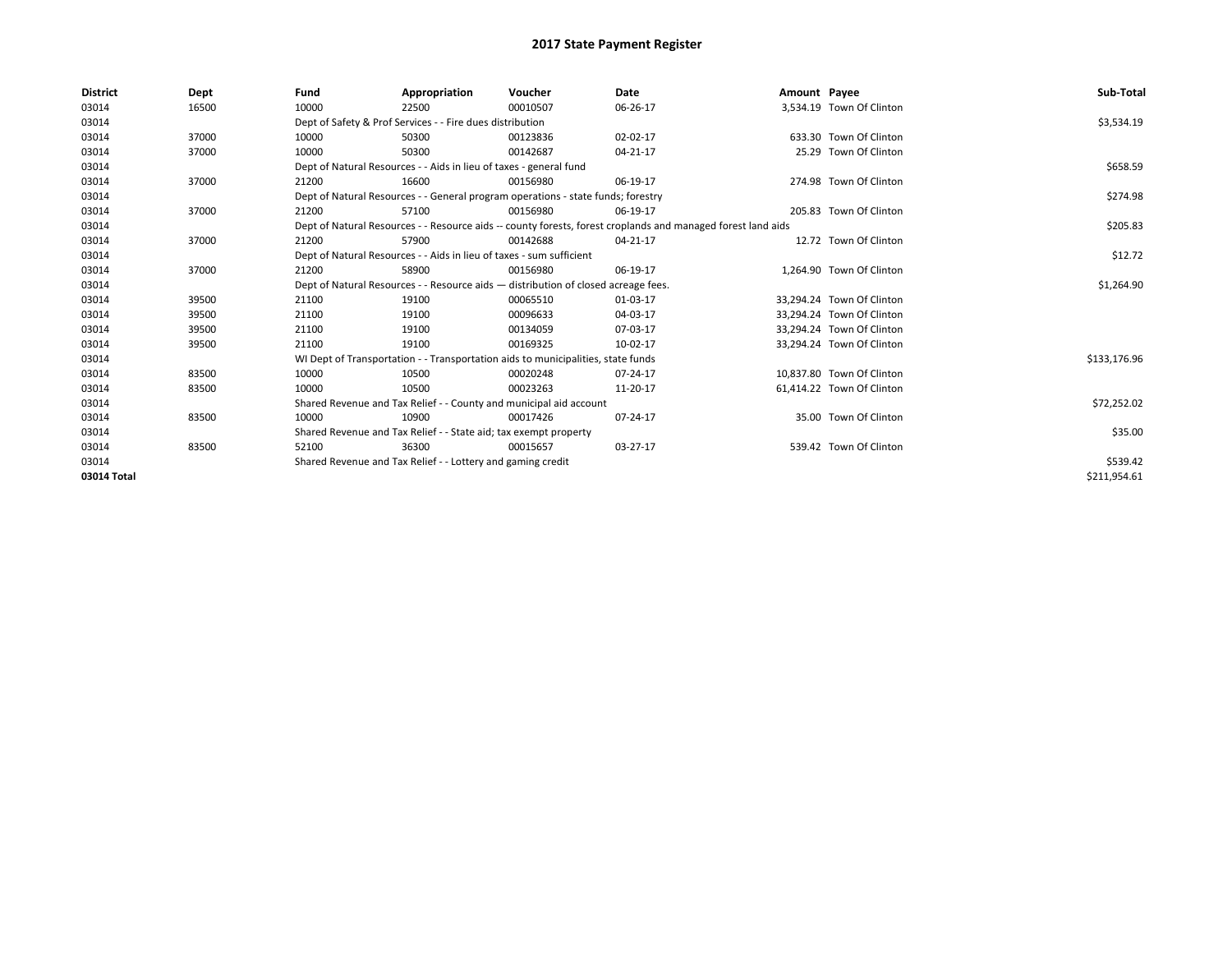| <b>District</b> | Dept  | Fund                                                                               | Appropriation                                                                    | Voucher    | Date                                                                                                         | Amount Payee |                                | Sub-Total    |  |  |
|-----------------|-------|------------------------------------------------------------------------------------|----------------------------------------------------------------------------------|------------|--------------------------------------------------------------------------------------------------------------|--------------|--------------------------------|--------------|--|--|
| 03016           | 16500 | 10000                                                                              | 22500                                                                            | 00010508   | 06-26-17                                                                                                     |              | 2,562.22 Town Of Crystal Lake  |              |  |  |
| 03016           |       |                                                                                    | Dept of Safety & Prof Services - - Fire dues distribution                        |            |                                                                                                              |              |                                | \$2,562.22   |  |  |
| 03016           | 37000 | 10000                                                                              | 50300                                                                            | 00123850   | 02-02-17                                                                                                     |              | 17,637.14 Town Of Crystal Lake |              |  |  |
| 03016           | 37000 | 10000                                                                              | 50300                                                                            | 00143433   | 04-21-17                                                                                                     |              | 682.66 Town Of Crystal Lake    |              |  |  |
| 03016           |       |                                                                                    | Dept of Natural Resources - - Aids in lieu of taxes - general fund               |            |                                                                                                              |              |                                |              |  |  |
| 03016           | 37000 | 21200                                                                              | 16600                                                                            | 00156981   | 06-19-17                                                                                                     |              | 674.41 Town Of Crystal Lake    |              |  |  |
| 03016           |       |                                                                                    | Dept of Natural Resources - - General program operations - state funds; forestry |            |                                                                                                              |              |                                | \$674.41     |  |  |
| 03016           | 37000 | 21200                                                                              | 57100                                                                            | 00156981   | 06-19-17                                                                                                     |              | 308.66 Town Of Crystal Lake    |              |  |  |
| 03016           |       |                                                                                    |                                                                                  |            | Dept of Natural Resources - - Resource aids -- county forests, forest croplands and managed forest land aids |              |                                | \$308.66     |  |  |
| 03016           | 37000 | 21200                                                                              | 57900                                                                            | 00143432   | 04-21-17                                                                                                     |              | 0.66 Town Of Crystal Lake      |              |  |  |
| 03016           | 37000 | 21200                                                                              | 57900                                                                            | 00143434   | $04 - 21 - 17$                                                                                               |              | 623.03 Town Of Crystal Lake    |              |  |  |
| 03016           |       |                                                                                    | Dept of Natural Resources - - Aids in lieu of taxes - sum sufficient             |            |                                                                                                              |              |                                | \$623.69     |  |  |
| 03016           | 37000 | 21200                                                                              | 58900                                                                            | 00156981   | 06-19-17                                                                                                     |              | 3,102.27 Town Of Crystal Lake  |              |  |  |
| 03016           |       | Dept of Natural Resources - - Resource aids - distribution of closed acreage fees. |                                                                                  | \$3,102.27 |                                                                                                              |              |                                |              |  |  |
| 03016           | 39500 | 21100                                                                              | 19100                                                                            | 00065511   | 01-03-17                                                                                                     |              | 32,270.31 Town Of Crystal Lake |              |  |  |
| 03016           | 39500 | 21100                                                                              | 19100                                                                            | 00096634   | 04-03-17                                                                                                     |              | 32,270.31 Town Of Crystal Lake |              |  |  |
| 03016           | 39500 | 21100                                                                              | 19100                                                                            | 00134060   | 07-03-17                                                                                                     |              | 32,270.31 Town Of Crystal Lake |              |  |  |
| 03016           | 39500 | 21100                                                                              | 19100                                                                            | 00169326   | 10-02-17                                                                                                     |              | 32,270.31 Town Of Crystal Lake |              |  |  |
| 03016           |       |                                                                                    | WI Dept of Transportation - - Transportation aids to municipalities, state funds |            |                                                                                                              |              |                                | \$129,081.24 |  |  |
| 03016           | 83500 | 10000                                                                              | 10500                                                                            | 00020249   | 07-24-17                                                                                                     |              | 3,755.82 Town Of Crystal Lake  |              |  |  |
| 03016           | 83500 | 10000                                                                              | 10500                                                                            | 00023264   | 11-20-17                                                                                                     |              | 21,282.95 Town Of Crystal Lake |              |  |  |
| 03016           |       |                                                                                    | Shared Revenue and Tax Relief - - County and municipal aid account               |            |                                                                                                              |              |                                | \$25,038.77  |  |  |
| 03016           | 83500 | 10000                                                                              | 10900                                                                            | 00017427   | 07-24-17                                                                                                     |              | 51.00 Town Of Crystal Lake     |              |  |  |
| 03016           |       |                                                                                    | Shared Revenue and Tax Relief - - State aid; tax exempt property                 |            |                                                                                                              |              |                                | \$51.00      |  |  |
| 03016           | 83500 | 10000                                                                              | 11000                                                                            | 00020249   | 07-24-17                                                                                                     |              | 151.80 Town Of Crystal Lake    |              |  |  |
| 03016           | 83500 | 10000                                                                              | 11000                                                                            | 00023264   | 11-20-17                                                                                                     |              | 838.46 Town Of Crystal Lake    |              |  |  |
| 03016           |       |                                                                                    | Shared Revenue and Tax Relief - - Public utility distribution account            |            |                                                                                                              |              |                                | \$990.26     |  |  |
| 03016           | 83500 | 52100                                                                              | 36300                                                                            | 00015658   | 03-27-17                                                                                                     |              | 718.21 Town Of Crystal Lake    |              |  |  |
| 03016           |       | Shared Revenue and Tax Relief - - Lottery and gaming credit                        |                                                                                  | \$718.21   |                                                                                                              |              |                                |              |  |  |
| 03016 Total     |       |                                                                                    |                                                                                  |            |                                                                                                              |              |                                | \$181,470.53 |  |  |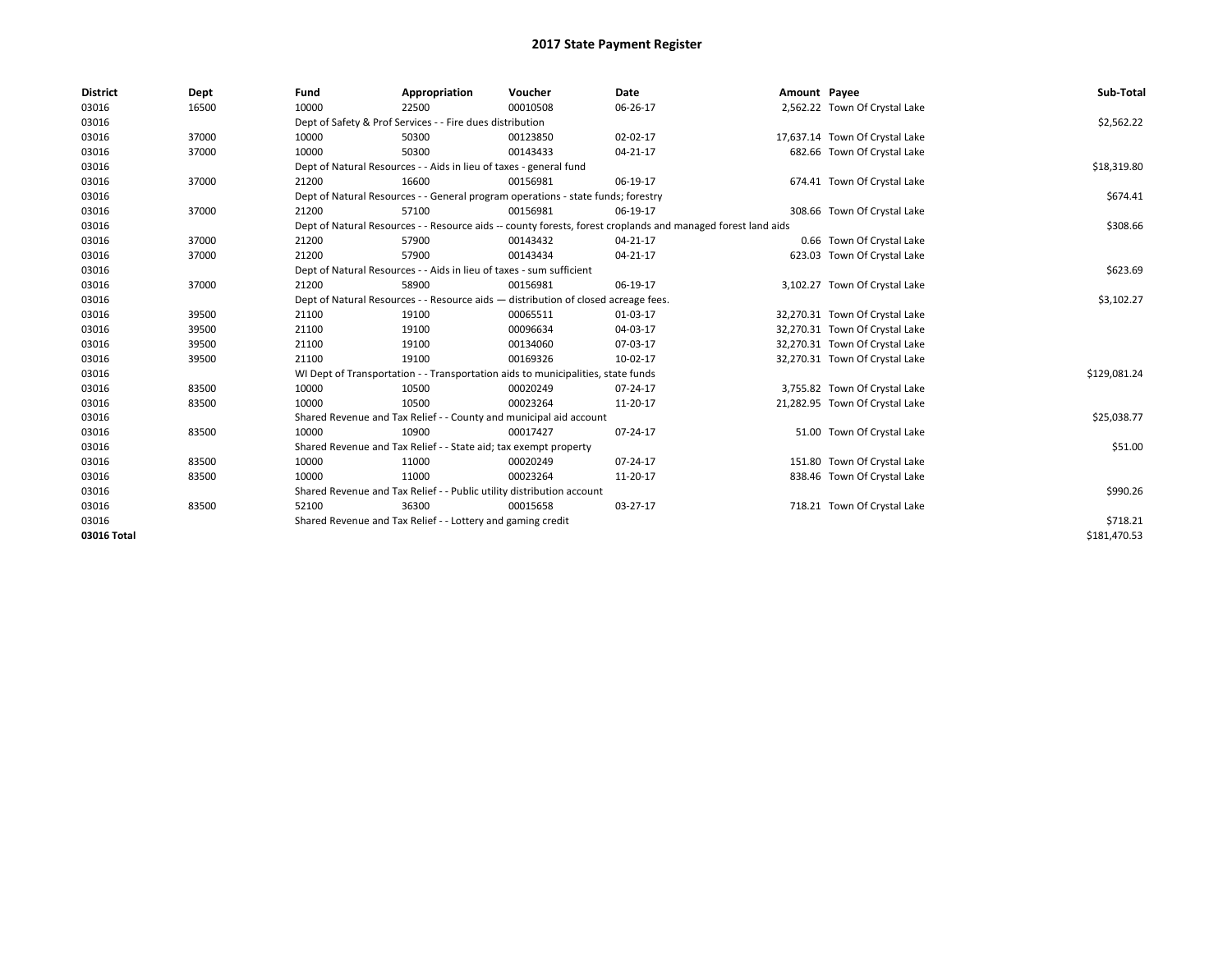| <b>District</b> | Dept  | Fund                                                                               | Appropriation                                                                                                | Voucher    | Date     | Amount Payee |                              | Sub-Total    |  |  |
|-----------------|-------|------------------------------------------------------------------------------------|--------------------------------------------------------------------------------------------------------------|------------|----------|--------------|------------------------------|--------------|--|--|
| 03018           | 16500 | 10000                                                                              | 22500                                                                                                        | 00010509   | 06-26-17 |              | 2,935.72 Town Of Cumberland  |              |  |  |
| 03018           |       |                                                                                    | Dept of Safety & Prof Services - - Fire dues distribution                                                    |            |          |              |                              | \$2,935.72   |  |  |
| 03018           | 37000 | 10000                                                                              | 50300                                                                                                        | 00143436   | 04-21-17 |              | 16.00 Town Of Cumberland     |              |  |  |
| 03018           | 37000 | 10000                                                                              | 50300                                                                                                        | 00143437   | 04-21-17 |              | 156.45 Town Of Cumberland    |              |  |  |
| 03018           |       | Dept of Natural Resources - - Aids in lieu of taxes - general fund                 |                                                                                                              | \$172.45   |          |              |                              |              |  |  |
| 03018           | 37000 | 21200                                                                              | 16600                                                                                                        | 00156982   | 06-19-17 |              | 319.05 Town Of Cumberland    |              |  |  |
| 03018           |       |                                                                                    | Dept of Natural Resources - - General program operations - state funds; forestry                             |            |          |              |                              |              |  |  |
| 03018           | 37000 | 21200                                                                              | 57100                                                                                                        | 00156982   | 06-19-17 |              | 165.16 Town Of Cumberland    |              |  |  |
| 03018           |       |                                                                                    | Dept of Natural Resources - - Resource aids -- county forests, forest croplands and managed forest land aids |            |          |              |                              |              |  |  |
| 03018           | 37000 | 21200                                                                              | 57900                                                                                                        | 00143435   | 04-21-17 |              | 166.16 Town Of Cumberland    |              |  |  |
| 03018           |       | Dept of Natural Resources - - Aids in lieu of taxes - sum sufficient               |                                                                                                              | \$166.16   |          |              |                              |              |  |  |
| 03018           | 37000 | 21200                                                                              | 58900                                                                                                        | 00156982   | 06-19-17 |              | 1.467.64 Town Of Cumberland  |              |  |  |
| 03018           |       | Dept of Natural Resources - - Resource aids - distribution of closed acreage fees. |                                                                                                              | \$1,467.64 |          |              |                              |              |  |  |
| 03018           | 39500 | 21100                                                                              | 19100                                                                                                        | 00065512   | 01-03-17 |              | 33,800.70 Town Of Cumberland |              |  |  |
| 03018           | 39500 | 21100                                                                              | 19100                                                                                                        | 00096635   | 04-03-17 |              | 33,800.70 Town Of Cumberland |              |  |  |
| 03018           | 39500 | 21100                                                                              | 19100                                                                                                        | 00134061   | 07-03-17 |              | 33,800.70 Town Of Cumberland |              |  |  |
| 03018           | 39500 | 21100                                                                              | 19100                                                                                                        | 00169327   | 10-02-17 |              | 33,800.70 Town Of Cumberland |              |  |  |
| 03018           |       |                                                                                    | WI Dept of Transportation - - Transportation aids to municipalities, state funds                             |            |          |              |                              | \$135,202.80 |  |  |
| 03018           | 83500 | 10000                                                                              | 10500                                                                                                        | 00020250   | 07-24-17 |              | 4.653.33 Town Of Cumberland  |              |  |  |
| 03018           | 83500 | 10000                                                                              | 10500                                                                                                        | 00023265   | 11-20-17 |              | 26,368.90 Town Of Cumberland |              |  |  |
| 03018           |       |                                                                                    | Shared Revenue and Tax Relief - - County and municipal aid account                                           |            |          |              |                              | \$31,022.23  |  |  |
| 03018           | 83500 | 10000                                                                              | 10900                                                                                                        | 00017428   | 07-24-17 |              | 17.00 Town Of Cumberland     |              |  |  |
| 03018           |       |                                                                                    | Shared Revenue and Tax Relief - - State aid; tax exempt property                                             |            |          |              |                              | \$17.00      |  |  |
| 03018           | 83500 | 10000                                                                              | 11000                                                                                                        | 00020250   | 07-24-17 |              | 42.63 Town Of Cumberland     |              |  |  |
| 03018           | 83500 | 10000                                                                              | 11000                                                                                                        | 00023265   | 11-20-17 |              | 237.90 Town Of Cumberland    |              |  |  |
| 03018           |       | Shared Revenue and Tax Relief - - Public utility distribution account              |                                                                                                              | \$280.53   |          |              |                              |              |  |  |
| 03018 Total     |       |                                                                                    |                                                                                                              |            |          |              |                              | \$171,748.74 |  |  |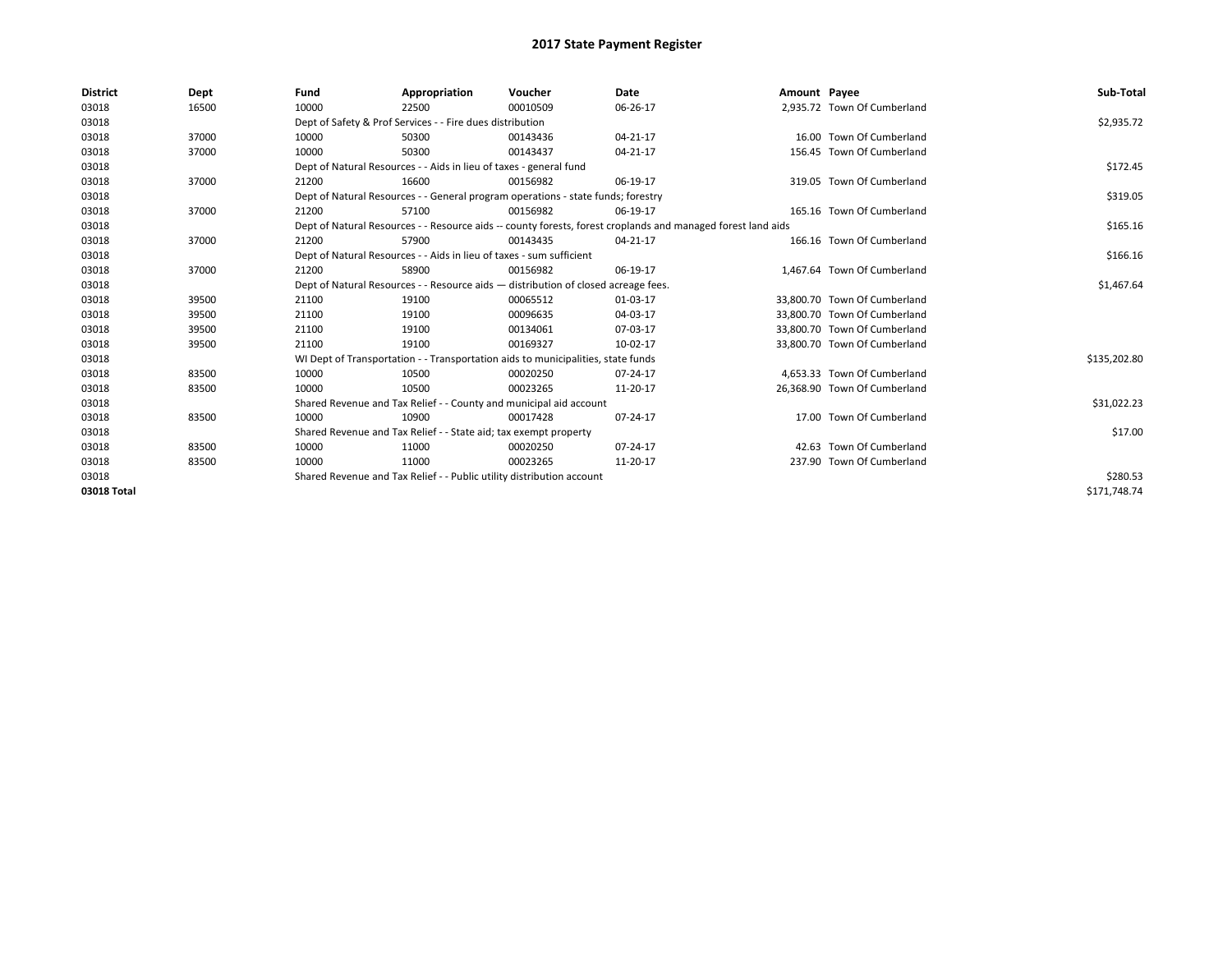| <b>District</b> | Dept  | Fund                                                                               | Appropriation                                                                    | Voucher    | Date                                                                                                         | Amount Payee |                          | Sub-Total    |
|-----------------|-------|------------------------------------------------------------------------------------|----------------------------------------------------------------------------------|------------|--------------------------------------------------------------------------------------------------------------|--------------|--------------------------|--------------|
| 03020           | 16500 | 10000                                                                              | 22500                                                                            | 00010510   | 06-26-17                                                                                                     |              | 1,364.88 Town Of Dallas  |              |
| 03020           |       |                                                                                    | Dept of Safety & Prof Services - - Fire dues distribution                        |            |                                                                                                              |              |                          | \$1,364.88   |
| 03020           | 37000 | 21200                                                                              | 16600                                                                            | 00156983   | 06-19-17                                                                                                     |              | 646.35 Town Of Dallas    |              |
| 03020           |       | Dept of Natural Resources - - General program operations - state funds; forestry   |                                                                                  | \$646.35   |                                                                                                              |              |                          |              |
| 03020           | 37000 | 21200                                                                              | 57100                                                                            | 00156983   | 06-19-17                                                                                                     |              | 320.40 Town Of Dallas    |              |
| 03020           |       |                                                                                    |                                                                                  |            | Dept of Natural Resources - - Resource aids -- county forests, forest croplands and managed forest land aids |              |                          | \$320.40     |
| 03020           | 37000 | 21200                                                                              | 58900                                                                            | 00156983   | 06-19-17                                                                                                     |              | 2,973.20 Town Of Dallas  |              |
| 03020           |       | Dept of Natural Resources - - Resource aids - distribution of closed acreage fees. |                                                                                  | \$2,973.20 |                                                                                                              |              |                          |              |
| 03020           | 39500 | 21100                                                                              | 19100                                                                            | 00065513   | 01-03-17                                                                                                     |              | 21,810.81 Town Of Dallas |              |
| 03020           | 39500 | 21100                                                                              | 19100                                                                            | 00096636   | 04-03-17                                                                                                     |              | 21,810.81 Town Of Dallas |              |
| 03020           | 39500 | 21100                                                                              | 19100                                                                            | 00134062   | 07-03-17                                                                                                     |              | 21,810.81 Town Of Dallas |              |
| 03020           | 39500 | 21100                                                                              | 19100                                                                            | 00169328   | 10-02-17                                                                                                     |              | 21,810.81 Town Of Dallas |              |
| 03020           |       |                                                                                    | WI Dept of Transportation - - Transportation aids to municipalities, state funds |            |                                                                                                              |              |                          | \$87,243.24  |
| 03020           | 83500 | 10000                                                                              | 10500                                                                            | 00020251   | 07-24-17                                                                                                     |              | 5,241.57 Town Of Dallas  |              |
| 03020           | 83500 | 10000                                                                              | 10500                                                                            | 00023266   | 11-20-17                                                                                                     |              | 29,702.26 Town Of Dallas |              |
| 03020           |       |                                                                                    | Shared Revenue and Tax Relief - - County and municipal aid account               |            |                                                                                                              |              |                          | \$34,943.83  |
| 03020           | 83500 | 10000                                                                              | 10900                                                                            | 00017429   | 07-24-17                                                                                                     |              | 6.00 Town Of Dallas      |              |
| 03020           |       |                                                                                    | Shared Revenue and Tax Relief - - State aid; tax exempt property                 |            |                                                                                                              |              |                          | \$6.00       |
| 03020           | 83500 | 10000                                                                              | 11000                                                                            | 00020251   | 07-24-17                                                                                                     |              | 149.97 Town Of Dallas    |              |
| 03020           | 83500 | 10000                                                                              | 11000                                                                            | 00023266   | 11-20-17                                                                                                     |              | 1,016.17 Town Of Dallas  |              |
| 03020           |       | Shared Revenue and Tax Relief - - Public utility distribution account              |                                                                                  | \$1,166.14 |                                                                                                              |              |                          |              |
| 03020 Total     |       |                                                                                    |                                                                                  |            |                                                                                                              |              |                          | \$128,664.04 |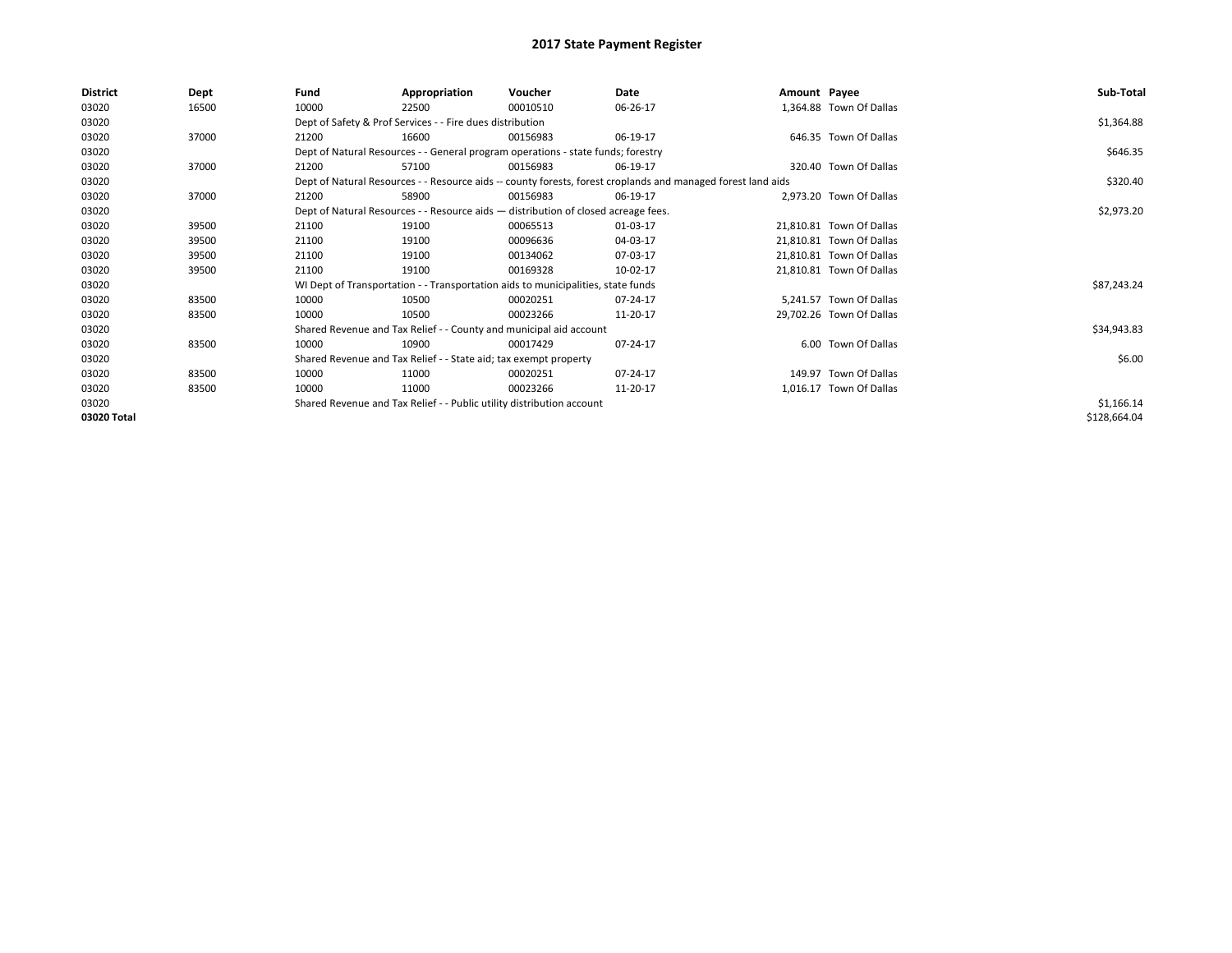| <b>District</b> | Dept  | Fund                                                                                                         | Appropriation                                                                    | Voucher    | Date     | Amount Payee |                          | Sub-Total    |
|-----------------|-------|--------------------------------------------------------------------------------------------------------------|----------------------------------------------------------------------------------|------------|----------|--------------|--------------------------|--------------|
| 03022           | 16500 | 10000                                                                                                        | 22500                                                                            | 00010511   | 06-27-17 |              | 5,571.89 Dovre, Town of  |              |
| 03022           |       |                                                                                                              | Dept of Safety & Prof Services - - Fire dues distribution                        |            |          |              |                          | \$5,571.89   |
| 03022           | 37000 | 10000                                                                                                        | 50300                                                                            | 00123853   | 02-02-17 |              | 886.58 Dovre, Town of    |              |
| 03022           | 37000 | 10000                                                                                                        | 50300                                                                            | 00143460   | 04-21-17 |              | 293.80 Dovre, Town of    |              |
| 03022           |       |                                                                                                              | Dept of Natural Resources - - Aids in lieu of taxes - general fund               |            |          |              |                          | \$1,180.38   |
| 03022           | 37000 | 21200                                                                                                        | 16600                                                                            | 00156984   | 06-19-17 |              | 482.11 Dovre, Town of    |              |
| 03022           |       | Dept of Natural Resources - - General program operations - state funds; forestry                             |                                                                                  | \$482.11   |          |              |                          |              |
| 03022           | 37000 | 21200                                                                                                        | 57100                                                                            | 00156984   | 06-19-17 |              | 281.78 Dovre, Town of    |              |
| 03022           |       | Dept of Natural Resources - - Resource aids -- county forests, forest croplands and managed forest land aids |                                                                                  | \$281.78   |          |              |                          |              |
| 03022           | 37000 | 21200                                                                                                        | 57900                                                                            | 00143461   | 04-21-17 |              | 722.57 Dovre, Town of    |              |
| 03022           |       | Dept of Natural Resources - - Aids in lieu of taxes - sum sufficient                                         |                                                                                  | \$722.57   |          |              |                          |              |
| 03022           | 37000 | 21200                                                                                                        | 58900                                                                            | 00156984   | 06-19-17 |              | 2,217.69 Dovre, Town of  |              |
| 03022           |       | Dept of Natural Resources - - Resource aids - distribution of closed acreage fees.                           |                                                                                  | \$2,217.69 |          |              |                          |              |
| 03022           | 39500 | 21100                                                                                                        | 19100                                                                            | 00065514   | 01-03-17 |              | 30,723.40 Dovre, Town of |              |
| 03022           | 39500 | 21100                                                                                                        | 19100                                                                            | 00096637   | 04-03-17 |              | 30,723.40 Dovre, Town of |              |
| 03022           | 39500 | 21100                                                                                                        | 19100                                                                            | 00134063   | 07-03-17 |              | 30,723.40 Dovre, Town of |              |
| 03022           | 39500 | 21100                                                                                                        | 19100                                                                            | 00169329   | 10-02-17 |              | 30,723.42 Dovre, Town of |              |
| 03022           |       |                                                                                                              | WI Dept of Transportation - - Transportation aids to municipalities, state funds |            |          |              |                          | \$122,893.62 |
| 03022           | 83500 | 10000                                                                                                        | 10500                                                                            | 00020252   | 07-24-17 |              | 8,202.05 Dovre, Town of  |              |
| 03022           | 83500 | 10000                                                                                                        | 10500                                                                            | 00023267   | 11-20-17 |              | 46,478.28 Dovre, Town of |              |
| 03022           |       |                                                                                                              | Shared Revenue and Tax Relief - - County and municipal aid account               |            |          |              |                          | \$54,680.33  |
| 03022           | 83500 | 10000                                                                                                        | 10900                                                                            | 00017430   | 07-24-17 |              | 543.00 Dovre, Town of    |              |
| 03022           |       |                                                                                                              | Shared Revenue and Tax Relief - - State aid; tax exempt property                 |            |          |              |                          | \$543.00     |
| 03022           | 83500 | 10000                                                                                                        | 11000                                                                            | 00020252   | 07-24-17 |              | 579.67 Dovre, Town of    |              |
| 03022           | 83500 | 10000                                                                                                        | 11000                                                                            | 00023267   | 11-20-17 |              | 1,430.43 Dovre, Town of  |              |
| 03022           |       | Shared Revenue and Tax Relief - - Public utility distribution account                                        |                                                                                  | \$2,010.10 |          |              |                          |              |
| 03022           | 83500 | 10000                                                                                                        | 50100                                                                            | 00015152   | 01-31-17 |              | 116.94 Dovre, Town of    |              |
| 03022           |       | Shared Revenue and Tax Relief - - Payments for municipal services                                            |                                                                                  | \$116.94   |          |              |                          |              |
| 03022 Total     |       |                                                                                                              |                                                                                  |            |          |              |                          | \$190,700.41 |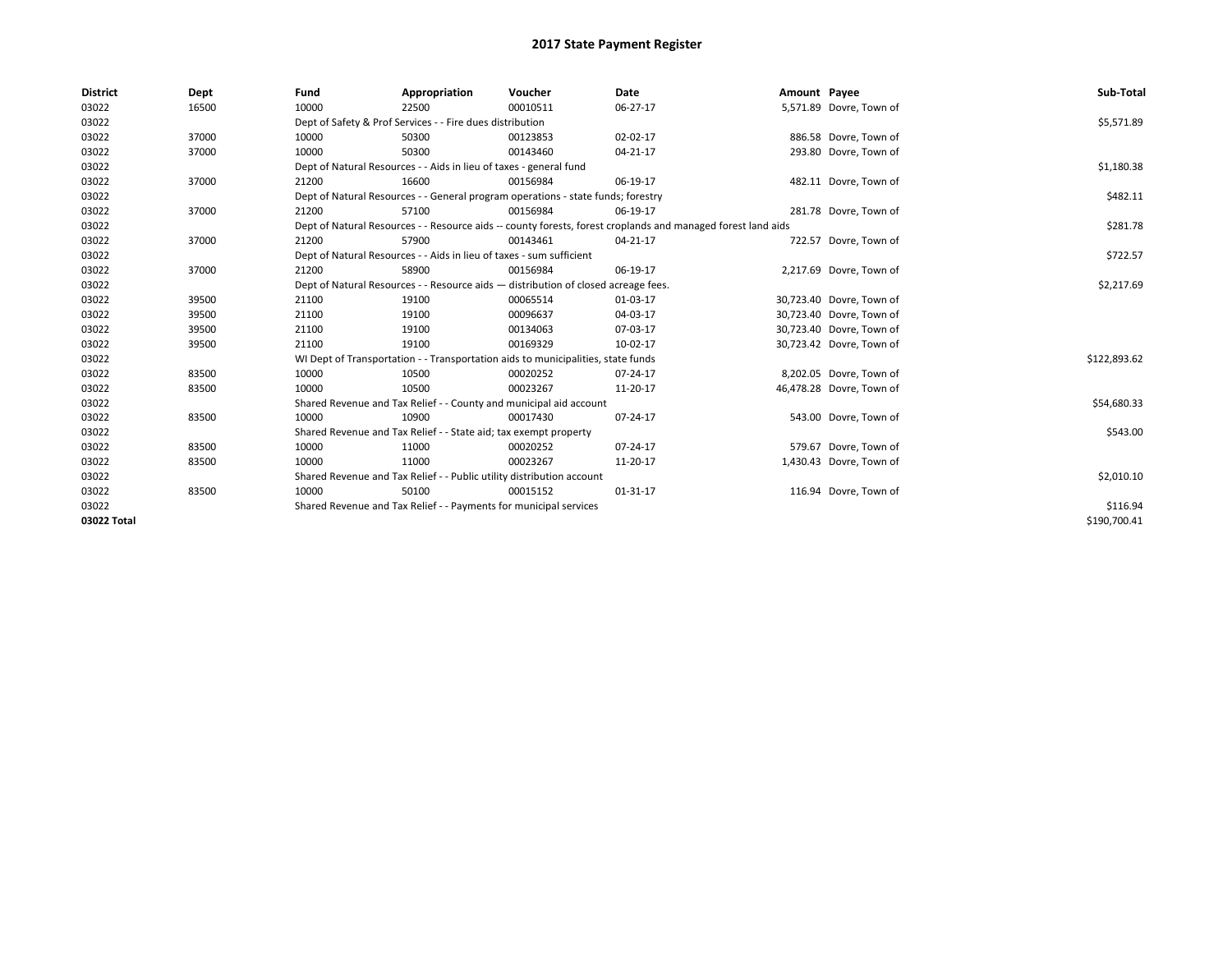| <b>District</b> | Dept  | Fund                                                                               | Appropriation                                                                                                | Voucher    | Date     | Amount Payee |                         | Sub-Total    |  |  |
|-----------------|-------|------------------------------------------------------------------------------------|--------------------------------------------------------------------------------------------------------------|------------|----------|--------------|-------------------------|--------------|--|--|
| 03024           | 16500 | 10000                                                                              | 22500                                                                                                        | 00010512   | 06-26-17 |              | 1,591.20 Town Of Doyle  |              |  |  |
| 03024           |       |                                                                                    | Dept of Safety & Prof Services - - Fire dues distribution                                                    |            |          |              |                         | \$1,591.20   |  |  |
| 03024           | 37000 | 21200                                                                              | 16600                                                                                                        | 00156985   | 06-19-17 |              | 840.88 Town Of Doyle    |              |  |  |
| 03024           |       |                                                                                    | Dept of Natural Resources - - General program operations - state funds; forestry                             |            |          |              |                         | \$840.88     |  |  |
| 03024           | 37000 | 21200                                                                              | 57100                                                                                                        | 00156985   | 06-19-17 |              | 1,164.06 Town Of Doyle  |              |  |  |
| 03024           |       |                                                                                    | Dept of Natural Resources - - Resource aids -- county forests, forest croplands and managed forest land aids |            |          |              |                         |              |  |  |
| 03024           | 37000 | 21200                                                                              | 57900                                                                                                        | 00144087   | 04-21-17 |              | 1.94 Town Of Doyle      |              |  |  |
| 03024           |       |                                                                                    | Dept of Natural Resources - - Aids in lieu of taxes - sum sufficient                                         |            | \$1.94   |              |                         |              |  |  |
| 03024           | 37000 | 21200                                                                              | 58900                                                                                                        | 00156985   | 06-19-17 |              | 3,868.07 Town Of Doyle  |              |  |  |
| 03024           |       | Dept of Natural Resources - - Resource aids - distribution of closed acreage fees. |                                                                                                              | \$3,868.07 |          |              |                         |              |  |  |
| 03024           | 39500 | 21100                                                                              | 19100                                                                                                        | 00065515   | 01-03-17 |              | 21,865.86 Town Of Doyle |              |  |  |
| 03024           | 39500 | 21100                                                                              | 19100                                                                                                        | 00096638   | 04-03-17 |              | 21,865.86 Town Of Doyle |              |  |  |
| 03024           | 39500 | 21100                                                                              | 19100                                                                                                        | 00134064   | 07-03-17 |              | 21,865.86 Town Of Doyle |              |  |  |
| 03024           | 39500 | 21100                                                                              | 19100                                                                                                        | 00169330   | 10-02-17 |              | 21,865.86 Town Of Doyle |              |  |  |
| 03024           |       |                                                                                    | WI Dept of Transportation - - Transportation aids to municipalities, state funds                             |            |          |              |                         | \$87,463.44  |  |  |
| 03024           | 39500 | 21100                                                                              | 27800                                                                                                        | 00194473   | 11-21-17 |              | 16,512.55 Town Of Doyle |              |  |  |
| 03024           |       |                                                                                    | WI Dept of Transportation - - Local roads improvement program, state funds                                   |            |          |              |                         | \$16,512.55  |  |  |
| 03024           | 83500 | 10000                                                                              | 10500                                                                                                        | 00020253   | 07-24-17 |              | 4,302.03 Town Of Doyle  |              |  |  |
| 03024           | 83500 | 10000                                                                              | 10500                                                                                                        | 00023268   | 11-20-17 |              | 24,378.18 Town Of Doyle |              |  |  |
| 03024           |       |                                                                                    | Shared Revenue and Tax Relief - - County and municipal aid account                                           |            |          |              |                         | \$28,680.21  |  |  |
| 03024           | 83500 | 10000                                                                              | 10900                                                                                                        | 00017431   | 07-24-17 |              | 31.00 Town Of Doyle     |              |  |  |
| 03024           |       |                                                                                    | Shared Revenue and Tax Relief - - State aid; tax exempt property                                             |            |          |              |                         | \$31.00      |  |  |
| 03024 Total     |       |                                                                                    |                                                                                                              |            |          |              |                         | \$140,153.35 |  |  |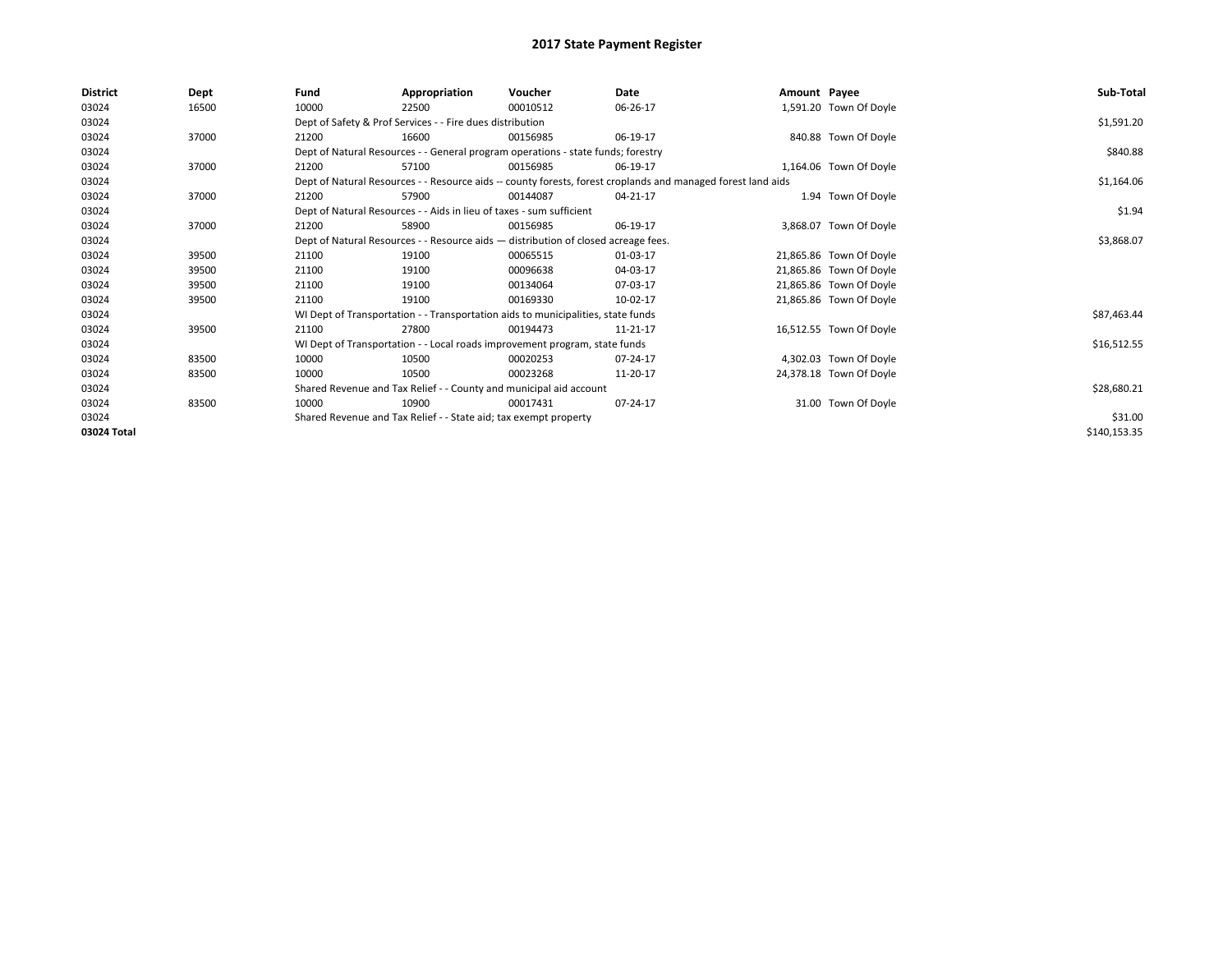| <b>District</b> | Dept  | Fund  | Appropriation                                                                                                | Voucher  | <b>Date</b> | Amount Payee |                            | Sub-Total    |  |  |
|-----------------|-------|-------|--------------------------------------------------------------------------------------------------------------|----------|-------------|--------------|----------------------------|--------------|--|--|
| 03026           | 16500 | 10000 | 22500                                                                                                        | 00010513 | 06-26-17    |              | 4,030.54 Town Of Lakeland  |              |  |  |
| 03026           |       |       | Dept of Safety & Prof Services - - Fire dues distribution                                                    |          |             |              |                            | \$4,030.54   |  |  |
| 03026           | 37000 | 10000 | 50300                                                                                                        | 00143560 | 04-21-17    |              | 304.14 Town Of Lakeland    |              |  |  |
| 03026           | 37000 | 10000 | 50300                                                                                                        | 00143562 | 04-21-17    |              | 44.84 Town Of Lakeland     |              |  |  |
| 03026           |       |       | Dept of Natural Resources - - Aids in lieu of taxes - general fund                                           |          |             |              |                            |              |  |  |
| 03026           | 37000 | 21200 | 16600                                                                                                        | 00156986 | 06-19-17    |              | 765.09 Town Of Lakeland    |              |  |  |
| 03026           |       |       | Dept of Natural Resources - - General program operations - state funds; forestry                             |          | \$765.09    |              |                            |              |  |  |
| 03026           | 37000 | 21200 | 57100                                                                                                        | 00156986 | 06-19-17    |              | 390.93 Town Of Lakeland    |              |  |  |
| 03026           |       |       | Dept of Natural Resources - - Resource aids -- county forests, forest croplands and managed forest land aids |          | \$390.93    |              |                            |              |  |  |
| 03026           | 37000 | 21200 | 57900                                                                                                        | 00143561 | 04-21-17    |              | 7.21 Town Of Lakeland      |              |  |  |
| 03026           | 37000 | 21200 | 57900                                                                                                        | 00143563 | 04-21-17    |              | 28.80 Town Of Lakeland     |              |  |  |
| 03026           | 37000 | 21200 | 57900                                                                                                        | 00143564 | 04-21-17    |              | 2.02 Town Of Lakeland      |              |  |  |
| 03026           |       |       | Dept of Natural Resources - - Aids in lieu of taxes - sum sufficient                                         |          |             |              |                            |              |  |  |
| 03026           | 37000 | 21200 | 58900                                                                                                        | 00156986 | 06-19-17    |              | 3,519.39 Town Of Lakeland  |              |  |  |
| 03026           |       |       | Dept of Natural Resources - - Resource aids - distribution of closed acreage fees.                           |          |             |              |                            | \$3,519.39   |  |  |
| 03026           | 39500 | 21100 | 19100                                                                                                        | 00065516 | 01-03-17    |              | 33.519.94 Town Of Lakeland |              |  |  |
| 03026           | 39500 | 21100 | 19100                                                                                                        | 00096639 | 04-03-17    |              | 33.519.94 Town Of Lakeland |              |  |  |
| 03026           | 39500 | 21100 | 19100                                                                                                        | 00134065 | 07-03-17    |              | 33.519.94 Town Of Lakeland |              |  |  |
| 03026           | 39500 | 21100 | 19100                                                                                                        | 00169331 | 10-02-17    |              | 33,519.96 Town Of Lakeland |              |  |  |
| 03026           |       |       | WI Dept of Transportation - - Transportation aids to municipalities, state funds                             |          |             |              |                            | \$134,079.78 |  |  |
| 03026           | 83500 | 10000 | 10500                                                                                                        | 00020254 | 07-24-17    |              | 2.248.37 Town Of Lakeland  |              |  |  |
| 03026           | 83500 | 10000 | 10500                                                                                                        | 00023269 | 11-20-17    |              | 12,740.75 Town Of Lakeland |              |  |  |
| 03026           |       |       | Shared Revenue and Tax Relief - - County and municipal aid account                                           |          |             |              |                            |              |  |  |
| 03026           | 83500 | 10000 | 10900                                                                                                        | 00017432 | 07-24-17    |              | 12.00 Town Of Lakeland     |              |  |  |
| 03026           |       |       | Shared Revenue and Tax Relief - - State aid; tax exempt property                                             |          |             |              |                            |              |  |  |
| 03026 Total     |       |       |                                                                                                              |          |             |              |                            | \$158,173.86 |  |  |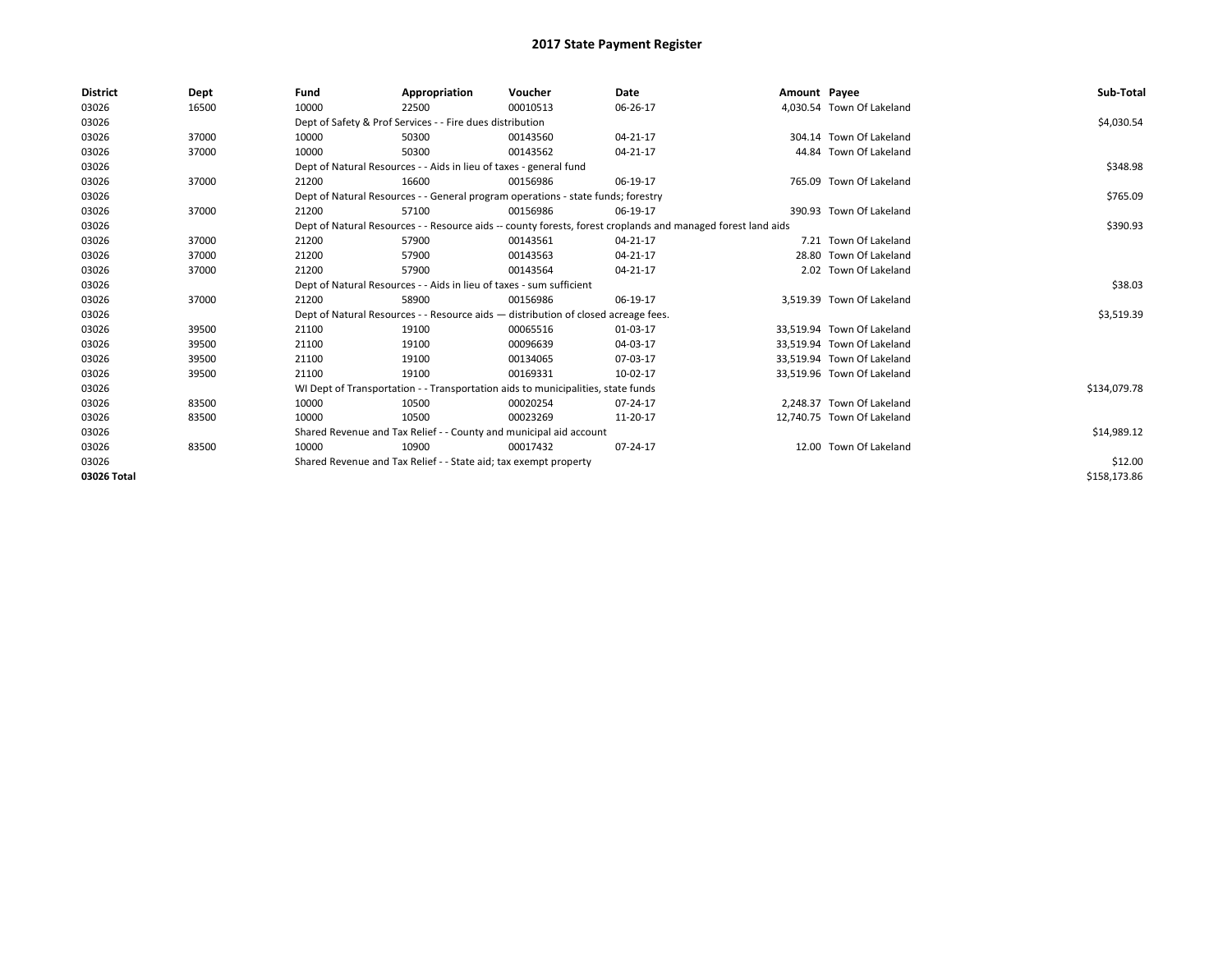| <b>District</b> | Dept  | Fund                                                                                                         | Appropriation                                                                    | Voucher     | Date     | Amount Payee |                               | Sub-Total    |  |  |
|-----------------|-------|--------------------------------------------------------------------------------------------------------------|----------------------------------------------------------------------------------|-------------|----------|--------------|-------------------------------|--------------|--|--|
| 03028           | 16500 | 10000                                                                                                        | 22500                                                                            | 00010514    | 06-26-17 |              | 2,255.02 Town Of Maple Grove  |              |  |  |
| 03028           |       |                                                                                                              | Dept of Safety & Prof Services - - Fire dues distribution                        |             |          |              |                               | \$2,255.02   |  |  |
| 03028           | 37000 | 21200                                                                                                        | 16600                                                                            | 00156987    | 06-19-17 |              | 416.28 Town Of Maple Grove    |              |  |  |
| 03028           |       | Dept of Natural Resources - - General program operations - state funds; forestry                             |                                                                                  | \$416.28    |          |              |                               |              |  |  |
| 03028           | 37000 | 21200                                                                                                        | 57100                                                                            | 00156987    | 06-19-17 |              | 225.72 Town Of Maple Grove    |              |  |  |
| 03028           |       | Dept of Natural Resources - - Resource aids -- county forests, forest croplands and managed forest land aids |                                                                                  | \$225.72    |          |              |                               |              |  |  |
| 03028           | 37000 | 21200                                                                                                        | 57900                                                                            | 00142572    | 04-21-17 |              | 6.42 Town Of Maple Grove      |              |  |  |
| 03028           |       |                                                                                                              | Dept of Natural Resources - - Aids in lieu of taxes - sum sufficient             |             |          |              |                               |              |  |  |
| 03028           | 37000 | 21200                                                                                                        | 58900                                                                            | 00156987    | 06-19-17 |              | 1,914.90 Town Of Maple Grove  |              |  |  |
| 03028           |       | Dept of Natural Resources - - Resource aids - distribution of closed acreage fees.                           |                                                                                  | \$1,914.90  |          |              |                               |              |  |  |
| 03028           | 39500 | 21100                                                                                                        | 19100                                                                            | 00065517    | 01-03-17 |              | 37,114.71 Town Of Maple Grove |              |  |  |
| 03028           | 39500 | 21100                                                                                                        | 19100                                                                            | 00096640    | 04-03-17 |              | 37,114.71 Town Of Maple Grove |              |  |  |
| 03028           | 39500 | 21100                                                                                                        | 19100                                                                            | 00134066    | 07-03-17 |              | 37,114.71 Town Of Maple Grove |              |  |  |
| 03028           | 39500 | 21100                                                                                                        | 19100                                                                            | 00169332    | 10-02-17 |              | 37,114.71 Town Of Maple Grove |              |  |  |
| 03028           |       |                                                                                                              | WI Dept of Transportation - - Transportation aids to municipalities, state funds |             |          |              |                               | \$148,458.84 |  |  |
| 03028           | 83500 | 10000                                                                                                        | 10500                                                                            | 00020255    | 07-24-17 |              | 13,711.68 Town Of Maple Grove |              |  |  |
| 03028           | 83500 | 10000                                                                                                        | 10500                                                                            | 00023270    | 11-20-17 |              | 77,699.50 Town Of Maple Grove |              |  |  |
| 03028           |       | Shared Revenue and Tax Relief - - County and municipal aid account                                           |                                                                                  | \$91,411.18 |          |              |                               |              |  |  |
| 03028           | 83500 | 10000                                                                                                        | 10900                                                                            | 00017433    | 07-24-17 |              | 6.00 Town Of Maple Grove      |              |  |  |
| 03028           |       |                                                                                                              | Shared Revenue and Tax Relief - - State aid; tax exempt property                 |             |          |              |                               | \$6.00       |  |  |
| 03028 Total     |       |                                                                                                              |                                                                                  |             |          |              |                               | \$244,694.36 |  |  |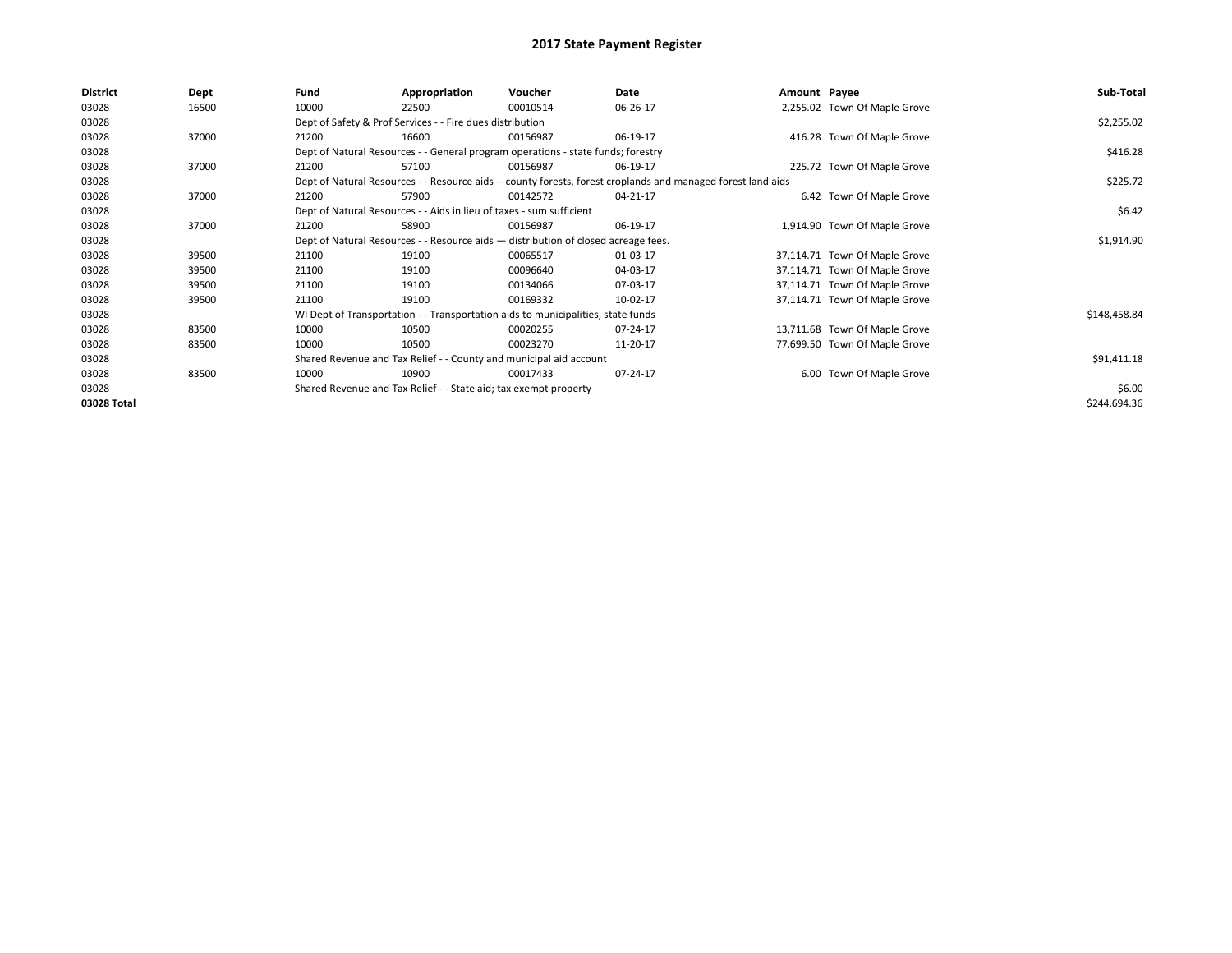| District    | Dept  | Fund                                                                               | Appropriation                                                                                                | Voucher    | Date       | Amount Payee |                               | Sub-Total    |
|-------------|-------|------------------------------------------------------------------------------------|--------------------------------------------------------------------------------------------------------------|------------|------------|--------------|-------------------------------|--------------|
| 03030       | 16500 | 10000                                                                              | 22500                                                                                                        | 00010515   | 06-26-17   |              | 4,374.37 Town Of Maple Plain  |              |
| 03030       |       |                                                                                    | Dept of Safety & Prof Services - - Fire dues distribution                                                    |            |            |              |                               | \$4,374.37   |
| 03030       | 37000 | 21200                                                                              | 16600                                                                                                        | 00156988   | 06-19-17   |              | 1,052.84 Town Of Maple Plain  |              |
| 03030       |       |                                                                                    | Dept of Natural Resources - - General program operations - state funds; forestry                             |            |            |              |                               | \$1,052.84   |
| 03030       | 37000 | 21200                                                                              | 57100                                                                                                        | 00156988   | 06-19-17   |              | 1,432.40 Town Of Maple Plain  |              |
| 03030       |       |                                                                                    | Dept of Natural Resources - - Resource aids -- county forests, forest croplands and managed forest land aids |            | \$1,432.40 |              |                               |              |
| 03030       | 37000 | 21200                                                                              | 58900                                                                                                        | 00156988   | 06-19-17   |              | 4,843.06 Town Of Maple Plain  |              |
| 03030       |       | Dept of Natural Resources - - Resource aids - distribution of closed acreage fees. |                                                                                                              | \$4,843.06 |            |              |                               |              |
| 03030       | 39500 | 21100                                                                              | 19100                                                                                                        | 00065518   | 01-03-17   |              | 30,932.59 Town Of Maple Plain |              |
| 03030       | 39500 | 21100                                                                              | 19100                                                                                                        | 00096641   | 04-03-17   |              | 30,932.59 Town Of Maple Plain |              |
| 03030       | 39500 | 21100                                                                              | 19100                                                                                                        | 00134067   | 07-03-17   |              | 30,932.59 Town Of Maple Plain |              |
| 03030       | 39500 | 21100                                                                              | 19100                                                                                                        | 00169333   | 10-02-17   |              | 30,932.61 Town Of Maple Plain |              |
| 03030       |       |                                                                                    | WI Dept of Transportation - - Transportation aids to municipalities, state funds                             |            |            |              |                               | \$123,730.38 |
| 03030       | 83500 | 10000                                                                              | 10500                                                                                                        | 00020256   | 07-24-17   |              | 1,210.69 Town Of Maple Plain  |              |
| 03030       | 83500 | 10000                                                                              | 10500                                                                                                        | 00023271   | 11-20-17   |              | 6,860.55 Town Of Maple Plain  |              |
| 03030       |       | Shared Revenue and Tax Relief - - County and municipal aid account                 |                                                                                                              | \$8,071.24 |            |              |                               |              |
| 03030       | 83500 | 10000                                                                              | 10900                                                                                                        | 00017434   | 07-24-17   |              | 1.00 Town Of Maple Plain      |              |
| 03030       |       |                                                                                    | Shared Revenue and Tax Relief - - State aid; tax exempt property                                             |            |            |              |                               | \$1.00       |
| 03030 Total |       |                                                                                    |                                                                                                              |            |            |              |                               | \$143,505.29 |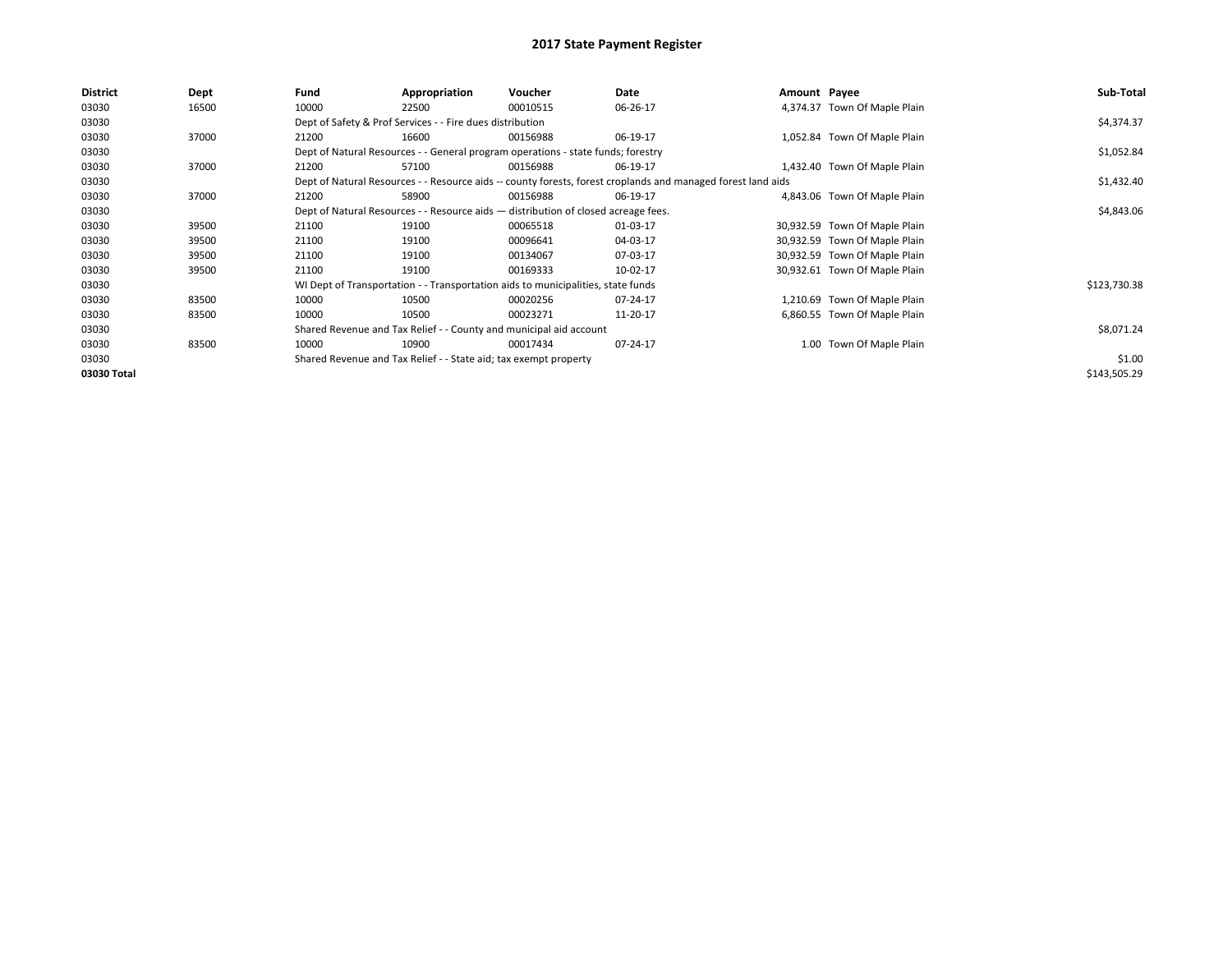| <b>District</b> | Dept  | Fund                                                             | Appropriation                                                                      | Voucher  | Date                                                                                                         | Amount Payee |                             | Sub-Total    |  |  |  |
|-----------------|-------|------------------------------------------------------------------|------------------------------------------------------------------------------------|----------|--------------------------------------------------------------------------------------------------------------|--------------|-----------------------------|--------------|--|--|--|
| 03032           | 16500 | 10000                                                            | 22500                                                                              | 00010516 | 06-26-17                                                                                                     |              | 3,067.82 Town Of Oak Grove  |              |  |  |  |
| 03032           |       |                                                                  | Dept of Safety & Prof Services - - Fire dues distribution                          |          |                                                                                                              |              |                             | \$3,067.82   |  |  |  |
| 03032           | 37000 | 10000                                                            | 50300                                                                              | 00123858 | 02-02-17                                                                                                     |              | 906.88 Town Of Oak Grove    |              |  |  |  |
| 03032           | 37000 | 10000                                                            | 50300                                                                              | 00143649 | 04-21-17                                                                                                     |              | 61.25 Town Of Oak Grove     |              |  |  |  |
| 03032           |       |                                                                  | Dept of Natural Resources - - Aids in lieu of taxes - general fund                 |          |                                                                                                              |              |                             |              |  |  |  |
| 03032           | 37000 | 21200                                                            | 16600                                                                              | 00156989 | 06-19-17                                                                                                     |              | 83.12 Town Of Oak Grove     |              |  |  |  |
| 03032           |       |                                                                  | Dept of Natural Resources - - General program operations - state funds; forestry   |          |                                                                                                              |              |                             |              |  |  |  |
| 03032           | 37000 | 21200                                                            | 57100                                                                              | 00156989 | 06-19-17                                                                                                     |              | 56.53 Town Of Oak Grove     |              |  |  |  |
| 03032           |       |                                                                  |                                                                                    |          | Dept of Natural Resources - - Resource aids -- county forests, forest croplands and managed forest land aids |              |                             | \$56.53      |  |  |  |
| 03032           | 37000 | 21200                                                            | 57900                                                                              | 00143650 | 04-21-17                                                                                                     |              | 6.12 Town Of Oak Grove      |              |  |  |  |
| 03032           | 37000 | 21200                                                            | 57900                                                                              | 00143651 | 04-21-17                                                                                                     |              | 8.80 Town Of Oak Grove      |              |  |  |  |
| 03032           |       |                                                                  | Dept of Natural Resources - - Aids in lieu of taxes - sum sufficient               |          |                                                                                                              |              |                             |              |  |  |  |
| 03032           | 37000 | 21200                                                            | 58900                                                                              | 00156989 | 06-19-17                                                                                                     |              | 382.37 Town Of Oak Grove    |              |  |  |  |
| 03032           |       |                                                                  | Dept of Natural Resources - - Resource aids - distribution of closed acreage fees. |          |                                                                                                              |              |                             | \$382.37     |  |  |  |
| 03032           | 39500 | 21100                                                            | 19100                                                                              | 00065519 | 01-03-17                                                                                                     |              | 32,996.97 Town Of Oak Grove |              |  |  |  |
| 03032           | 39500 | 21100                                                            | 19100                                                                              | 00096642 | 04-03-17                                                                                                     |              | 32.996.97 Town Of Oak Grove |              |  |  |  |
| 03032           | 39500 | 21100                                                            | 19100                                                                              | 00134068 | 07-03-17                                                                                                     |              | 32.996.97 Town Of Oak Grove |              |  |  |  |
| 03032           | 39500 | 21100                                                            | 19100                                                                              | 00169334 | 10-02-17                                                                                                     |              | 32,996.97 Town Of Oak Grove |              |  |  |  |
| 03032           |       |                                                                  | WI Dept of Transportation - - Transportation aids to municipalities, state funds   |          |                                                                                                              |              |                             | \$131,987.88 |  |  |  |
| 03032           | 39500 | 21100                                                            | 27800                                                                              | 00199058 | 12-07-17                                                                                                     |              | 16,512.54 Town Of Oak Grove |              |  |  |  |
| 03032           |       |                                                                  | WI Dept of Transportation - - Local roads improvement program, state funds         |          |                                                                                                              |              |                             | \$16,512.54  |  |  |  |
| 03032           | 83500 | 10000                                                            | 10500                                                                              | 00020257 | 07-24-17                                                                                                     |              | 7.564.68 Town Of Oak Grove  |              |  |  |  |
| 03032           | 83500 | 10000                                                            | 10500                                                                              | 00023272 | 11-20-17                                                                                                     |              | 43,049.08 Town Of Oak Grove |              |  |  |  |
| 03032           |       |                                                                  | Shared Revenue and Tax Relief - - County and municipal aid account                 |          |                                                                                                              |              |                             | \$50,613.76  |  |  |  |
| 03032           | 83500 | 10000                                                            | 10900                                                                              | 00017435 | 07-24-17                                                                                                     |              | 17.00 Town Of Oak Grove     |              |  |  |  |
| 03032           |       | Shared Revenue and Tax Relief - - State aid; tax exempt property |                                                                                    | \$17.00  |                                                                                                              |              |                             |              |  |  |  |
| 03032 Total     |       |                                                                  |                                                                                    |          |                                                                                                              |              |                             | \$203,704.07 |  |  |  |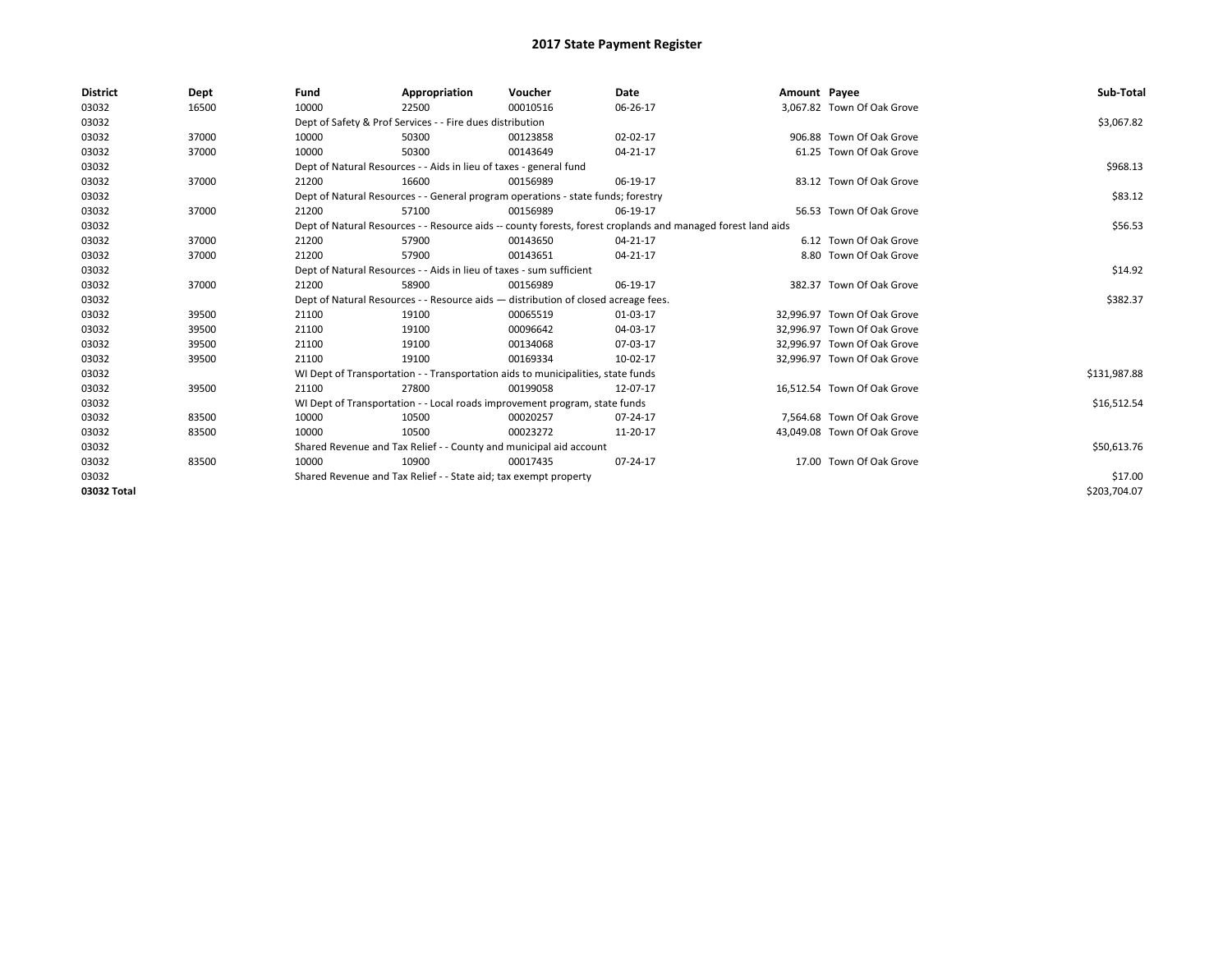| District    | Dept  | Fund  | Appropriation                                                                      | Voucher  | Date                                                                                                         | Amount Payee |                                | Sub-Total    |
|-------------|-------|-------|------------------------------------------------------------------------------------|----------|--------------------------------------------------------------------------------------------------------------|--------------|--------------------------------|--------------|
| 03034       | 16500 | 10000 | 22500                                                                              | 00010517 | 06-26-17                                                                                                     |              | 1.389.03 Town Of Prairie Farm  |              |
| 03034       |       |       | Dept of Safety & Prof Services - - Fire dues distribution                          |          |                                                                                                              |              |                                | \$1,389.03   |
| 03034       | 37000 | 21200 | 16600                                                                              | 00156990 | 06-19-17                                                                                                     |              | 724.26 Town Of Prairie Farm    |              |
| 03034       |       |       | Dept of Natural Resources - - General program operations - state funds; forestry   |          |                                                                                                              |              |                                | \$724.26     |
| 03034       | 37000 | 21200 | 57100                                                                              | 00156990 | 06-19-17                                                                                                     |              | 429.28 Town Of Prairie Farm    |              |
| 03034       |       |       |                                                                                    |          | Dept of Natural Resources - - Resource aids -- county forests, forest croplands and managed forest land aids |              |                                | \$429.28     |
| 03034       | 37000 | 21200 | 58900                                                                              | 00156990 | 06-19-17                                                                                                     |              | 3.331.61 Town Of Prairie Farm  |              |
| 03034       |       |       | Dept of Natural Resources - - Resource aids - distribution of closed acreage fees. |          | \$3,331.61                                                                                                   |              |                                |              |
| 03034       | 39500 | 21100 | 19100                                                                              | 00065520 | 01-03-17                                                                                                     |              | 25.994.61 Town Of Prairie Farm |              |
| 03034       | 39500 | 21100 | 19100                                                                              | 00096643 | 04-03-17                                                                                                     |              | 25,994.61 Town Of Prairie Farm |              |
| 03034       | 39500 | 21100 | 19100                                                                              | 00134069 | 07-03-17                                                                                                     |              | 25,994.61 Town Of Prairie Farm |              |
| 03034       | 39500 | 21100 | 19100                                                                              | 00169335 | 10-02-17                                                                                                     |              | 25.994.61 Town Of Prairie Farm |              |
| 03034       |       |       | WI Dept of Transportation - - Transportation aids to municipalities, state funds   |          |                                                                                                              |              |                                | \$103,978.44 |
| 03034       | 83500 | 10000 | 10500                                                                              | 00020258 | 07-24-17                                                                                                     |              | 9.320.03 Town Of Prairie Farm  |              |
| 03034       | 83500 | 10000 | 10500                                                                              | 00023273 | 11-20-17                                                                                                     |              | 52.813.52 Town Of Prairie Farm |              |
| 03034       |       |       | Shared Revenue and Tax Relief - - County and municipal aid account                 |          |                                                                                                              |              |                                | \$62,133.55  |
| 03034       | 83500 | 10000 | 10900                                                                              | 00017436 | 07-24-17                                                                                                     |              | 3.00 Town Of Prairie Farm      |              |
| 03034       |       |       | Shared Revenue and Tax Relief - - State aid; tax exempt property                   |          |                                                                                                              |              |                                | \$3.00       |
| 03034 Total |       |       |                                                                                    |          |                                                                                                              |              |                                | \$171,989.17 |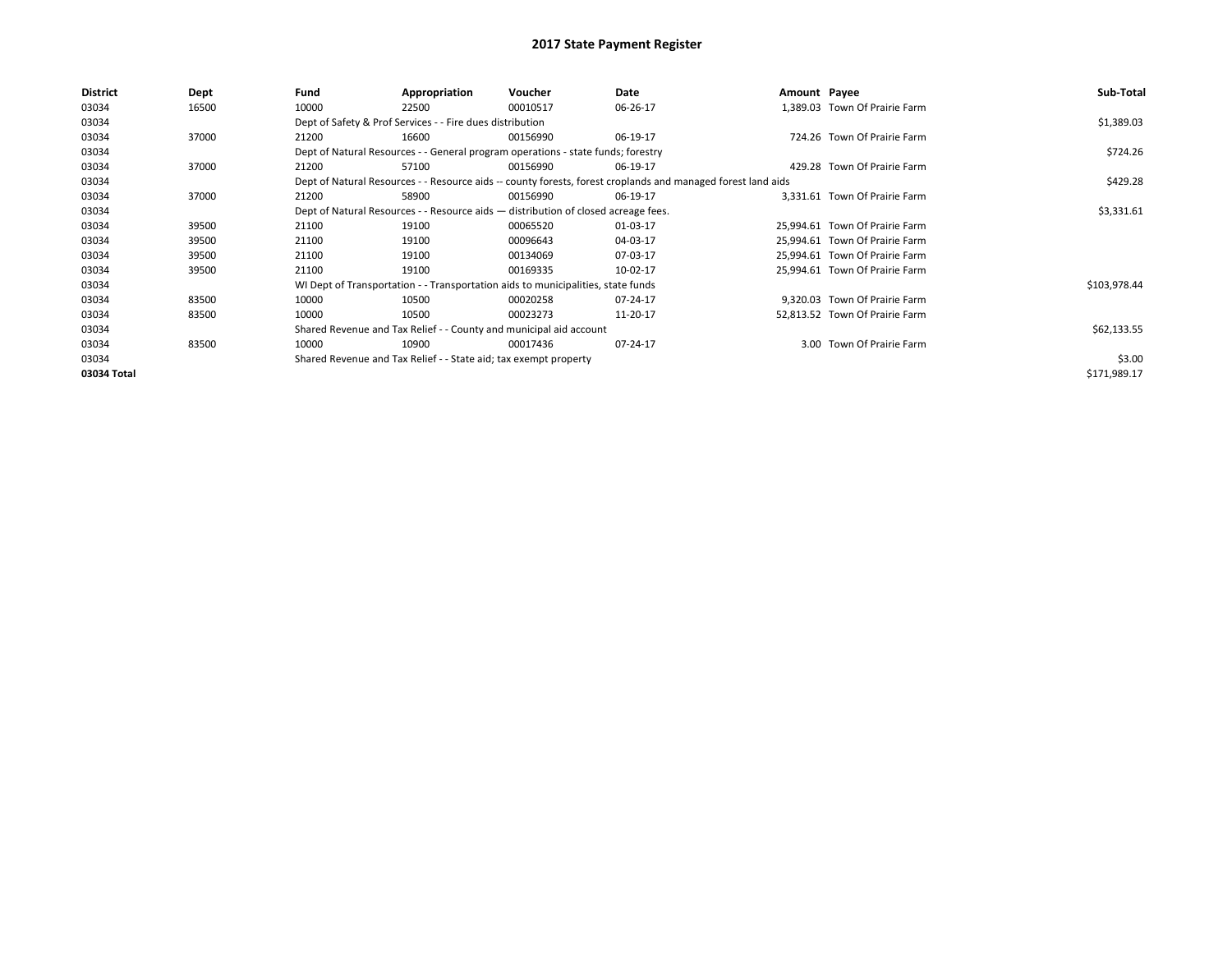| <b>District</b> | Dept  | Fund                                                                                                         | Appropriation                                                      | Voucher                                                                            | Date     | Amount Payee |                                | Sub-Total    |
|-----------------|-------|--------------------------------------------------------------------------------------------------------------|--------------------------------------------------------------------|------------------------------------------------------------------------------------|----------|--------------|--------------------------------|--------------|
| 03036           | 16500 | 10000                                                                                                        | 22500                                                              | 00010518                                                                           | 06-26-17 |              | 5.723.23 Town Of Prairie Lake  |              |
| 03036           |       |                                                                                                              | Dept of Safety & Prof Services - - Fire dues distribution          |                                                                                    |          |              |                                | \$5,723.23   |
| 03036           | 37000 | 21200                                                                                                        | 16600                                                              | 00156991                                                                           | 06-19-17 |              | 301.23 Town Of Prairie Lake    |              |
| 03036           |       |                                                                                                              |                                                                    | Dept of Natural Resources - - General program operations - state funds; forestry   |          |              |                                | \$301.23     |
| 03036           | 37000 | 21200                                                                                                        | 57100                                                              | 00156991                                                                           | 06-19-17 |              | 181.96 Town Of Prairie Lake    |              |
| 03036           |       | Dept of Natural Resources - - Resource aids -- county forests, forest croplands and managed forest land aids |                                                                    | \$181.96                                                                           |          |              |                                |              |
| 03036           | 37000 | 21200                                                                                                        | 58900                                                              | 00156991                                                                           | 06-19-17 |              | 1,385.64 Town Of Prairie Lake  |              |
| 03036           |       |                                                                                                              |                                                                    | Dept of Natural Resources - - Resource aids - distribution of closed acreage fees. |          |              |                                | \$1,385.64   |
| 03036           | 39500 | 21100                                                                                                        | 19100                                                              | 00065521                                                                           | 01-03-17 |              | 34,318.17 Town Of Prairie Lake |              |
| 03036           | 39500 | 21100                                                                                                        | 19100                                                              | 00096644                                                                           | 04-03-17 |              | 34.318.17 Town Of Prairie Lake |              |
| 03036           | 39500 | 21100                                                                                                        | 19100                                                              | 00134070                                                                           | 07-03-17 |              | 34.318.17 Town Of Prairie Lake |              |
| 03036           | 39500 | 21100                                                                                                        | 19100                                                              | 00169336                                                                           | 10-02-17 |              | 34,318.17 Town Of Prairie Lake |              |
| 03036           |       | WI Dept of Transportation - - Transportation aids to municipalities, state funds                             |                                                                    | \$137,272.68                                                                       |          |              |                                |              |
| 03036           | 39500 | 21100                                                                                                        | 27800                                                              | 00144810                                                                           | 07-24-17 |              | 16,512.55 Town Of Prairie Lake |              |
| 03036           |       |                                                                                                              |                                                                    | WI Dept of Transportation - - Local roads improvement program, state funds         |          |              |                                | \$16,512.55  |
| 03036           | 83500 | 10000                                                                                                        | 10500                                                              | 00020259                                                                           | 07-24-17 |              | 3.247.38 Town Of Prairie Lake  |              |
| 03036           | 83500 | 10000                                                                                                        | 10500                                                              | 00023274                                                                           | 11-20-17 |              | 18,401.83 Town Of Prairie Lake |              |
| 03036           |       |                                                                                                              | Shared Revenue and Tax Relief - - County and municipal aid account |                                                                                    |          |              |                                | \$21,649.21  |
| 03036           | 83500 | 10000                                                                                                        | 10900                                                              | 00017437                                                                           | 07-24-17 |              | 203.00 Town Of Prairie Lake    |              |
| 03036           |       |                                                                                                              | Shared Revenue and Tax Relief - - State aid; tax exempt property   |                                                                                    |          |              |                                | \$203.00     |
| 03036           | 83500 | 10000                                                                                                        | 11000                                                              | 00020259                                                                           | 07-24-17 |              | 86.28 Town Of Prairie Lake     |              |
| 03036           | 83500 | 10000                                                                                                        | 11000                                                              | 00023274                                                                           | 11-20-17 |              | 495.50 Town Of Prairie Lake    |              |
| 03036           |       | Shared Revenue and Tax Relief - - Public utility distribution account                                        |                                                                    | \$581.78                                                                           |          |              |                                |              |
| 03036           | 83500 | 52100                                                                                                        | 36300                                                              | 00015659                                                                           | 03-27-17 |              | 4,637.27 Town Of Prairie Lake  |              |
| 03036           |       |                                                                                                              | Shared Revenue and Tax Relief - - Lottery and gaming credit        |                                                                                    |          |              |                                | \$4,637.27   |
| 03036 Total     |       |                                                                                                              |                                                                    |                                                                                    |          |              |                                | \$188,448.55 |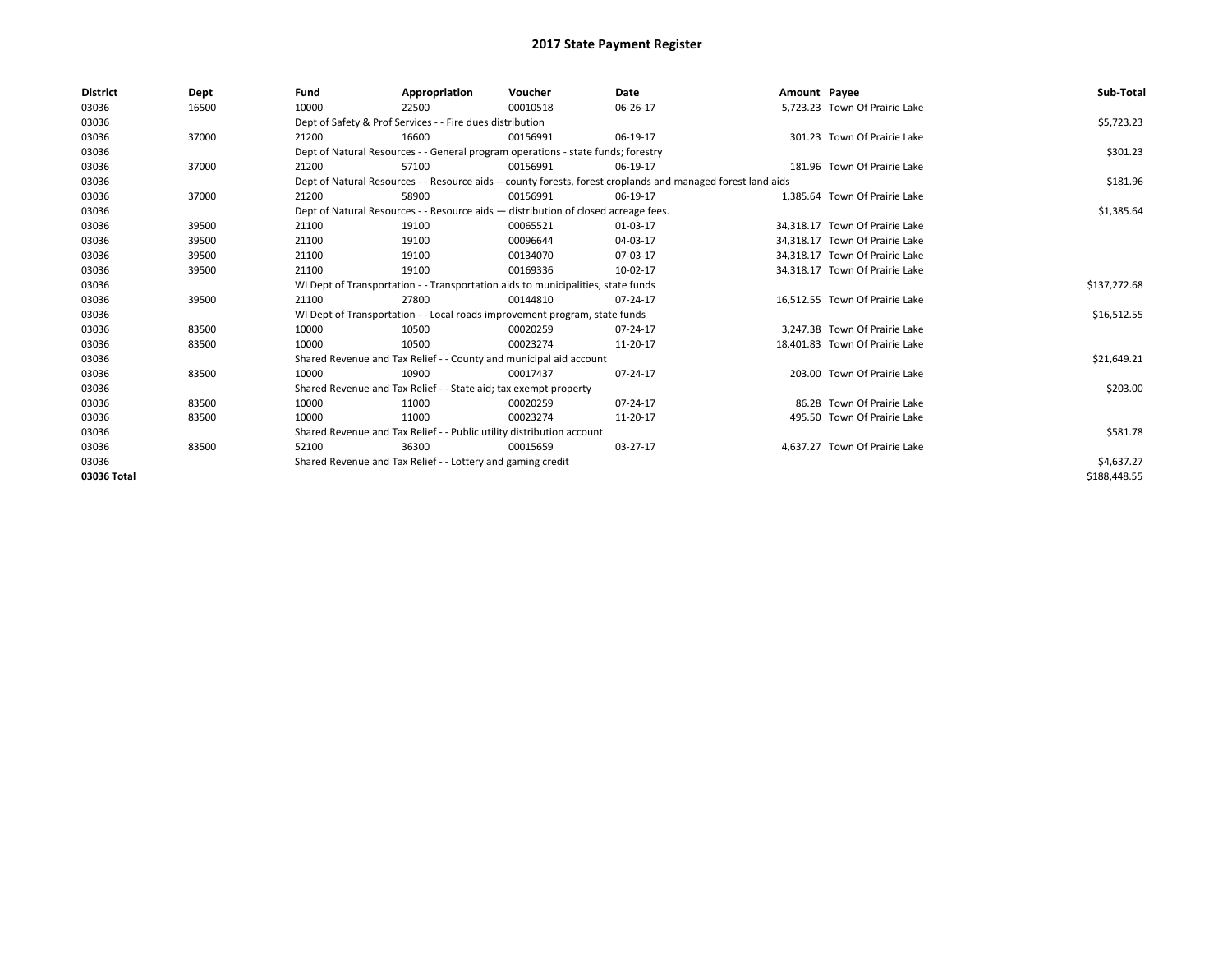| <b>District</b> | Dept  | Fund                                                                  | Appropriation                                                                                                | Voucher  | Date     | Amount Payee |                             | Sub-Total    |  |  |
|-----------------|-------|-----------------------------------------------------------------------|--------------------------------------------------------------------------------------------------------------|----------|----------|--------------|-----------------------------|--------------|--|--|
| 03038           | 16500 | 10000                                                                 | 22500                                                                                                        | 00010519 | 06-26-17 |              | 8,957.92 Town Of Rice Lake  |              |  |  |
| 03038           |       |                                                                       | Dept of Safety & Prof Services - - Fire dues distribution                                                    |          |          |              |                             | \$8,957.92   |  |  |
| 03038           | 37000 | 10000                                                                 | 50300                                                                                                        | 00123866 | 02-02-17 |              | 318.03 Town Of Rice Lake    |              |  |  |
| 03038           |       |                                                                       | Dept of Natural Resources - - Aids in lieu of taxes - general fund                                           |          |          |              |                             |              |  |  |
| 03038           | 37000 | 21200                                                                 | 16600                                                                                                        | 00156992 | 06-19-17 |              | 80.95 Town Of Rice Lake     |              |  |  |
| 03038           |       |                                                                       | Dept of Natural Resources - - General program operations - state funds; forestry                             |          |          |              |                             |              |  |  |
| 03038           | 37000 | 21200                                                                 | 57100                                                                                                        | 00156992 | 06-19-17 |              | 41.05 Town Of Rice Lake     |              |  |  |
| 03038           |       |                                                                       | Dept of Natural Resources - - Resource aids -- county forests, forest croplands and managed forest land aids |          |          |              |                             |              |  |  |
| 03038           | 37000 | 21200                                                                 | 58900                                                                                                        | 00156992 | 06-19-17 |              | 372.36 Town Of Rice Lake    |              |  |  |
| 03038           |       |                                                                       | Dept of Natural Resources - - Resource aids - distribution of closed acreage fees.                           |          |          |              |                             |              |  |  |
| 03038           | 37000 | 27400                                                                 | 67000                                                                                                        | 00154506 | 06-01-17 |              | 816.94 Town Of Rice Lake    |              |  |  |
| 03038           |       |                                                                       | Dept of Natural Resources - - Financial assistance for responsible units                                     |          |          |              |                             |              |  |  |
| 03038           | 39500 | 21100                                                                 | 19100                                                                                                        | 00065522 | 01-03-17 |              | 29,864.62 Town Of Rice Lake |              |  |  |
| 03038           | 39500 | 21100                                                                 | 19100                                                                                                        | 00096645 | 04-03-17 |              | 29,864.62 Town Of Rice Lake |              |  |  |
| 03038           | 39500 | 21100                                                                 | 19100                                                                                                        | 00134071 | 07-03-17 |              | 29,864.62 Town Of Rice Lake |              |  |  |
| 03038           | 39500 | 21100                                                                 | 19100                                                                                                        | 00169337 | 10-02-17 |              | 29,864.64 Town Of Rice Lake |              |  |  |
| 03038           |       |                                                                       | WI Dept of Transportation - - Transportation aids to municipalities, state funds                             |          |          |              |                             | \$119,458.50 |  |  |
| 03038           | 83500 | 10000                                                                 | 10500                                                                                                        | 00020260 | 07-24-17 |              | 9,597.28 Town Of Rice Lake  |              |  |  |
| 03038           | 83500 | 10000                                                                 | 10500                                                                                                        | 00023275 | 11-20-17 |              | 54,384.61 Town Of Rice Lake |              |  |  |
| 03038           |       |                                                                       | Shared Revenue and Tax Relief - - County and municipal aid account                                           |          |          |              |                             | \$63,981.89  |  |  |
| 03038           | 83500 | 10000                                                                 | 10900                                                                                                        | 00017438 | 07-24-17 |              | 31.00 Town Of Rice Lake     |              |  |  |
| 03038           |       |                                                                       | Shared Revenue and Tax Relief - - State aid; tax exempt property                                             |          |          |              |                             | \$31.00      |  |  |
| 03038           | 83500 | 10000                                                                 | 11000                                                                                                        | 00020260 | 07-24-17 |              | 12.61 Town Of Rice Lake     |              |  |  |
| 03038           | 83500 | 10000                                                                 | 11000                                                                                                        | 00023275 | 11-20-17 |              | 68.99 Town Of Rice Lake     |              |  |  |
| 03038           |       | Shared Revenue and Tax Relief - - Public utility distribution account |                                                                                                              | \$81.60  |          |              |                             |              |  |  |
| 03038           | 83500 | 52100                                                                 | 36300                                                                                                        | 00015660 | 03-27-17 |              | 4,986.99 Town Of Rice Lake  |              |  |  |
| 03038           |       |                                                                       | Shared Revenue and Tax Relief - - Lottery and gaming credit                                                  |          |          |              |                             | \$4,986.99   |  |  |
| 03038 Total     |       |                                                                       |                                                                                                              |          |          |              |                             | \$199,127.23 |  |  |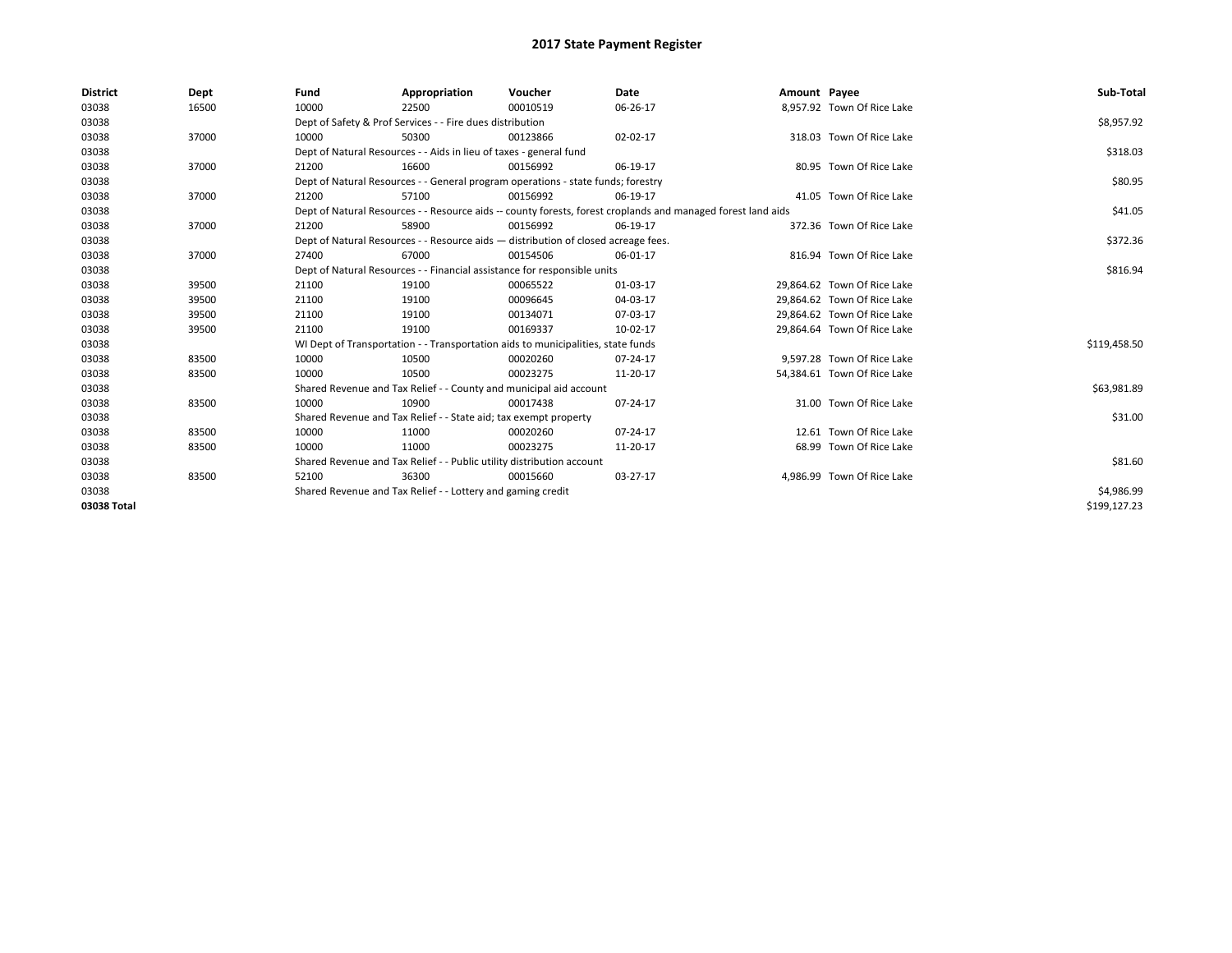| <b>District</b> | Dept  | Fund  | Appropriation                                                                                                | Voucher  | Date     | Amount Payee |                               | Sub-Total    |
|-----------------|-------|-------|--------------------------------------------------------------------------------------------------------------|----------|----------|--------------|-------------------------------|--------------|
| 03040           | 16500 | 10000 | 22500                                                                                                        | 00010520 | 06-26-17 |              | 1,740.52 Town Of Sioux Creek  |              |
| 03040           |       |       | Dept of Safety & Prof Services - - Fire dues distribution                                                    |          |          |              |                               | \$1,740.52   |
| 03040           | 37000 | 21200 | 16600                                                                                                        | 00156993 | 06-19-17 |              | 771.78 Town Of Sioux Creek    |              |
| 03040           |       |       | Dept of Natural Resources - - General program operations - state funds; forestry                             |          |          |              |                               | \$771.78     |
| 03040           | 37000 | 21200 | 57100                                                                                                        | 00156993 | 06-19-17 |              | 373.66 Town Of Sioux Creek    |              |
| 03040           |       |       | Dept of Natural Resources - - Resource aids -- county forests, forest croplands and managed forest land aids |          |          |              |                               | \$373.66     |
| 03040           | 37000 | 21200 | 58900                                                                                                        | 00156993 | 06-19-17 |              | 3.550.17 Town Of Sioux Creek  |              |
| 03040           |       |       | Dept of Natural Resources - - Resource aids - distribution of closed acreage fees.                           |          |          |              |                               | \$3,550.17   |
| 03040           | 39500 | 21100 | 19100                                                                                                        | 00065523 | 01-03-17 |              | 29,699.47 Town Of Sioux Creek |              |
| 03040           | 39500 | 21100 | 19100                                                                                                        | 00096646 | 04-03-17 |              | 29.699.47 Town Of Sioux Creek |              |
| 03040           | 39500 | 21100 | 19100                                                                                                        | 00134072 | 07-03-17 |              | 29,699.47 Town Of Sioux Creek |              |
| 03040           | 39500 | 21100 | 19100                                                                                                        | 00169338 | 10-02-17 |              | 29,699.49 Town Of Sioux Creek |              |
| 03040           |       |       | WI Dept of Transportation - - Transportation aids to municipalities, state funds                             |          |          |              |                               | \$118,797.90 |
| 03040           | 39500 | 21100 | 27800                                                                                                        | 00131227 | 06-21-17 |              | 16,512.55 Town Of Sioux Creek |              |
| 03040           | 39500 | 21100 | 27800                                                                                                        | 00131228 | 06-21-17 |              | 14,400.98 Town Of Sioux Creek |              |
| 03040           |       |       | WI Dept of Transportation - - Local roads improvement program, state funds                                   |          |          |              |                               | \$30,913.53  |
| 03040           | 83500 | 10000 | 10500                                                                                                        | 00020261 | 07-24-17 |              | 11,173.93 Town Of Sioux Creek |              |
| 03040           | 83500 | 10000 | 10500                                                                                                        | 00023276 | 11-20-17 |              | 63,318.92 Town Of Sioux Creek |              |
| 03040           |       |       | Shared Revenue and Tax Relief - - County and municipal aid account                                           |          |          |              |                               | \$74,492.85  |
| 03040           | 83500 | 10000 | 10900                                                                                                        | 00017439 | 07-24-17 |              | 3.00 Town Of Sioux Creek      |              |
| 03040           |       |       | Shared Revenue and Tax Relief - - State aid; tax exempt property                                             |          |          |              |                               | \$3.00       |
| 03040 Total     |       |       |                                                                                                              |          |          |              |                               | \$230,643.41 |
|                 |       |       |                                                                                                              |          |          |              |                               |              |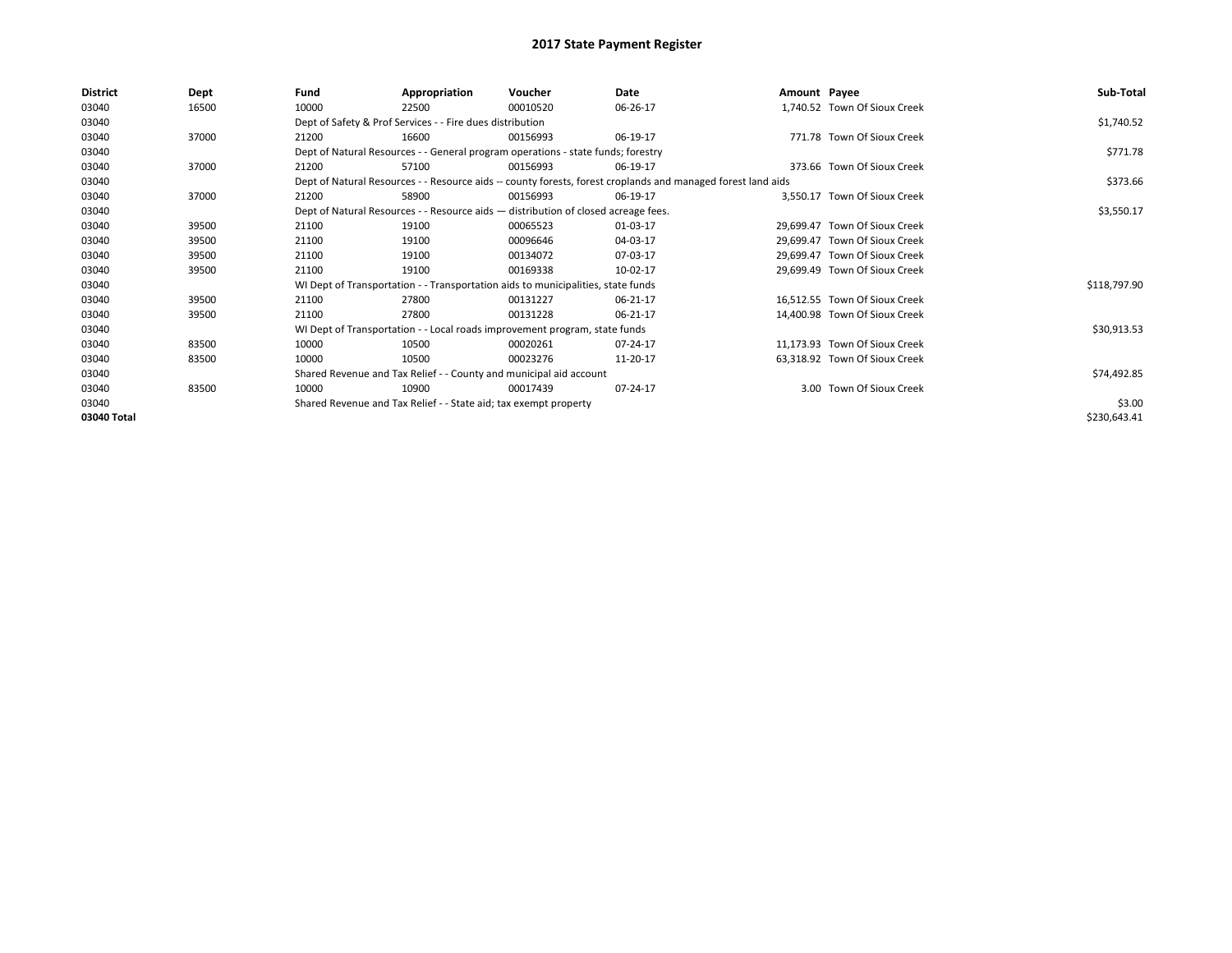| 03042<br>10000<br>2,320.43 Town Of Stanfold<br>16500<br>22500<br>00010521<br>06-27-17<br>03042<br>Dept of Safety & Prof Services - - Fire dues distribution<br>03042<br>161.20 Town Of Stanfold<br>37000<br>10000<br>00143988<br>04-21-17<br>50300 | \$2,320.43<br>\$161.20<br>\$225.70 |
|----------------------------------------------------------------------------------------------------------------------------------------------------------------------------------------------------------------------------------------------------|------------------------------------|
|                                                                                                                                                                                                                                                    |                                    |
|                                                                                                                                                                                                                                                    |                                    |
|                                                                                                                                                                                                                                                    |                                    |
| 03042<br>Dept of Natural Resources - - Aids in lieu of taxes - general fund                                                                                                                                                                        |                                    |
| 03042<br>37000<br>06-19-17<br>225.70 Town Of Stanfold<br>21200<br>16600<br>00156994                                                                                                                                                                |                                    |
| 03042<br>Dept of Natural Resources - - General program operations - state funds; forestry                                                                                                                                                          |                                    |
| 03042<br>110.30 Town Of Stanfold<br>37000<br>21200<br>57100<br>06-19-17<br>00156994                                                                                                                                                                |                                    |
| 03042<br>Dept of Natural Resources - - Resource aids -- county forests, forest croplands and managed forest land aids                                                                                                                              | \$110.30                           |
| 03042<br>369.16 Town Of Stanfold<br>37000<br>57900<br>21200<br>00143987<br>04-21-17                                                                                                                                                                |                                    |
| 03042<br>Dept of Natural Resources - - Aids in lieu of taxes - sum sufficient                                                                                                                                                                      | \$369.16                           |
| 03042<br>37000<br>58900<br>06-19-17<br>1.038.23 Town Of Stanfold<br>21200<br>00156994                                                                                                                                                              |                                    |
| 03042<br>Dept of Natural Resources - - Resource aids - distribution of closed acreage fees.                                                                                                                                                        | \$1,038.23                         |
| 03042<br>29.215.03 Town Of Stanfold<br>39500<br>21100<br>19100<br>00065524<br>01-03-17                                                                                                                                                             |                                    |
| 03042<br>21100<br>04-03-17<br>29.215.03 Town Of Stanfold<br>39500<br>19100<br>00096647                                                                                                                                                             |                                    |
| 03042<br>21100<br>00134073<br>07-03-17<br>29.215.03 Town Of Stanfold<br>39500<br>19100                                                                                                                                                             |                                    |
| 03042<br>21100<br>10-02-17<br>39500<br>19100<br>00169339<br>29,215.05 Town Of Stanfold                                                                                                                                                             |                                    |
| 03042<br>WI Dept of Transportation - - Transportation aids to municipalities, state funds                                                                                                                                                          | \$116,860.14                       |
| 03042<br>83500<br>6.488.61 Town Of Stanfold<br>10000<br>10500<br>00020262<br>07-24-17                                                                                                                                                              |                                    |
| 03042<br>83500<br>10000<br>10500<br>00023277<br>11-20-17<br>36,768.77 Town Of Stanfold                                                                                                                                                             |                                    |
| 03042<br>Shared Revenue and Tax Relief - - County and municipal aid account                                                                                                                                                                        | \$43,257.38                        |
| 20.00 Town Of Stanfold<br>03042<br>83500<br>10000<br>10900<br>07-24-17<br>00017440                                                                                                                                                                 |                                    |
| 03042<br>Shared Revenue and Tax Relief - - State aid; tax exempt property                                                                                                                                                                          | \$20.00                            |
| 03042 Total                                                                                                                                                                                                                                        | \$164,362.54                       |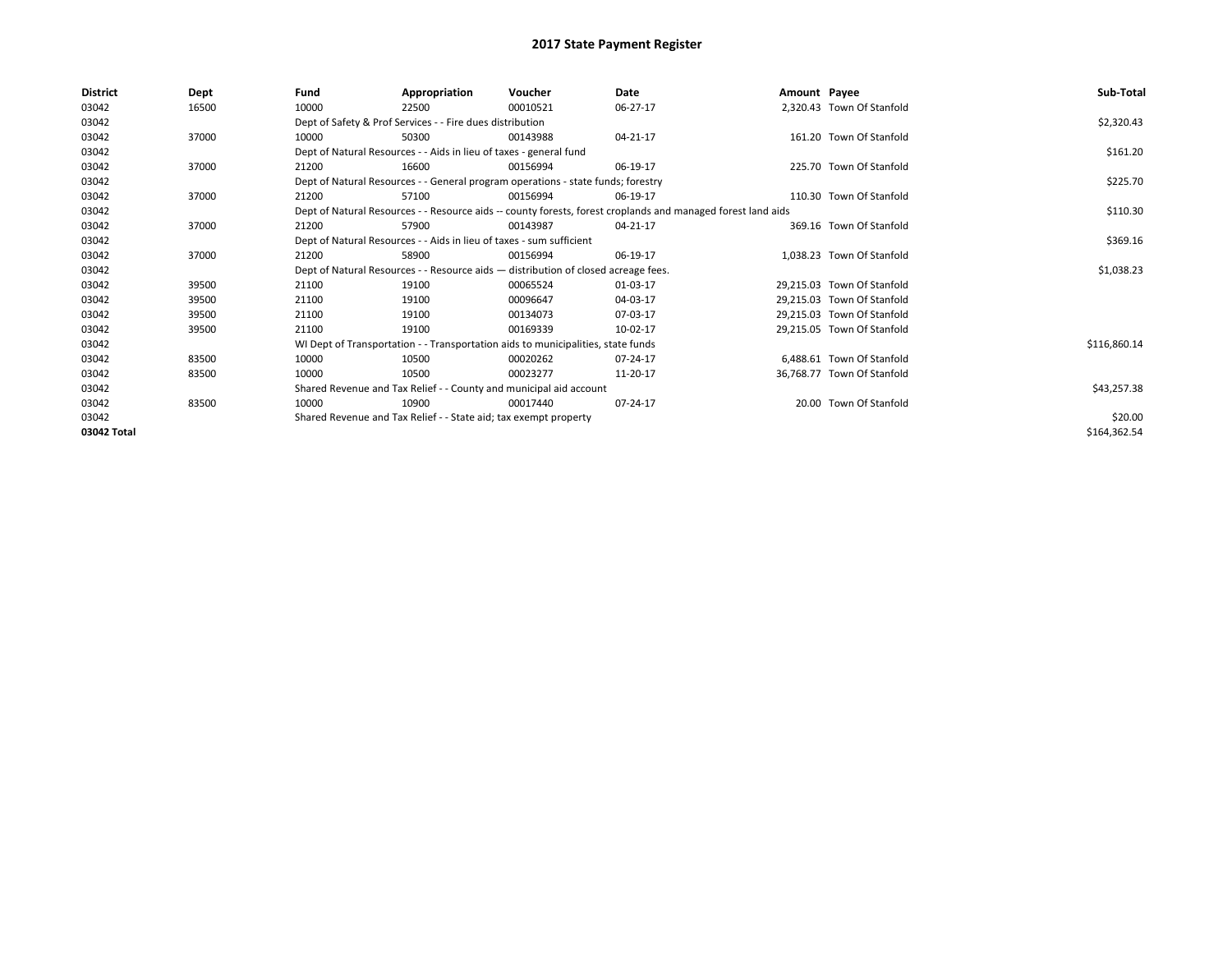| <b>District</b> | Dept  | Fund  | Appropriation                                                                      | Voucher  | <b>Date</b>                                                                                                  | Amount Payee |                           | Sub-Total    |  |  |
|-----------------|-------|-------|------------------------------------------------------------------------------------|----------|--------------------------------------------------------------------------------------------------------------|--------------|---------------------------|--------------|--|--|
| 03044           | 16500 | 10000 | 22500                                                                              | 00010522 | 06-26-17                                                                                                     |              | 8,426.11 Town Of Stanley  |              |  |  |
| 03044           |       |       | Dept of Safety & Prof Services - - Fire dues distribution                          |          |                                                                                                              |              |                           | \$8,426.11   |  |  |
| 03044           | 37000 | 10000 | 50300                                                                              | 00142452 | 04-21-17                                                                                                     |              | 53.58 Town Of Stanley     |              |  |  |
| 03044           |       |       | Dept of Natural Resources - - Aids in lieu of taxes - general fund                 |          |                                                                                                              |              |                           | \$53.58      |  |  |
| 03044           | 37000 | 21200 | 16600                                                                              | 00156995 | 06-19-17                                                                                                     |              | 81.87 Town Of Stanley     |              |  |  |
| 03044           |       |       | Dept of Natural Resources - - General program operations - state funds; forestry   |          |                                                                                                              |              |                           |              |  |  |
| 03044           | 37000 | 21200 | 57100                                                                              | 00156995 | 06-19-17                                                                                                     |              | 45.47 Town Of Stanley     |              |  |  |
| 03044           |       |       |                                                                                    |          | Dept of Natural Resources - - Resource aids -- county forests, forest croplands and managed forest land aids |              |                           | \$45.47      |  |  |
| 03044           | 37000 | 21200 | 58900                                                                              | 00156995 | 06-19-17                                                                                                     |              | 376.62 Town Of Stanley    |              |  |  |
| 03044           |       |       | Dept of Natural Resources - - Resource aids - distribution of closed acreage fees. |          |                                                                                                              |              |                           | \$376.62     |  |  |
| 03044           | 39500 | 21100 | 19100                                                                              | 00065525 | 01-03-17                                                                                                     |              | 35,622.85 Town Of Stanley |              |  |  |
| 03044           | 39500 | 21100 | 19100                                                                              | 00096648 | 04-03-17                                                                                                     |              | 35,622.85 Town Of Stanley |              |  |  |
| 03044           | 39500 | 21100 | 19100                                                                              | 00134074 | 07-03-17                                                                                                     |              | 35,622.85 Town Of Stanley |              |  |  |
| 03044           | 39500 | 21100 | 19100                                                                              | 00169340 | 10-02-17                                                                                                     |              | 35,622.87 Town Of Stanley |              |  |  |
| 03044           |       |       | WI Dept of Transportation - - Transportation aids to municipalities, state funds   |          |                                                                                                              |              |                           | \$142,491.42 |  |  |
| 03044           | 83500 | 10000 | 10500                                                                              | 00020263 | 07-24-17                                                                                                     |              | 10,367.58 Town Of Stanley |              |  |  |
| 03044           | 83500 | 10000 | 10500                                                                              | 00023278 | 11-20-17                                                                                                     |              | 58,749.63 Town Of Stanley |              |  |  |
| 03044           |       |       | Shared Revenue and Tax Relief - - County and municipal aid account                 |          |                                                                                                              |              |                           | \$69,117.21  |  |  |
| 03044           | 83500 | 10000 | 10900                                                                              | 00017441 | 07-24-17                                                                                                     |              | 127.00 Town Of Stanley    |              |  |  |
| 03044           |       |       | Shared Revenue and Tax Relief - - State aid; tax exempt property                   |          |                                                                                                              |              |                           | \$127.00     |  |  |
| 03044           | 83500 | 10000 | 11000                                                                              | 00020263 | 07-24-17                                                                                                     |              | 67.86 Town Of Stanley     |              |  |  |
| 03044           | 83500 | 10000 | 11000                                                                              | 00023278 | 11-20-17                                                                                                     |              | 376.44 Town Of Stanley    |              |  |  |
| 03044           |       |       | Shared Revenue and Tax Relief - - Public utility distribution account              |          |                                                                                                              |              |                           | \$444.30     |  |  |
| 03044           | 83500 | 52100 | 36300                                                                              | 00015661 | 03-27-17                                                                                                     |              | 5,358.28 Town Of Stanley  |              |  |  |
| 03044           |       |       | Shared Revenue and Tax Relief - - Lottery and gaming credit                        |          |                                                                                                              |              |                           | \$5,358.28   |  |  |
| 03044 Total     |       |       |                                                                                    |          |                                                                                                              |              |                           | \$226,521.86 |  |  |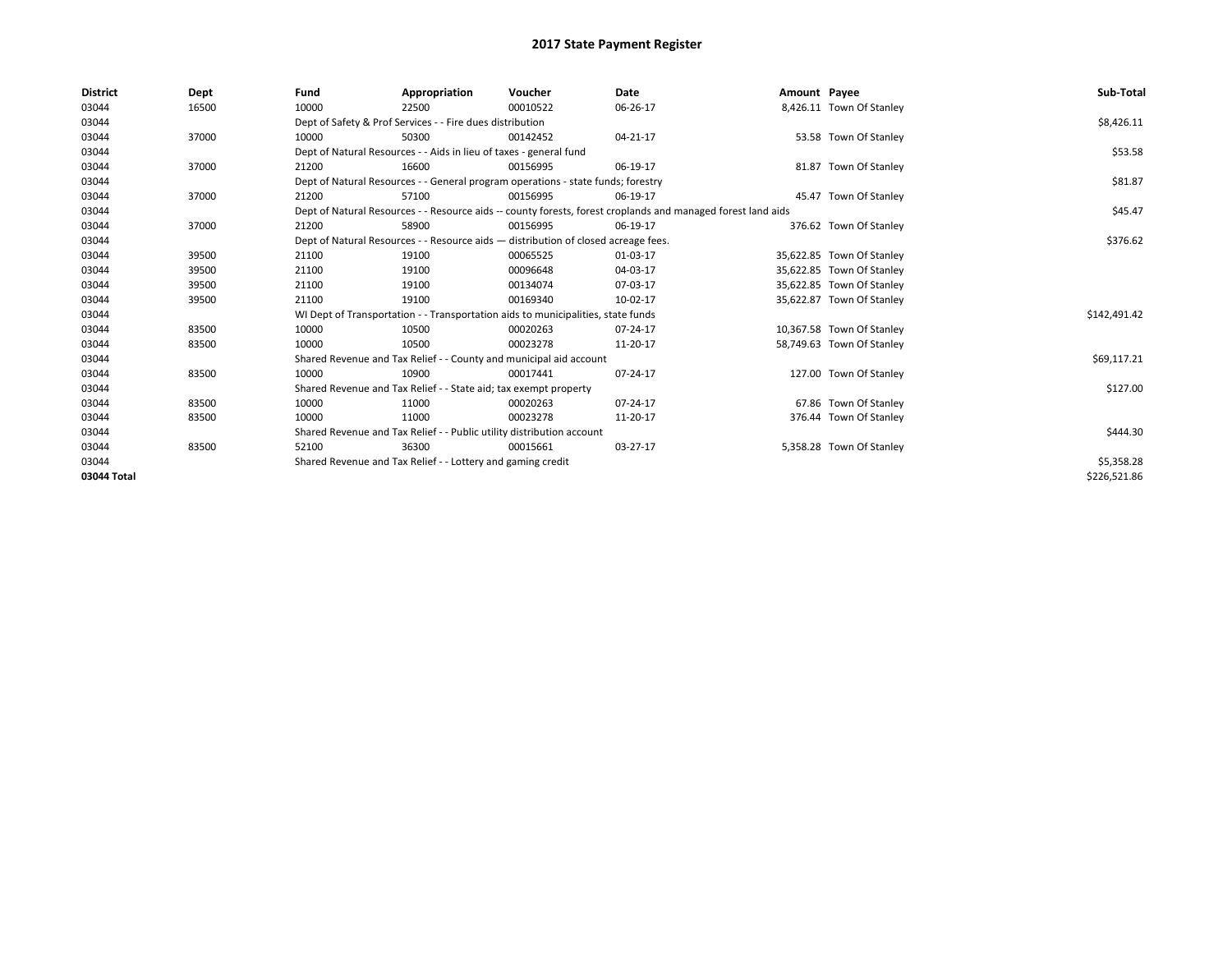| District    | Dept  | Fund  | Appropriation                                                                      | Voucher  | Date                                                                                                         | Amount Payee |                          | Sub-Total    |
|-------------|-------|-------|------------------------------------------------------------------------------------|----------|--------------------------------------------------------------------------------------------------------------|--------------|--------------------------|--------------|
| 03046       | 16500 | 10000 | 22500                                                                              | 00010523 | 06-26-17                                                                                                     |              | 2.097.75 Town Of Sumner  |              |
| 03046       |       |       | Dept of Safety & Prof Services - - Fire dues distribution                          |          |                                                                                                              |              |                          | \$2,097.75   |
| 03046       | 37000 | 21200 | 16600                                                                              | 00156996 | 06-19-17                                                                                                     |              | 1.985.40 Town Of Sumner  |              |
| 03046       |       |       | Dept of Natural Resources - - General program operations - state funds; forestry   |          |                                                                                                              |              |                          | \$1,985.40   |
| 03046       | 37000 | 21200 | 57100                                                                              | 00156996 | 06-19-17                                                                                                     |              | 1,253.83 Town Of Sumner  |              |
| 03046       |       |       |                                                                                    |          | Dept of Natural Resources - - Resource aids -- county forests, forest croplands and managed forest land aids |              |                          | \$1,253.83   |
| 03046       | 37000 | 21200 | 58900                                                                              | 00156996 | 06-19-17                                                                                                     |              | 9,132.84 Town Of Sumner  |              |
| 03046       |       |       | Dept of Natural Resources - - Resource aids - distribution of closed acreage fees. |          |                                                                                                              |              |                          | \$9,132.84   |
| 03046       | 39500 | 21100 | 19100                                                                              | 00065526 | 01-03-17                                                                                                     |              | 25,113.81 Town Of Sumner |              |
| 03046       | 39500 | 21100 | 19100                                                                              | 00096649 | 04-03-17                                                                                                     |              | 25,113.81 Town Of Sumner |              |
| 03046       | 39500 | 21100 | 19100                                                                              | 00134075 | 07-03-17                                                                                                     |              | 25,113.81 Town Of Sumner |              |
| 03046       | 39500 | 21100 | 19100                                                                              | 00169341 | 10-02-17                                                                                                     |              | 25,113.81 Town Of Sumner |              |
| 03046       |       |       | WI Dept of Transportation - - Transportation aids to municipalities, state funds   |          |                                                                                                              |              |                          | \$100,455.24 |
| 03046       | 83500 | 10000 | 10500                                                                              | 00020264 | 07-24-17                                                                                                     |              | 5.641.24 Town Of Sumner  |              |
| 03046       | 83500 | 10000 | 10500                                                                              | 00023279 | 11-20-17                                                                                                     |              | 31,967.05 Town Of Sumner |              |
| 03046       |       |       | Shared Revenue and Tax Relief - - County and municipal aid account                 |          |                                                                                                              |              |                          | \$37,608.29  |
| 03046       | 83500 | 10000 | 10900                                                                              | 00017442 | 07-24-17                                                                                                     |              | 71.00 Town Of Sumner     |              |
| 03046       |       |       | Shared Revenue and Tax Relief - - State aid; tax exempt property                   |          |                                                                                                              |              |                          | \$71.00      |
| 03046 Total |       |       |                                                                                    |          |                                                                                                              |              |                          | \$152,604.35 |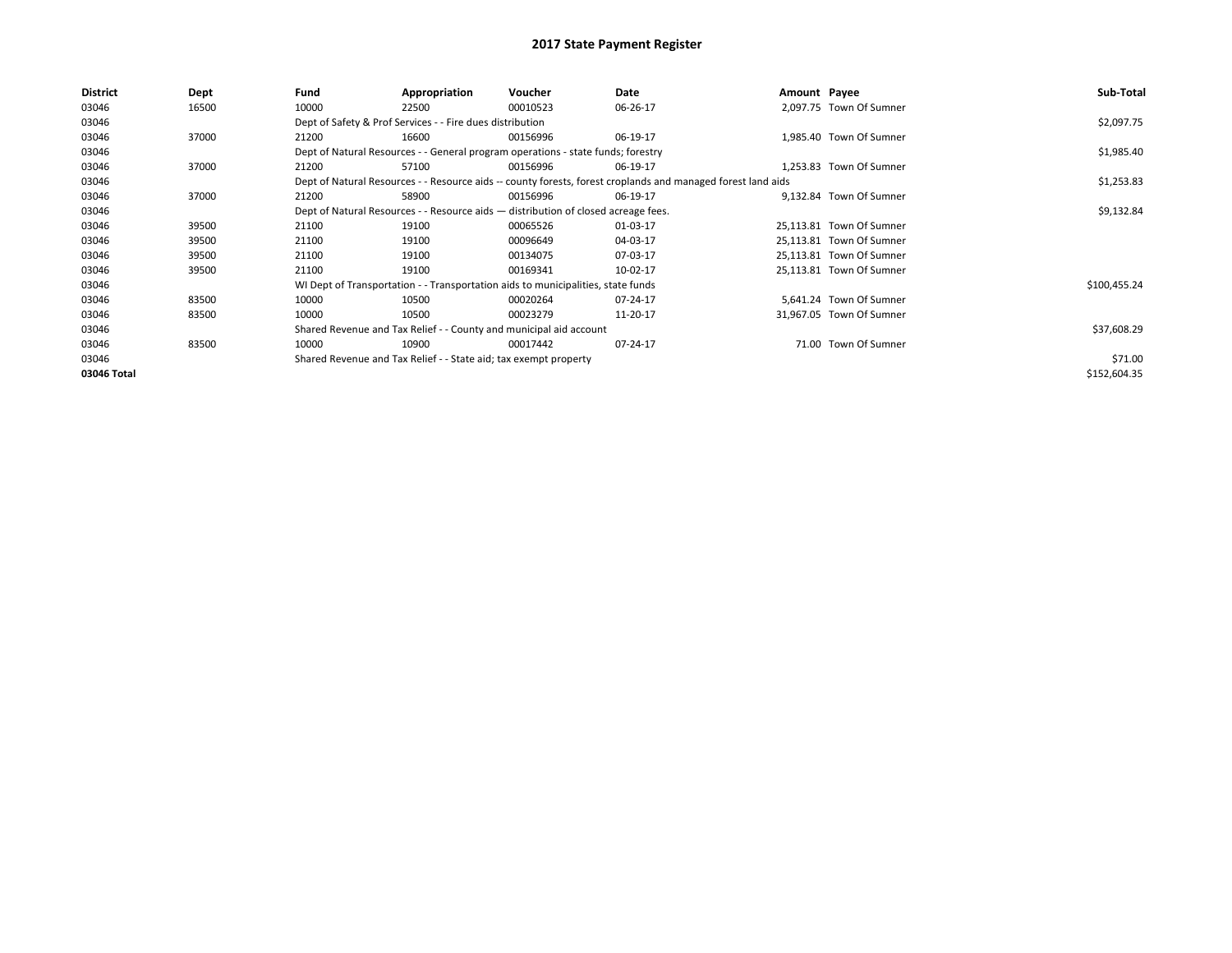| <b>District</b> | Dept  | Fund  | Appropriation                                                                                                | Voucher  | Date     | Amount Payee |                               | Sub-Total    |
|-----------------|-------|-------|--------------------------------------------------------------------------------------------------------------|----------|----------|--------------|-------------------------------|--------------|
| 03048           | 16500 | 10000 | 22500                                                                                                        | 00010524 | 06-26-17 |              | 1,942.11 Town Of Turtle Lake  |              |
| 03048           |       |       | Dept of Safety & Prof Services - - Fire dues distribution                                                    |          |          |              |                               | \$1,942.11   |
| 03048           | 37000 | 10000 | 50300                                                                                                        | 00143898 | 04-21-17 |              | 32.00 Town Of Turtle Lake     |              |
| 03048           |       |       | Dept of Natural Resources - - Aids in lieu of taxes - general fund                                           |          |          |              |                               | \$32.00      |
| 03048           | 37000 | 21200 | 16600                                                                                                        | 00156997 | 06-19-17 |              | 409.38 Town Of Turtle Lake    |              |
| 03048           |       |       | Dept of Natural Resources - - General program operations - state funds; forestry                             |          |          |              |                               | \$409.38     |
| 03048           | 37000 | 21200 | 57100                                                                                                        | 00156997 | 06-19-17 |              | 323.72 Town Of Turtle Lake    |              |
| 03048           |       |       | Dept of Natural Resources - - Resource aids -- county forests, forest croplands and managed forest land aids |          |          |              |                               | \$323.72     |
| 03048           | 37000 | 21200 | 57900                                                                                                        | 00143899 | 04-21-17 |              | 3.20 Town Of Turtle Lake      |              |
| 03048           |       |       | Dept of Natural Resources - - Aids in lieu of taxes - sum sufficient                                         |          |          |              |                               | \$3.20       |
| 03048           | 37000 | 21200 | 58900                                                                                                        | 00156997 | 06-19-17 |              | 1.883.17 Town Of Turtle Lake  |              |
| 03048           |       |       | Dept of Natural Resources - - Resource aids - distribution of closed acreage fees.                           |          |          |              |                               | \$1,883.17   |
| 03048           | 39500 | 21100 | 19100                                                                                                        | 00065527 | 01-03-17 |              | 31.015.17 Town Of Turtle Lake |              |
| 03048           | 39500 | 21100 | 19100                                                                                                        | 00096650 | 04-03-17 |              | 31.015.17 Town Of Turtle Lake |              |
| 03048           | 39500 | 21100 | 19100                                                                                                        | 00134076 | 07-03-17 |              | 31,015.17 Town Of Turtle Lake |              |
| 03048           | 39500 | 21100 | 19100                                                                                                        | 00169342 | 10-02-17 |              | 31,015.17 Town Of Turtle Lake |              |
| 03048           |       |       | WI Dept of Transportation - - Transportation aids to municipalities, state funds                             |          |          |              |                               | \$124,060.68 |
| 03048           | 83500 | 10000 | 10500                                                                                                        | 00020265 | 07-24-17 |              | 7.341.73 Town Of Turtle Lake  |              |
| 03048           | 83500 | 10000 | 10500                                                                                                        | 00023280 | 11-20-17 |              | 41,603.12 Town Of Turtle Lake |              |
| 03048           |       |       | Shared Revenue and Tax Relief - - County and municipal aid account                                           |          |          |              |                               | \$48,944.85  |
| 03048           | 83500 | 10000 | 10900                                                                                                        | 00017443 | 07-24-17 |              | 13.00 Town Of Turtle Lake     |              |
| 03048           |       |       | Shared Revenue and Tax Relief - - State aid; tax exempt property                                             |          |          |              |                               | \$13.00      |
| 03048           | 83500 | 10000 | 11000                                                                                                        | 00020265 | 07-24-17 |              | 695.58 Town Of Turtle Lake    |              |
| 03048           | 83500 | 10000 | 11000                                                                                                        | 00023280 | 11-20-17 |              | 4.130.18 Town Of Turtle Lake  |              |
| 03048           |       |       | Shared Revenue and Tax Relief - - Public utility distribution account                                        |          |          |              |                               | \$4,825.76   |
| 03048 Total     |       |       |                                                                                                              |          |          |              |                               | \$182,437.87 |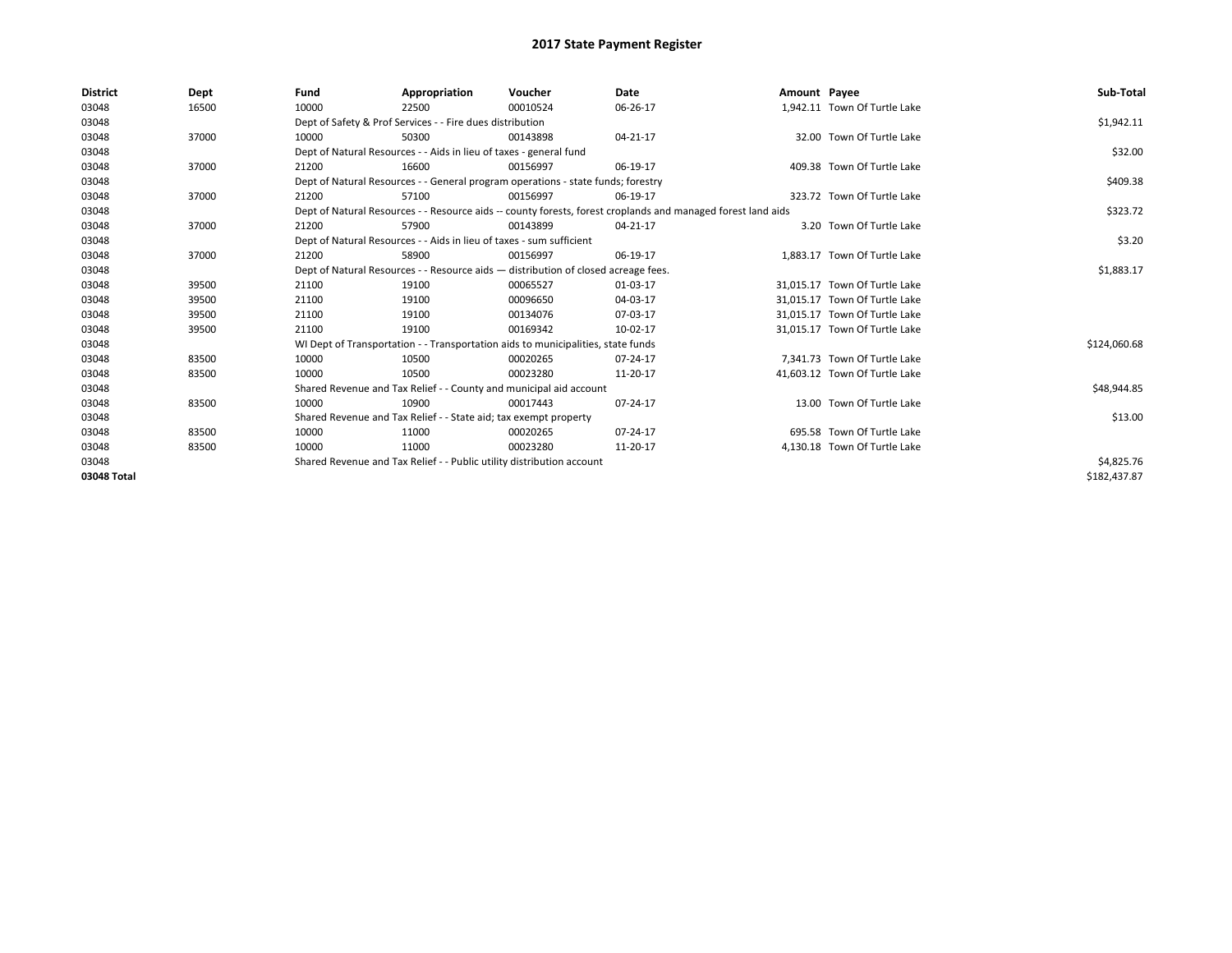| Dept  | Fund  | Appropriation | Voucher  | Date                                                                                                                                                                                                |                                                                                                                                                                                                                                                                                                                                          |                                                                                                              | Sub-Total                                                                                                                                                                                                                                                                                                                                                                                                     |
|-------|-------|---------------|----------|-----------------------------------------------------------------------------------------------------------------------------------------------------------------------------------------------------|------------------------------------------------------------------------------------------------------------------------------------------------------------------------------------------------------------------------------------------------------------------------------------------------------------------------------------------|--------------------------------------------------------------------------------------------------------------|---------------------------------------------------------------------------------------------------------------------------------------------------------------------------------------------------------------------------------------------------------------------------------------------------------------------------------------------------------------------------------------------------------------|
| 16500 | 10000 | 22500         | 00010525 | 06-26-17                                                                                                                                                                                            |                                                                                                                                                                                                                                                                                                                                          |                                                                                                              |                                                                                                                                                                                                                                                                                                                                                                                                               |
|       |       |               |          |                                                                                                                                                                                                     |                                                                                                                                                                                                                                                                                                                                          |                                                                                                              | \$1,477.83                                                                                                                                                                                                                                                                                                                                                                                                    |
| 37000 | 21200 | 16600         | 00156998 | 06-19-17                                                                                                                                                                                            |                                                                                                                                                                                                                                                                                                                                          |                                                                                                              |                                                                                                                                                                                                                                                                                                                                                                                                               |
|       |       |               |          |                                                                                                                                                                                                     |                                                                                                                                                                                                                                                                                                                                          |                                                                                                              | \$1,289.38                                                                                                                                                                                                                                                                                                                                                                                                    |
| 37000 | 21200 | 57100         | 00156998 | 06-19-17                                                                                                                                                                                            |                                                                                                                                                                                                                                                                                                                                          |                                                                                                              |                                                                                                                                                                                                                                                                                                                                                                                                               |
|       |       |               |          |                                                                                                                                                                                                     |                                                                                                                                                                                                                                                                                                                                          |                                                                                                              | \$867.98                                                                                                                                                                                                                                                                                                                                                                                                      |
| 37000 | 21200 | 58900         | 00156998 | 06-19-17                                                                                                                                                                                            |                                                                                                                                                                                                                                                                                                                                          |                                                                                                              |                                                                                                                                                                                                                                                                                                                                                                                                               |
|       |       |               |          |                                                                                                                                                                                                     |                                                                                                                                                                                                                                                                                                                                          |                                                                                                              | \$5,931.13                                                                                                                                                                                                                                                                                                                                                                                                    |
| 39500 | 21100 | 19100         | 00065528 | 01-03-17                                                                                                                                                                                            |                                                                                                                                                                                                                                                                                                                                          |                                                                                                              |                                                                                                                                                                                                                                                                                                                                                                                                               |
| 39500 | 21100 | 19100         | 00096651 | 04-03-17                                                                                                                                                                                            |                                                                                                                                                                                                                                                                                                                                          |                                                                                                              |                                                                                                                                                                                                                                                                                                                                                                                                               |
| 39500 | 21100 | 19100         | 00134077 | 07-03-17                                                                                                                                                                                            |                                                                                                                                                                                                                                                                                                                                          |                                                                                                              |                                                                                                                                                                                                                                                                                                                                                                                                               |
| 39500 | 21100 | 19100         | 00169343 | 10-02-17                                                                                                                                                                                            |                                                                                                                                                                                                                                                                                                                                          |                                                                                                              |                                                                                                                                                                                                                                                                                                                                                                                                               |
|       |       |               |          |                                                                                                                                                                                                     |                                                                                                                                                                                                                                                                                                                                          |                                                                                                              | \$110,276.16                                                                                                                                                                                                                                                                                                                                                                                                  |
| 39500 | 21100 | 27800         | 00158243 | 08-24-17                                                                                                                                                                                            |                                                                                                                                                                                                                                                                                                                                          |                                                                                                              |                                                                                                                                                                                                                                                                                                                                                                                                               |
|       |       |               |          |                                                                                                                                                                                                     |                                                                                                                                                                                                                                                                                                                                          |                                                                                                              | \$16,768.63                                                                                                                                                                                                                                                                                                                                                                                                   |
| 83500 | 10000 | 10500         | 00020266 | 07-24-17                                                                                                                                                                                            |                                                                                                                                                                                                                                                                                                                                          |                                                                                                              |                                                                                                                                                                                                                                                                                                                                                                                                               |
| 83500 | 10000 | 10500         | 00023281 | 11-20-17                                                                                                                                                                                            |                                                                                                                                                                                                                                                                                                                                          |                                                                                                              |                                                                                                                                                                                                                                                                                                                                                                                                               |
|       |       |               |          |                                                                                                                                                                                                     |                                                                                                                                                                                                                                                                                                                                          |                                                                                                              | \$89,136.89                                                                                                                                                                                                                                                                                                                                                                                                   |
| 83500 | 10000 | 10900         | 00017444 | 07-24-17                                                                                                                                                                                            |                                                                                                                                                                                                                                                                                                                                          |                                                                                                              |                                                                                                                                                                                                                                                                                                                                                                                                               |
|       |       |               |          |                                                                                                                                                                                                     |                                                                                                                                                                                                                                                                                                                                          |                                                                                                              | \$5.00                                                                                                                                                                                                                                                                                                                                                                                                        |
|       |       |               |          |                                                                                                                                                                                                     |                                                                                                                                                                                                                                                                                                                                          |                                                                                                              | \$225,753.00                                                                                                                                                                                                                                                                                                                                                                                                  |
|       |       |               |          | Dept of Safety & Prof Services - - Fire dues distribution<br>Shared Revenue and Tax Relief - - County and municipal aid account<br>Shared Revenue and Tax Relief - - State aid; tax exempt property | Dept of Natural Resources - - General program operations - state funds; forestry<br>Dept of Natural Resources - - Resource aids - distribution of closed acreage fees.<br>WI Dept of Transportation - - Transportation aids to municipalities, state funds<br>WI Dept of Transportation - - Local roads improvement program, state funds | Dept of Natural Resources - - Resource aids -- county forests, forest croplands and managed forest land aids | Amount Payee<br>1,477.83 Town Of Vance Creek<br>1,289.38 Town Of Vance Creek<br>867.98 Town Of Vance Creek<br>5.931.13 Town Of Vance Creek<br>27,569.04 Town Of Vance Creek<br>27,569.04 Town Of Vance Creek<br>27,569.04 Town Of Vance Creek<br>27,569.04 Town Of Vance Creek<br>16,768.63 Town Of Vance Creek<br>13.370.53 Town Of Vance Creek<br>75,766.36 Town Of Vance Creek<br>5.00 Town Of Vance Creek |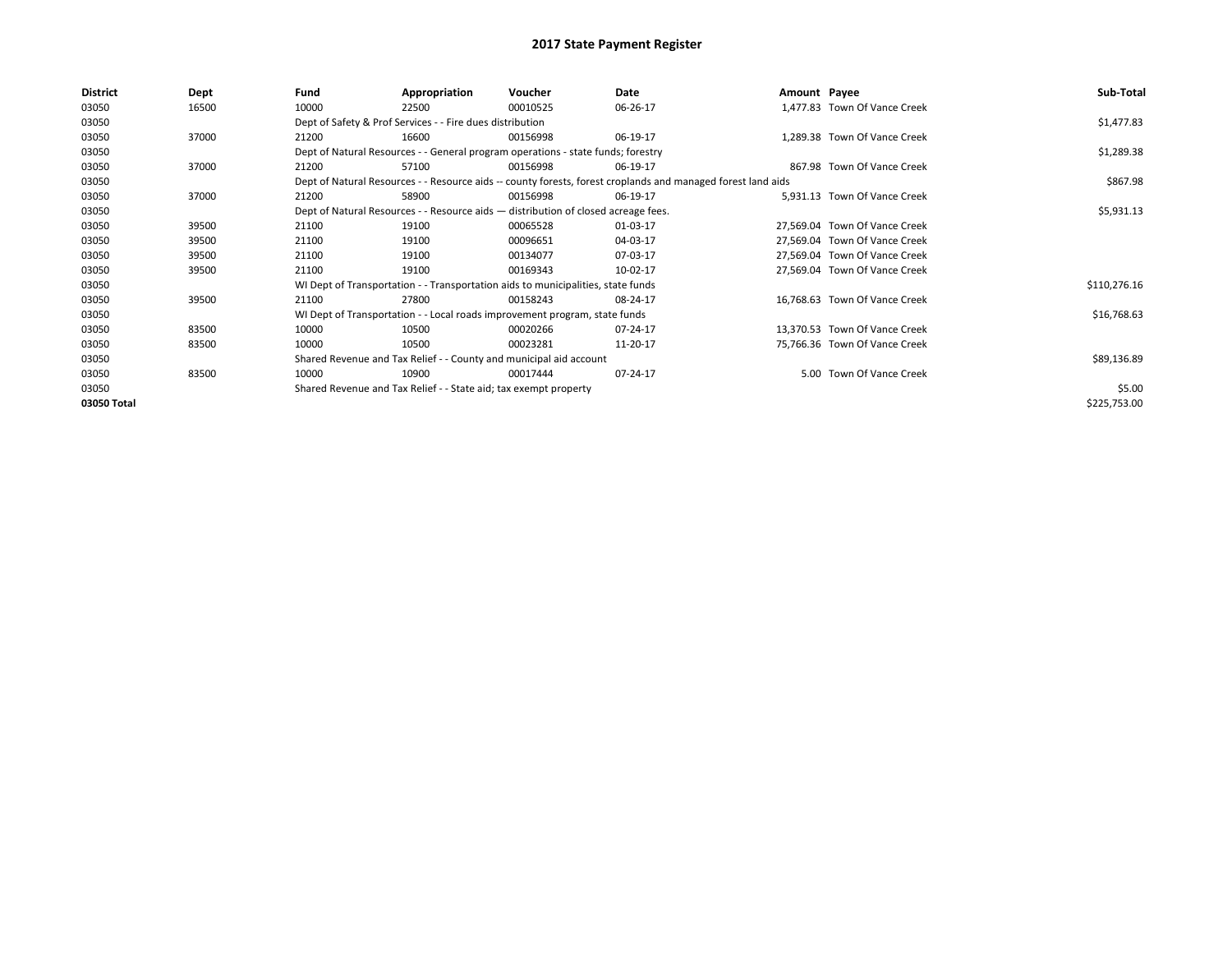| <b>District</b> | Dept  | Fund  | Appropriation                                                                    | Voucher  | Date     | Amount Payee |                              | Sub-Total    |
|-----------------|-------|-------|----------------------------------------------------------------------------------|----------|----------|--------------|------------------------------|--------------|
| 03101           | 16500 | 10000 | 22500                                                                            | 00010526 | 06-26-17 |              | 1,309.16 Village Of Almena   |              |
| 03101           |       |       | Dept of Safety & Prof Services - - Fire dues distribution                        |          |          |              |                              | \$1,309.16   |
| 03101           | 39500 | 21100 | 19100                                                                            | 00065529 | 01-03-17 |              | 8,681.70 Village Of Almena   |              |
| 03101           | 39500 | 21100 | 19100                                                                            | 00096652 | 04-03-17 |              | 8,681.70 Village Of Almena   |              |
| 03101           | 39500 | 21100 | 19100                                                                            | 00134078 | 07-03-17 |              | 8,681.70 Village Of Almena   |              |
| 03101           | 39500 | 21100 | 19100                                                                            | 00169344 | 10-02-17 |              | 8,681.72 Village Of Almena   |              |
| 03101           |       |       | WI Dept of Transportation - - Transportation aids to municipalities, state funds |          |          |              |                              | \$34,726.82  |
| 03101           | 83500 | 10000 | 10500                                                                            | 00020267 | 07-24-17 |              | 28,939.09 Village Of Almena  |              |
| 03101           | 83500 | 10000 | 10500                                                                            | 00023282 | 11-20-17 |              | 163,988.16 Village Of Almena |              |
| 03101           |       |       | Shared Revenue and Tax Relief - - County and municipal aid account               |          |          |              |                              | \$192,927.25 |
| 03101           | 83500 | 10000 | 10900                                                                            | 00017445 | 07-24-17 |              | 309.00 Village Of Almena     |              |
| 03101           |       |       | Shared Revenue and Tax Relief - - State aid; tax exempt property                 |          |          |              |                              | \$309.00     |
| 03101           | 83500 | 10000 | 11000                                                                            | 00020267 | 07-24-17 |              | 44.32 Village Of Almena      |              |
| 03101           | 83500 | 10000 | 11000                                                                            | 00023282 | 11-20-17 |              | 246.20 Village Of Almena     |              |
| 03101           |       |       | Shared Revenue and Tax Relief - - Public utility distribution account            |          |          |              |                              | \$290.52     |
| 03101           | 83500 | 52100 | 36300                                                                            | 00015662 | 03-27-17 |              | 1,120.32 Village Of Almena   |              |
| 03101           |       |       | Shared Revenue and Tax Relief - - Lottery and gaming credit                      |          |          |              |                              | \$1,120.32   |
| 03101 Total     |       |       |                                                                                  |          |          |              |                              | \$230,683.07 |
|                 |       |       |                                                                                  |          |          |              |                              |              |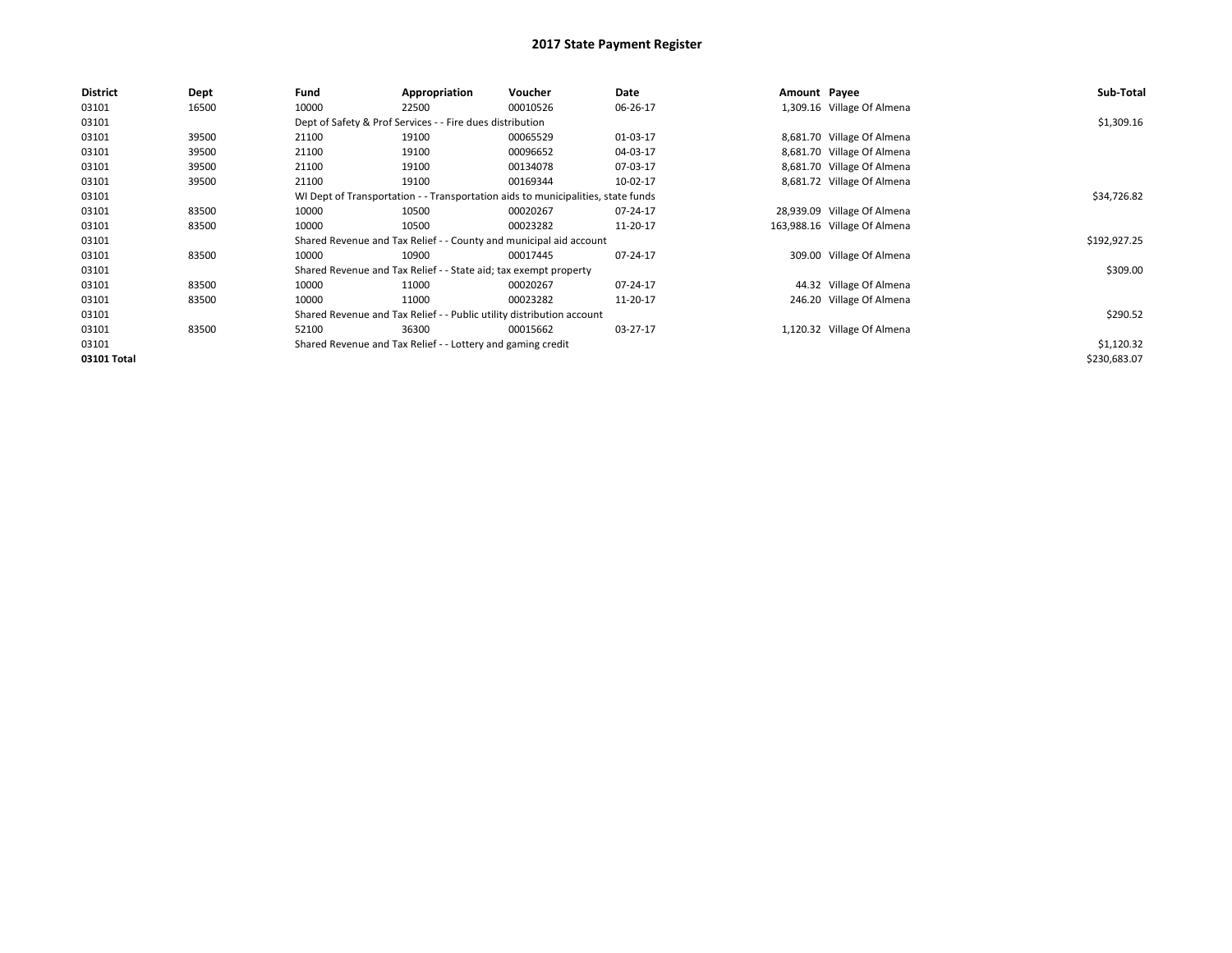| <b>District</b> | Dept  | Fund  | Appropriation                                                                    | Voucher  | Date     | Amount Payee |                                | Sub-Total    |
|-----------------|-------|-------|----------------------------------------------------------------------------------|----------|----------|--------------|--------------------------------|--------------|
| 03111           | 16500 | 10000 | 22500                                                                            | 00010527 | 06-26-17 |              | 4,192.90 Cameron, Village of   |              |
| 03111           |       |       | Dept of Safety & Prof Services - - Fire dues distribution                        |          |          |              |                                | \$4,192.90   |
| 03111           | 39500 | 21100 | 18500                                                                            | 00178506 | 10-16-17 |              | 4,775.00 Cameron, Village of   |              |
| 03111           |       |       | WI Dept of Transportation - - Highway safety, local assistance, federal funds    |          |          |              |                                | \$4,775.00   |
| 03111           | 39500 | 21100 | 19100                                                                            | 00065530 | 01-03-17 |              | 21,560.63 Cameron, Village of  |              |
| 03111           | 39500 | 21100 | 19100                                                                            | 00096653 | 04-03-17 |              | 21,560.63 Cameron, Village of  |              |
| 03111           | 39500 | 21100 | 19100                                                                            | 00134079 | 07-03-17 |              | 21,560.63 Cameron, Village of  |              |
| 03111           | 39500 | 21100 | 19100                                                                            | 00169345 | 10-02-17 |              | 21,560.66 Cameron, Village of  |              |
| 03111           |       |       | WI Dept of Transportation - - Transportation aids to municipalities, state funds |          |          |              |                                | \$86,242.55  |
| 03111           | 45500 | 10000 | 23100                                                                            | 00039720 | 12-26-17 |              | 480.00 Cameron, Village of     |              |
| 03111           |       |       | Department of Justice - - Law enforcement training fund, local assistance        |          |          |              |                                | \$480.00     |
| 03111           | 50500 | 10000 | 74300                                                                            | 00040724 | 01-31-17 |              | 243,258.96 Cameron, Village of |              |
| 03111           | 50500 | 10000 | 74300                                                                            | 00066729 | 12-08-17 |              | 99,686.04 Cameron, Village of  |              |
| 03111           |       |       | Department of Administration - - Federal aid; local assistance                   |          |          |              |                                | \$342,945.00 |
| 03111           | 83500 | 10000 | 10100                                                                            | 00020268 | 07-24-17 |              | 5,431.38 Cameron, Village of   |              |
| 03111           |       |       | Shared Revenue and Tax Relief - - Expenditure restraint program account          |          |          |              |                                | \$5,431.38   |
| 03111           | 83500 | 10000 | 10500                                                                            | 00020268 | 07-24-17 |              | 53,462.51 Cameron, Village of  |              |
| 03111           | 83500 | 10000 | 10500                                                                            | 00023283 | 11-20-17 |              | 302,954.23 Cameron, Village of |              |
| 03111           |       |       | Shared Revenue and Tax Relief - - County and municipal aid account               |          |          |              |                                | \$356,416.74 |
| 03111           | 83500 | 10000 | 10900                                                                            | 00017446 | 07-24-17 |              | 1,386.00 Cameron, Village of   |              |
| 03111           | 83500 | 10000 | 10900                                                                            | 00019658 | 07-24-17 |              | 490.00 Cameron, Village of     |              |
| 03111           |       |       | Shared Revenue and Tax Relief - - State aid; tax exempt property                 |          |          |              |                                | \$1,876.00   |
| 03111           | 83500 | 10000 | 11000                                                                            | 00020268 | 07-24-17 |              | 328.18 Cameron, Village of     |              |
| 03111           | 83500 | 10000 | 11000                                                                            | 00023283 | 11-20-17 |              | 2,062.45 Cameron, Village of   |              |
| 03111           |       |       | Shared Revenue and Tax Relief - - Public utility distribution account            |          |          |              |                                | \$2,390.63   |
| 03111           | 83500 | 52100 | 36300                                                                            | 00015663 | 03-27-17 |              | 1,219.40 Cameron, Village of   |              |
| 03111           |       |       | Shared Revenue and Tax Relief - - Lottery and gaming credit                      |          |          |              |                                | \$1,219.40   |
| 03111 Total     |       |       |                                                                                  |          |          |              |                                | \$805,969.60 |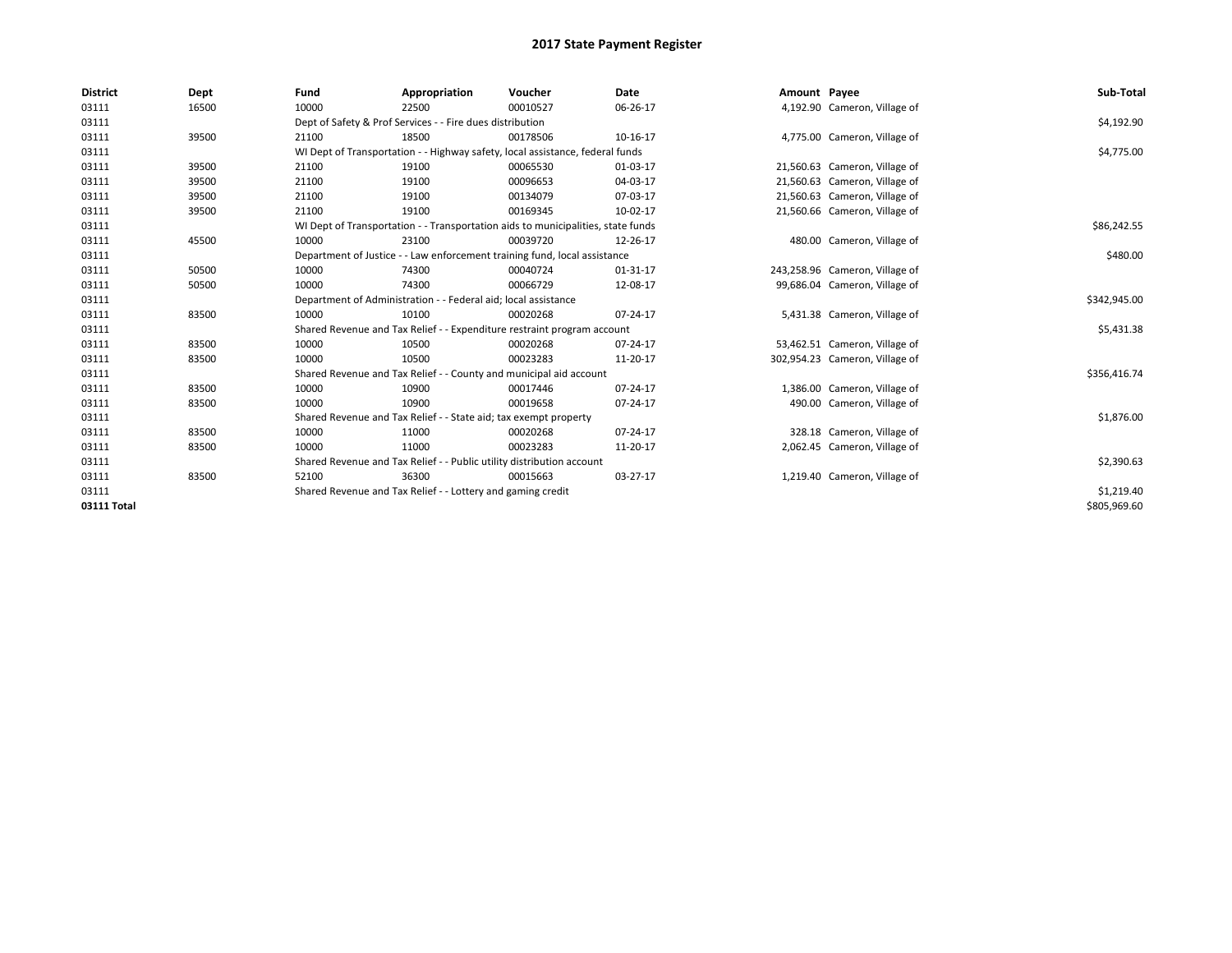| <b>District</b> | Dept  | Fund  | Appropriation                                                    | Voucher                                                                            | Date                                                                                                         | Amount Payee |                             | Sub-Total    |
|-----------------|-------|-------|------------------------------------------------------------------|------------------------------------------------------------------------------------|--------------------------------------------------------------------------------------------------------------|--------------|-----------------------------|--------------|
| 03116           | 16500 | 10000 | 22500                                                            | 00010528                                                                           | 06-26-17                                                                                                     |              | 613.15 Village Of Dallas    |              |
| 03116           |       |       | Dept of Safety & Prof Services - - Fire dues distribution        |                                                                                    |                                                                                                              |              |                             | \$613.15     |
| 03116           | 37000 | 21200 | 16600                                                            | 00156999                                                                           | 06-19-17                                                                                                     |              | 4.81 Village Of Dallas      |              |
| 03116           |       |       |                                                                  | Dept of Natural Resources - - General program operations - state funds; forestry   |                                                                                                              |              |                             | \$4.81       |
| 03116           | 37000 | 21200 | 57100                                                            | 00156999                                                                           | 06-19-17                                                                                                     |              | 2.20 Village Of Dallas      |              |
| 03116           |       |       |                                                                  |                                                                                    | Dept of Natural Resources - - Resource aids -- county forests, forest croplands and managed forest land aids |              |                             | \$2.20       |
| 03116           | 37000 | 21200 | 58900                                                            | 00156999                                                                           | 06-19-17                                                                                                     |              | 22.11 Village Of Dallas     |              |
| 03116           |       |       |                                                                  | Dept of Natural Resources - - Resource aids - distribution of closed acreage fees. |                                                                                                              |              |                             | \$22.11      |
| 03116           | 39500 | 21100 | 19100                                                            | 00065531                                                                           | 01-03-17                                                                                                     |              | 2,372.65 Village Of Dallas  |              |
| 03116           | 39500 | 21100 | 19100                                                            | 00096654                                                                           | 04-03-17                                                                                                     |              | 2,372.65 Village Of Dallas  |              |
| 03116           | 39500 | 21100 | 19100                                                            | 00134080                                                                           | 07-03-17                                                                                                     |              | 2,372.65 Village Of Dallas  |              |
| 03116           | 39500 | 21100 | 19100                                                            | 00169346                                                                           | 10-02-17                                                                                                     |              | 2,372.67 Village Of Dallas  |              |
| 03116           |       |       |                                                                  | WI Dept of Transportation - - Transportation aids to municipalities, state funds   |                                                                                                              |              |                             | \$9,490.62   |
| 03116           | 39500 | 21100 | 27800                                                            | 00136745                                                                           | 06-29-17                                                                                                     |              | 14,552.82 Village Of Dallas |              |
| 03116           | 39500 | 21100 | 27800                                                            | 00136792                                                                           | 06-29-17                                                                                                     |              | 15,353.51 Village Of Dallas |              |
| 03116           |       |       |                                                                  | WI Dept of Transportation - - Local roads improvement program, state funds         |                                                                                                              |              |                             | \$29,906.33  |
| 03116           | 43500 | 00005 | 16300                                                            | 01LGS                                                                              | 11-17-17                                                                                                     |              | 5,490.57 Village Of Dallas  |              |
| 03116           |       |       | Department of Health Services - - Guardianship grant program     |                                                                                    |                                                                                                              |              |                             | \$5,490.57   |
| 03116           | 83500 | 10000 | 10500                                                            | 00020269                                                                           | 07-24-17                                                                                                     |              | 13,491.18 Village Of Dallas |              |
| 03116           | 83500 | 10000 | 10500                                                            | 00023284                                                                           | 11-20-17                                                                                                     |              | 70,959.43 Village Of Dallas |              |
| 03116           |       |       |                                                                  | Shared Revenue and Tax Relief - - County and municipal aid account                 |                                                                                                              |              |                             | \$84,450.61  |
| 03116           | 83500 | 10000 | 10900                                                            | 00019659                                                                           | 07-24-17                                                                                                     |              | 393.00 Village Of Dallas    |              |
| 03116           |       |       | Shared Revenue and Tax Relief - - State aid; tax exempt property |                                                                                    |                                                                                                              |              |                             | \$393.00     |
| 03116 Total     |       |       |                                                                  |                                                                                    |                                                                                                              |              |                             | \$130,373.40 |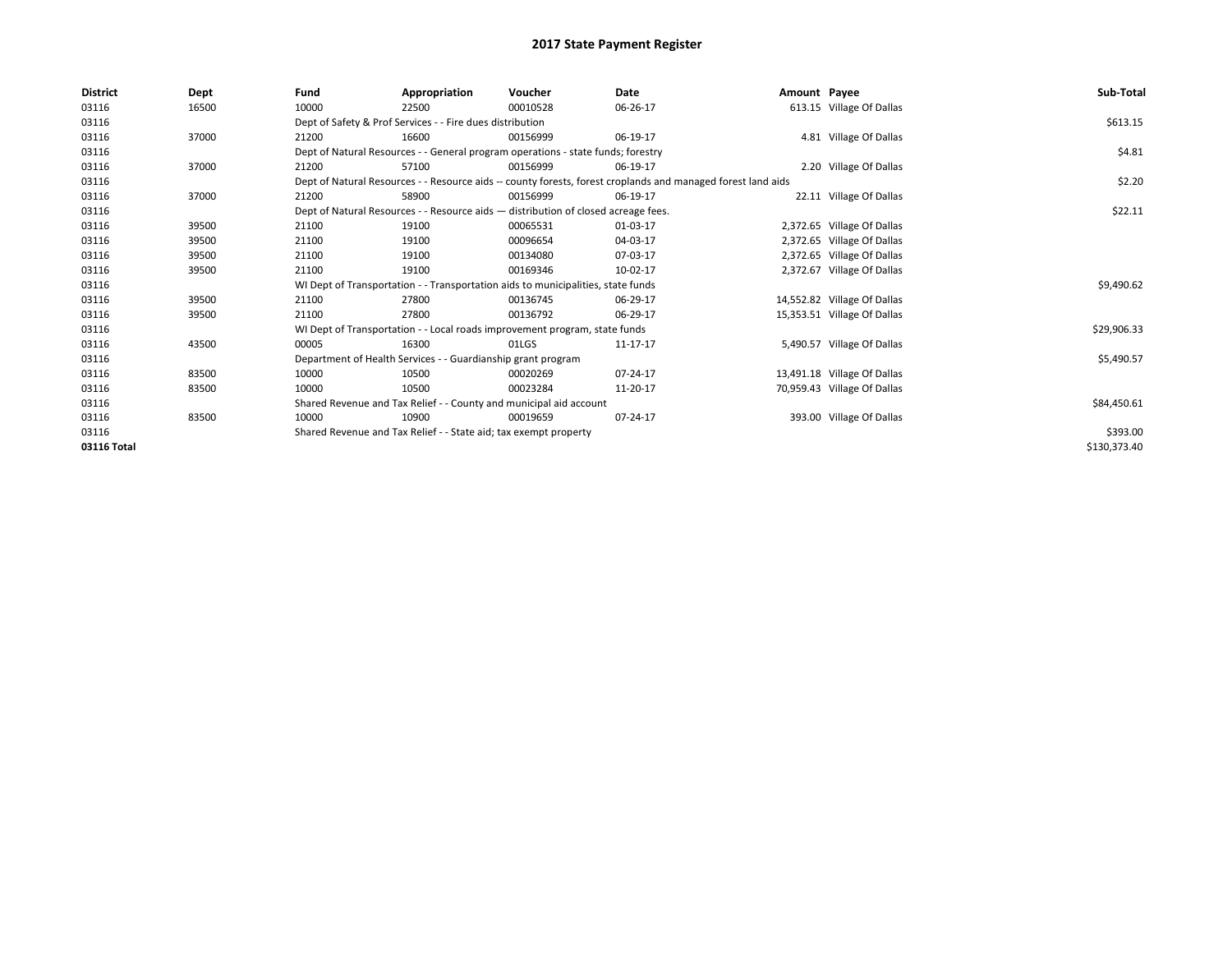| <b>District</b> | Dept  | Fund  | Appropriation                                                    | Voucher                                                                          | Date     | Amount Payee |                             | Sub-Total   |
|-----------------|-------|-------|------------------------------------------------------------------|----------------------------------------------------------------------------------|----------|--------------|-----------------------------|-------------|
| 03136           | 16500 | 10000 | 22500                                                            | 00010529                                                                         | 06-26-17 |              | 606.61 Village Of Haugen    |             |
| 03136           |       |       | Dept of Safety & Prof Services - - Fire dues distribution        |                                                                                  |          |              |                             | \$606.61    |
| 03136           | 39500 | 21100 | 19100                                                            | 00065532                                                                         | 01-03-17 |              | 2,254.92 Village Of Haugen  |             |
| 03136           | 39500 | 21100 | 19100                                                            | 00096655                                                                         | 04-03-17 |              | 2,254.92 Village Of Haugen  |             |
| 03136           | 39500 | 21100 | 19100                                                            | 00134081                                                                         | 07-03-17 |              | 2,254.92 Village Of Haugen  |             |
| 03136           | 39500 | 21100 | 19100                                                            | 00169347                                                                         | 10-02-17 |              | 2,254.94 Village Of Haugen  |             |
| 03136           |       |       |                                                                  | WI Dept of Transportation - - Transportation aids to municipalities, state funds |          |              |                             | \$9,019.70  |
| 03136           | 83500 | 10000 | 10500                                                            | 00020270                                                                         | 07-24-17 |              | 12,374.36 Village Of Haugen |             |
| 03136           | 83500 | 10000 | 10500                                                            | 00023285                                                                         | 11-20-17 |              | 70,121.34 Village Of Haugen |             |
| 03136           |       |       |                                                                  | Shared Revenue and Tax Relief - - County and municipal aid account               |          |              |                             | \$82,495.70 |
| 03136           | 83500 | 10000 | 10900                                                            | 00017447                                                                         | 07-24-17 |              | 16.00 Village Of Haugen     |             |
| 03136           |       |       | Shared Revenue and Tax Relief - - State aid; tax exempt property |                                                                                  |          |              |                             | \$16.00     |
| 03136 Total     |       |       |                                                                  |                                                                                  |          |              |                             | \$92,138.01 |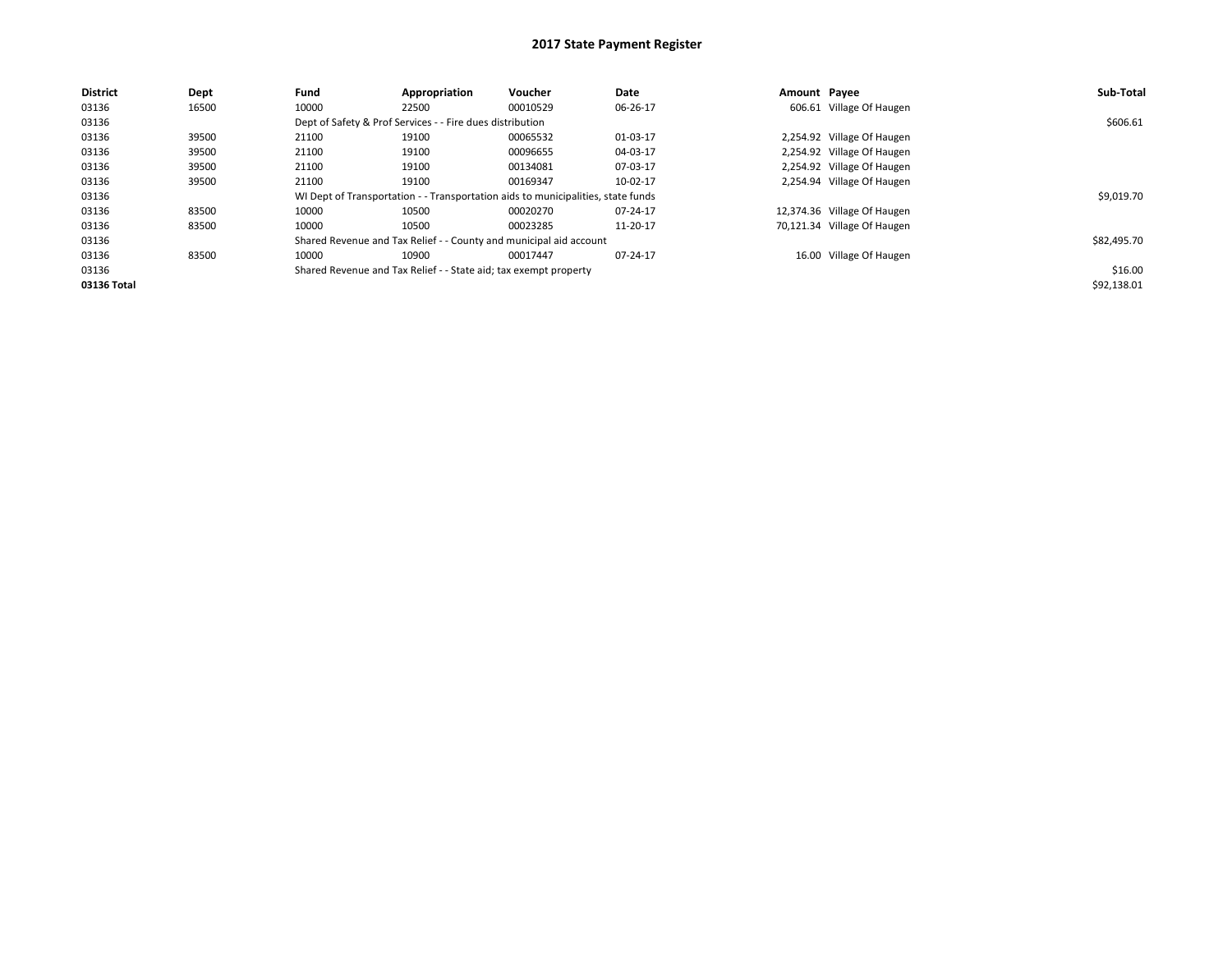| <b>District</b> | Dept  | Fund  | Appropriation                                                    | Voucher  | Date                                                                                                         | Amount Payee |                         | Sub-Total  |
|-----------------|-------|-------|------------------------------------------------------------------|----------|--------------------------------------------------------------------------------------------------------------|--------------|-------------------------|------------|
| 03151           | 16500 | 10000 | 22500                                                            | 00012409 | 06-30-17                                                                                                     |              | 2,433.03 Vil New Auburn |            |
| 03151           |       |       | Dept of Safety & Prof Services - - Fire dues distribution        |          |                                                                                                              |              |                         | \$2,433.03 |
| 03151           | 37000 | 21200 | 57100                                                            | 00157117 | 06-19-17                                                                                                     |              | 8.00 Vil New Auburn     |            |
| 03151           |       |       |                                                                  |          | Dept of Natural Resources - - Resource aids -- county forests, forest croplands and managed forest land aids |              |                         | \$8.00     |
| 03151           | 83500 | 10000 | 10900                                                            | 00017448 | 07-24-17                                                                                                     |              | 4.00 Vil New Auburn     |            |
| 03151           |       |       | Shared Revenue and Tax Relief - - State aid; tax exempt property |          |                                                                                                              |              |                         | \$4.00     |
| 03151 Total     |       |       |                                                                  |          |                                                                                                              |              |                         | \$2,445.03 |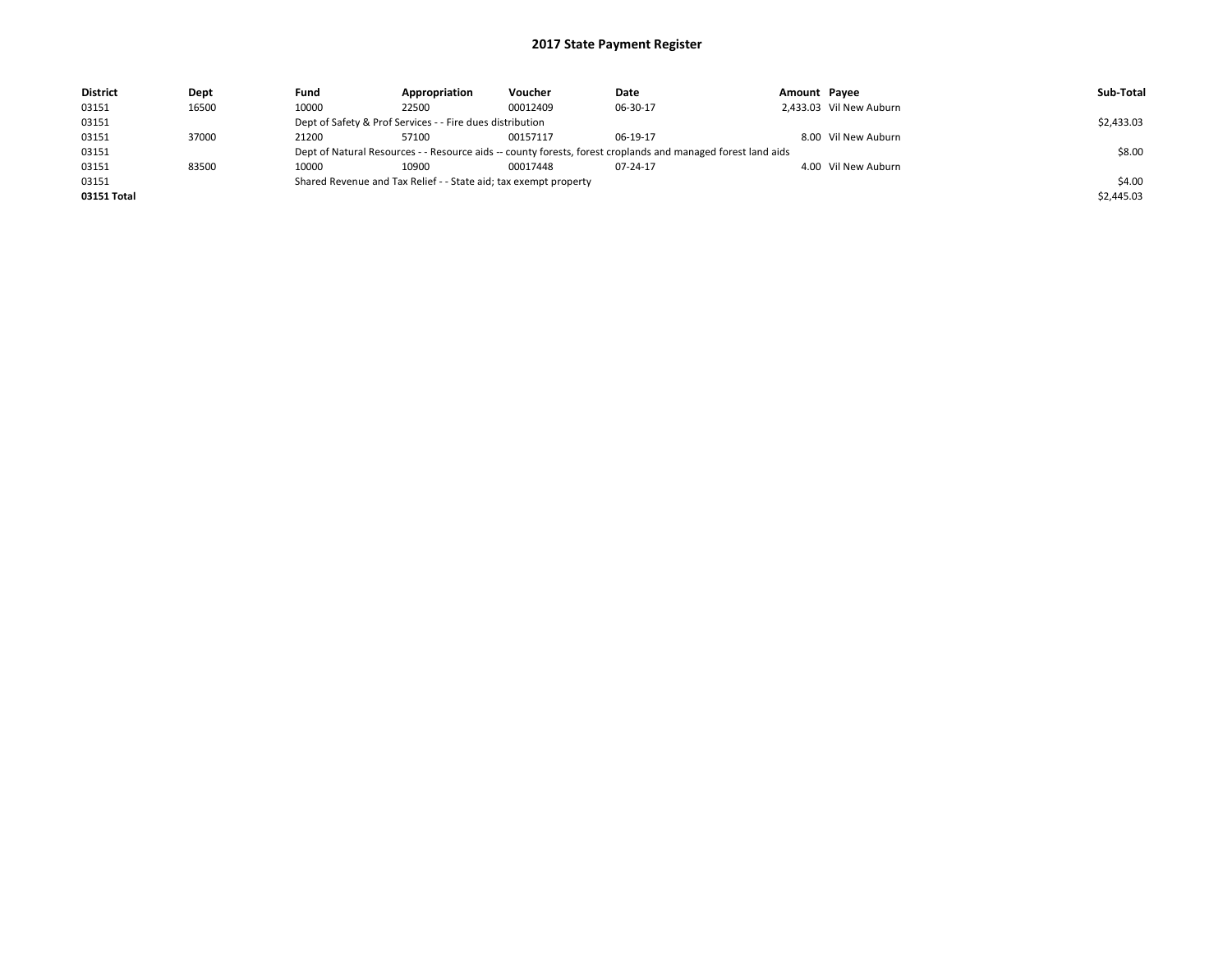| <b>District</b> | Dept  | Fund  | Appropriation                                                                    | Voucher  | Date     | Amount Payee |                                   | Sub-Total    |
|-----------------|-------|-------|----------------------------------------------------------------------------------|----------|----------|--------------|-----------------------------------|--------------|
| 03171           | 16500 | 10000 | 22500                                                                            | 00010530 | 06-26-17 |              | 816.18 Village Of Prairie Farm    |              |
| 03171           |       |       | Dept of Safety & Prof Services - - Fire dues distribution                        |          |          |              |                                   | \$816.18     |
| 03171           | 39500 | 21100 | 19100                                                                            | 00065533 | 01-03-17 |              | 3,371.58 Village Of Prairie Farm  |              |
| 03171           | 39500 | 21100 | 19100                                                                            | 00096656 | 04-03-17 |              | 3,371.58 Village Of Prairie Farm  |              |
| 03171           | 39500 | 21100 | 19100                                                                            | 00134082 | 07-03-17 |              | 3,371.58 Village Of Prairie Farm  |              |
| 03171           | 39500 | 21100 | 19100                                                                            | 00169348 | 10-02-17 |              | 3,371.59 Village Of Prairie Farm  |              |
| 03171           |       |       | WI Dept of Transportation - - Transportation aids to municipalities, state funds |          |          |              |                                   | \$13,486.33  |
| 03171           | 83500 | 10000 | 10500                                                                            | 00020271 | 07-24-17 |              | 16,259.98 Village Of Prairie Farm |              |
| 03171           | 83500 | 10000 | 10500                                                                            | 00023286 | 11-20-17 |              | 92,139.87 Village Of Prairie Farm |              |
| 03171           |       |       | Shared Revenue and Tax Relief - - County and municipal aid account               |          |          |              |                                   | \$108,399.85 |
| 03171           | 83500 | 10000 | 10900                                                                            | 00017449 | 07-24-17 |              | 37.00 Village Of Prairie Farm     |              |
| 03171           | 83500 | 10000 | 10900                                                                            | 00019660 | 07-24-17 |              | 506.00 Village Of Prairie Farm    |              |
| 03171           |       |       | Shared Revenue and Tax Relief - - State aid; tax exempt property                 |          |          |              |                                   | \$543.00     |
| 03171           | 83500 | 52100 | 36300                                                                            | 00015664 | 03-27-17 |              | 230.98 Village Of Prairie Farm    |              |
| 03171           |       |       | Shared Revenue and Tax Relief - - Lottery and gaming credit                      |          |          |              |                                   | \$230.98     |
| 03171 Total     |       |       |                                                                                  |          |          |              |                                   | \$123,476.34 |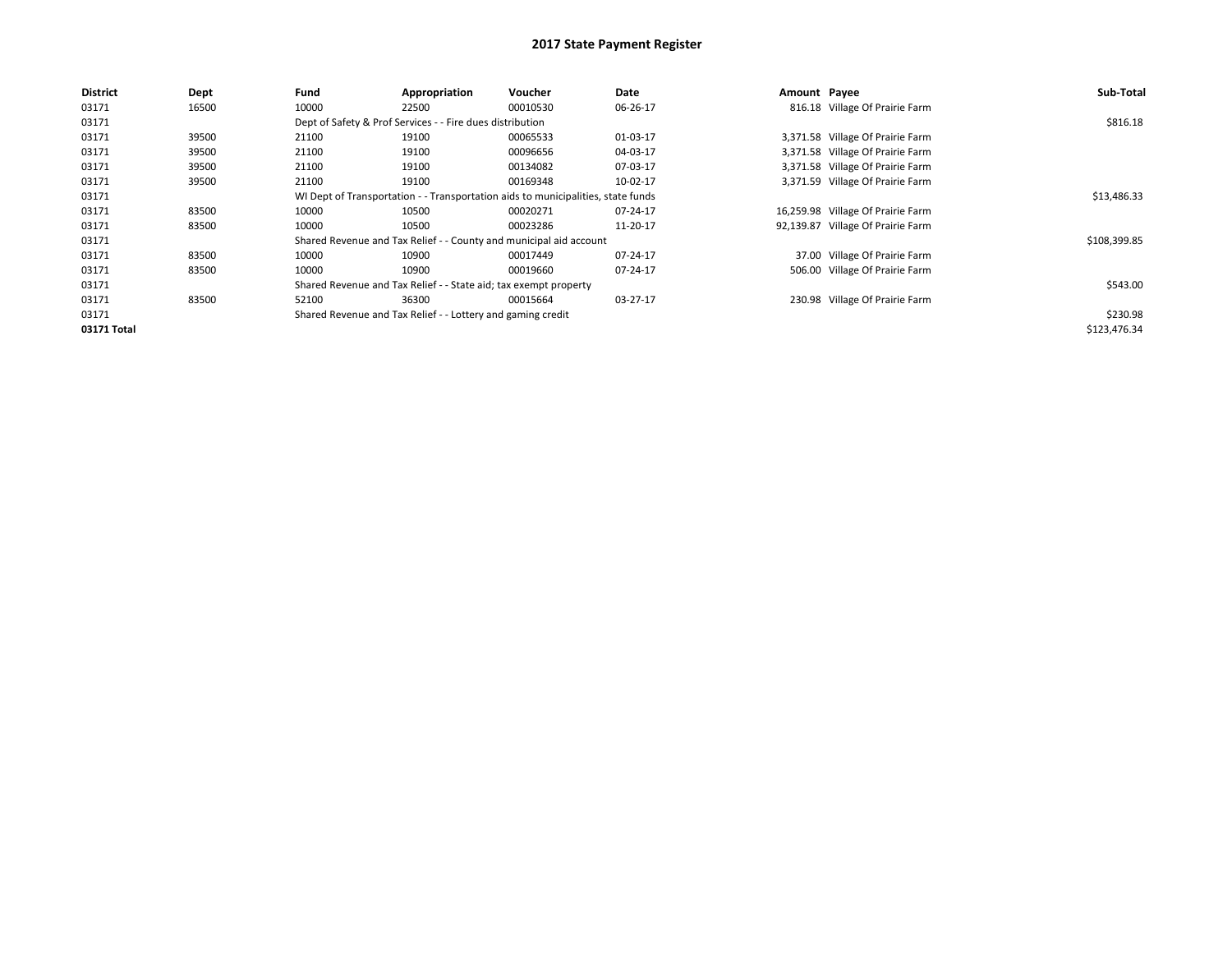| <b>District</b> | Dept  | Fund  | Appropriation                                                         | Voucher                                                                          | Date     | Amount Payee |                                   | Sub-Total    |  |  |
|-----------------|-------|-------|-----------------------------------------------------------------------|----------------------------------------------------------------------------------|----------|--------------|-----------------------------------|--------------|--|--|
| 03186           | 16500 | 10000 | 22500                                                                 | 00010531                                                                         | 06-26-17 |              | 4,215.70 Village Of Turtle Lake   |              |  |  |
| 03186           |       |       | Dept of Safety & Prof Services - - Fire dues distribution             |                                                                                  |          |              |                                   |              |  |  |
| 03186           | 37000 | 10000 | 50300                                                                 | 00123862                                                                         | 02-02-17 |              | 20.07 Village Of Turtle Lake      |              |  |  |
| 03186           |       |       | Dept of Natural Resources - - Aids in lieu of taxes - general fund    |                                                                                  |          |              |                                   | \$20.07      |  |  |
| 03186           | 39500 | 21100 | 19100                                                                 | 00065534                                                                         | 01-03-17 |              | 20,164.90 Village Of Turtle Lake  |              |  |  |
| 03186           | 39500 | 21100 | 19100                                                                 | 00096657                                                                         | 04-03-17 |              | 20,164.90 Village Of Turtle Lake  |              |  |  |
| 03186           | 39500 | 21100 | 19100                                                                 | 00134083                                                                         | 07-03-17 |              | 20,164.90 Village Of Turtle Lake  |              |  |  |
| 03186           | 39500 | 21100 | 19100                                                                 | 00169349                                                                         | 10-02-17 |              | 20,164.93 Village Of Turtle Lake  |              |  |  |
| 03186           |       |       |                                                                       | WI Dept of Transportation - - Transportation aids to municipalities, state funds |          |              |                                   | \$80,659.63  |  |  |
| 03186           | 45500 | 10000 | 23100                                                                 | 00021585                                                                         | 01-03-17 |              | 800.00 Village Of Turtle Lake     |              |  |  |
| 03186           | 45500 | 10000 | 23100                                                                 | 00039634                                                                         | 12-22-17 |              | 960.00 Village Of Turtle Lake     |              |  |  |
| 03186           |       |       |                                                                       | Department of Justice - - Law enforcement training fund, local assistance        |          |              |                                   | \$1,760.00   |  |  |
| 03186           | 50500 | 10000 | 74300                                                                 | 00038745                                                                         | 01-11-17 |              | 259,214.53 Village Of Turtle Lake |              |  |  |
| 03186           | 50500 | 10000 | 74300                                                                 | 00058535                                                                         | 09-01-17 |              | 48,435.47 Village Of Turtle Lake  |              |  |  |
| 03186           |       |       | Department of Administration - - Federal aid; local assistance        |                                                                                  |          |              |                                   | \$307,650.00 |  |  |
| 03186           | 83500 | 10000 | 10100                                                                 | 00020272                                                                         | 07-24-17 |              | 37,725.27 Village Of Turtle Lake  |              |  |  |
| 03186           |       |       |                                                                       | Shared Revenue and Tax Relief - - Expenditure restraint program account          |          |              |                                   | \$37,725.27  |  |  |
| 03186           | 83500 | 10000 | 10500                                                                 | 00020272                                                                         | 07-24-17 |              | 31,747.84 Village Of Turtle Lake  |              |  |  |
| 03186           | 83500 | 10000 | 10500                                                                 | 00023287                                                                         | 11-20-17 |              | 179,904.42 Village Of Turtle Lake |              |  |  |
| 03186           |       |       |                                                                       | Shared Revenue and Tax Relief - - County and municipal aid account               |          |              |                                   | \$211,652.26 |  |  |
| 03186           | 83500 | 10000 | 10900                                                                 | 00017450                                                                         | 07-24-17 |              | 1,634.00 Village Of Turtle Lake   |              |  |  |
| 03186           | 83500 | 10000 | 10900                                                                 | 00019661                                                                         | 07-24-17 |              | 685.00 Village Of Turtle Lake     |              |  |  |
| 03186           |       |       | Shared Revenue and Tax Relief - - State aid; tax exempt property      |                                                                                  |          |              |                                   | \$2,319.00   |  |  |
| 03186           | 83500 | 10000 | 11000                                                                 | 00020272                                                                         | 07-24-17 |              | 48.69 Village Of Turtle Lake      |              |  |  |
| 03186           | 83500 | 10000 | 11000                                                                 | 00023287                                                                         | 11-20-17 |              | 259.80 Village Of Turtle Lake     |              |  |  |
| 03186           |       |       | Shared Revenue and Tax Relief - - Public utility distribution account |                                                                                  |          |              |                                   | \$308.49     |  |  |
| 03186 Total     |       |       |                                                                       |                                                                                  |          |              |                                   | \$646,310.42 |  |  |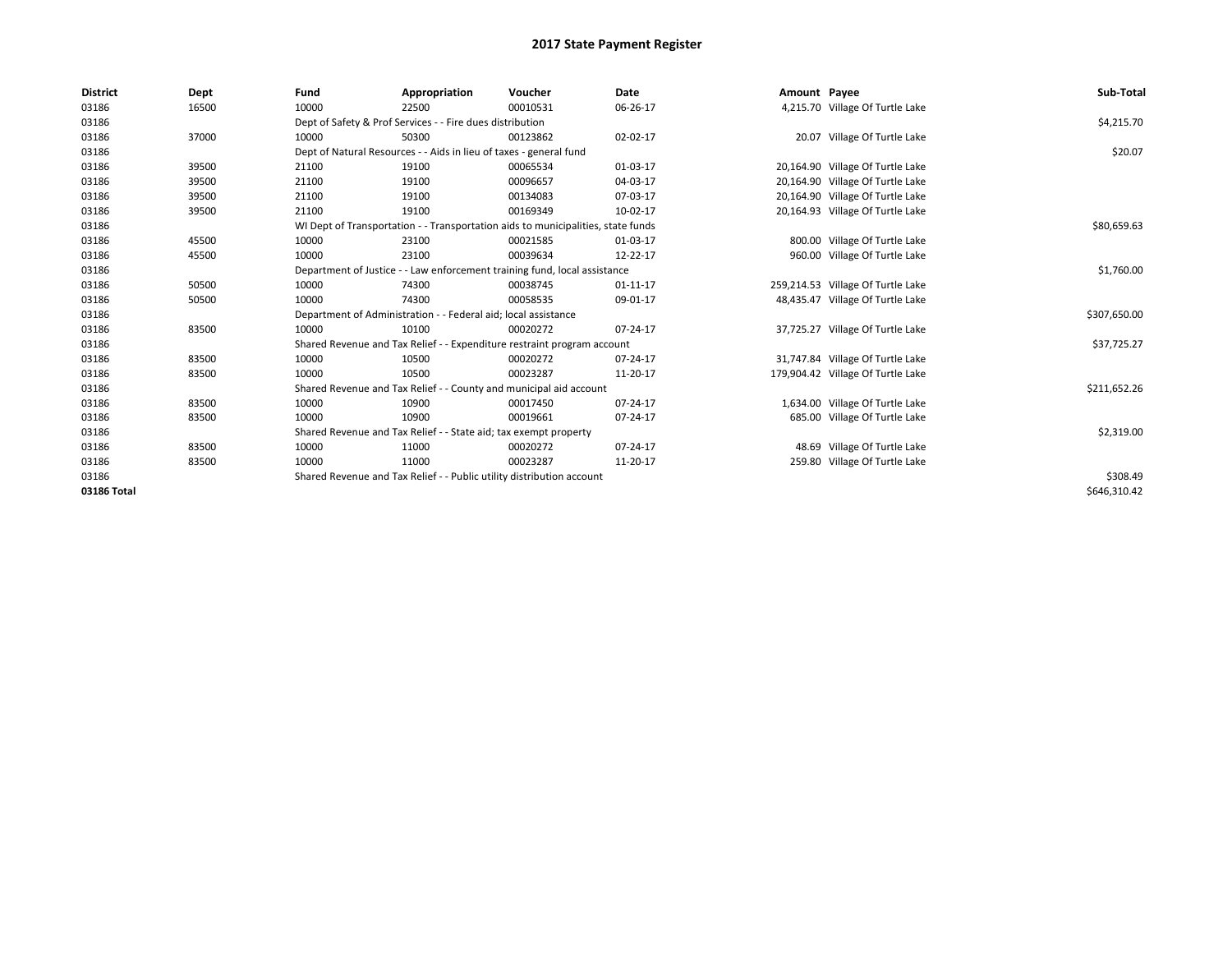| District    | Dept  | Fund                                                               | Appropriation                                                                       | Voucher  | Date     | Amount Payee |                            | Sub-Total    |
|-------------|-------|--------------------------------------------------------------------|-------------------------------------------------------------------------------------|----------|----------|--------------|----------------------------|--------------|
| 03206       | 16500 | 10000                                                              | 22500                                                                               | 00010532 | 06-26-17 |              | 6,094.14 Barron, City of   |              |
| 03206       |       | Dept of Safety & Prof Services - - Fire dues distribution          | \$6,094.14                                                                          |          |          |              |                            |              |
| 03206       | 37000 | 10000                                                              | 50300                                                                               | 00123843 | 02-01-17 |              | 193.34 Barron, City of     |              |
| 03206       | 37000 | 10000                                                              | 50300                                                                               | 00126389 | 02-06-17 |              | 193.34 Barron, City of     |              |
| 03206       |       | Dept of Natural Resources - - Aids in lieu of taxes - general fund | \$386.68                                                                            |          |          |              |                            |              |
| 03206       | 37000 | 21200                                                              | 57900                                                                               | 00143289 | 04-21-17 |              | 106.16 Barron, City of     |              |
| 03206       |       |                                                                    | Dept of Natural Resources - - Aids in lieu of taxes - sum sufficient                |          |          |              |                            | \$106.16     |
| 03206       | 37000 | 21200                                                              | 58300                                                                               | 00136456 | 03-24-17 |              | 751.91 Barron, City of     |              |
| 03206       |       |                                                                    | Dept of Natural Resources - - Recreation and resource aids, federal funds           |          |          |              |                            | \$751.91     |
| 03206       | 39500 | 21100                                                              | 19100                                                                               | 00065535 | 01-03-17 |              | 39,632.39 Barron, City of  |              |
| 03206       | 39500 | 21100                                                              | 19100                                                                               | 00096658 | 04-03-17 |              | 39,632.39 Barron, City of  |              |
| 03206       | 39500 | 21100                                                              | 19100                                                                               | 00134084 | 07-03-17 |              | 39,632.39 Barron, City of  |              |
| 03206       | 39500 | 21100                                                              | 19100                                                                               | 00169350 | 10-02-17 |              | 39,632.41 Barron, City of  |              |
| 03206       |       |                                                                    | WI Dept of Transportation - - Transportation aids to municipalities, state funds    |          |          |              |                            | \$158,529.58 |
| 03206       | 39500 | 21100                                                              | 36500                                                                               | 00073176 | 01-12-17 |              | 71.10 Barron, City of      |              |
| 03206       | 39500 | 21100                                                              | 36500                                                                               | 00103703 | 04-07-17 |              | 56.84 Barron, City of      |              |
| 03206       | 39500 | 21100                                                              | 36500                                                                               | 00124826 | 06-06-17 |              | 55.33 Barron, City of      |              |
| 03206       | 39500 | 21100                                                              | 36500                                                                               | 00083616 | 02-08-17 |              | 72.88 Barron, City of      |              |
| 03206       | 39500 | 21100                                                              | 36500                                                                               | 00092112 | 03-07-17 |              | 63.16 Barron, City of      |              |
| 03206       | 39500 | 21100                                                              | 36500                                                                               | 00111989 | 05-02-17 |              | 63.02 Barron, City of      |              |
| 03206       | 39500 | 21100                                                              | 36500                                                                               | 00138653 | 06-30-17 |              | 53.34 Barron, City of      |              |
| 03206       | 39500 | 21100                                                              | 36500                                                                               | 00151303 | 08-07-17 |              | 52.47 Barron, City of      |              |
| 03206       | 39500 | 21100                                                              | 36500                                                                               | 00159516 | 08-29-17 |              | 1,037.76 Barron, City of   |              |
| 03206       |       |                                                                    | WI Dept of Transportation - - Highway system management and operations, state funds |          |          |              |                            | \$1,525.90   |
| 03206       | 45500 | 10000                                                              | 23100                                                                               | 00030699 | 06-30-17 |              | 3,960.96 Barron, City of   |              |
| 03206       | 45500 | 10000                                                              | 23100                                                                               | 00035829 | 10-16-17 |              | 1,440.00 Barron, City of   |              |
| 03206       |       |                                                                    | Department of Justice - - Law enforcement training fund, local assistance           |          |          |              |                            | \$5,400.96   |
| 03206       | 83500 | 10000                                                              | 10100                                                                               | 00020273 | 07-24-17 |              | 38,391.16 Barron, City of  |              |
| 03206       |       |                                                                    | Shared Revenue and Tax Relief - - Expenditure restraint program account             |          |          |              |                            | \$38,391.16  |
| 03206       | 83500 | 10000                                                              | 10500                                                                               | 00020273 | 07-24-17 |              | 104,564.31 Barron, City of |              |
| 03206       | 83500 | 10000                                                              | 10500                                                                               | 00023288 | 11-20-17 |              | 592,531.12 Barron, City of |              |
| 03206       |       |                                                                    | Shared Revenue and Tax Relief - - County and municipal aid account                  |          |          |              |                            | \$697,095.43 |
| 03206       | 83500 | 10000                                                              | 10900                                                                               | 00017451 | 07-24-17 |              | 3,339.00 Barron, City of   |              |
| 03206       | 83500 | 10000                                                              | 10900                                                                               | 00019662 | 07-24-17 |              | 6,273.00 Barron, City of   |              |
| 03206       |       |                                                                    | Shared Revenue and Tax Relief - - State aid; tax exempt property                    |          |          |              |                            | \$9,612.00   |
| 03206       | 83500 | 10000                                                              | 11000                                                                               | 00020273 | 07-24-17 |              | 2,733.99 Barron, City of   |              |
| 03206       | 83500 | 10000                                                              | 11000                                                                               | 00023288 | 11-20-17 |              | 15,782.65 Barron, City of  |              |
| 03206       |       |                                                                    | Shared Revenue and Tax Relief - - Public utility distribution account               |          |          |              |                            | \$18,516.64  |
| 03206       | 83500 | 10000                                                              | 50100                                                                               | 00015153 | 01-31-17 |              | 243.46 Barron, City of     |              |
| 03206       |       |                                                                    | Shared Revenue and Tax Relief - - Payments for municipal services                   |          |          |              |                            | \$243.46     |
| 03206       | 83500 | 52100                                                              | 36300                                                                               | 00015665 | 03-27-17 |              | 10,980.00 Barron, City of  |              |
| 03206       |       |                                                                    | Shared Revenue and Tax Relief - - Lottery and gaming credit                         |          |          |              |                            | \$10,980.00  |
| 03206 Total |       |                                                                    |                                                                                     |          |          |              |                            | \$947,634.02 |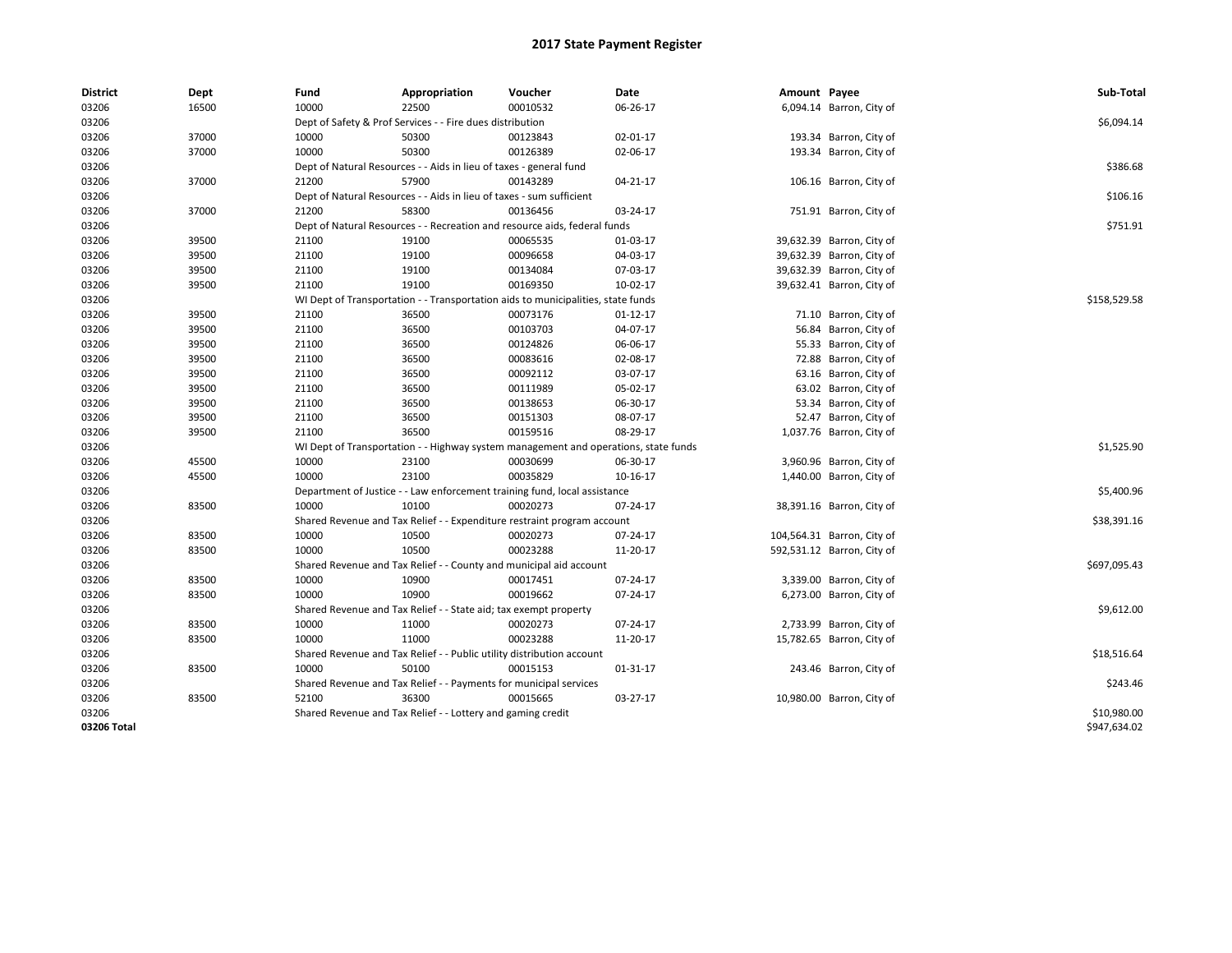| <b>District</b> | Dept  | Fund  | Appropriation                                                                    | Voucher  | Date     | Amount Payee |                           | Sub-Total    |  |  |  |
|-----------------|-------|-------|----------------------------------------------------------------------------------|----------|----------|--------------|---------------------------|--------------|--|--|--|
| 03211           | 16500 | 10000 | 22500                                                                            | 00010533 | 06-26-17 |              | 5,797.85 City Of Chetek   |              |  |  |  |
| 03211           |       |       | Dept of Safety & Prof Services - - Fire dues distribution                        |          |          |              |                           |              |  |  |  |
| 03211           | 37000 | 10000 | 50300                                                                            | 00143298 | 04-21-17 |              | 174.58 City Of Chetek     |              |  |  |  |
| 03211           |       |       | Dept of Natural Resources - - Aids in lieu of taxes - general fund               |          |          |              |                           | \$174.58     |  |  |  |
| 03211           | 39500 | 21100 | 18500                                                                            | 00092492 | 03-13-17 |              | 11,634.00 City Of Chetek  |              |  |  |  |
| 03211           |       |       | WI Dept of Transportation - - Highway safety, local assistance, federal funds    |          |          |              |                           | \$11,634.00  |  |  |  |
| 03211           | 39500 | 21100 | 19100                                                                            | 00065536 | 01-03-17 |              | 33,785.41 City Of Chetek  |              |  |  |  |
| 03211           | 39500 | 21100 | 19100                                                                            | 00096659 | 04-03-17 |              | 33,785.41 City Of Chetek  |              |  |  |  |
| 03211           | 39500 | 21100 | 19100                                                                            | 00134085 | 07-03-17 |              | 33,785.41 City Of Chetek  |              |  |  |  |
| 03211           | 39500 | 21100 | 19100                                                                            | 00169351 | 10-02-17 |              | 33,785.42 City Of Chetek  |              |  |  |  |
| 03211           |       |       | WI Dept of Transportation - - Transportation aids to municipalities, state funds |          |          |              |                           | \$135,141.65 |  |  |  |
| 03211           | 43500 | 00005 | 16300                                                                            | 01LGS    | 11-17-17 |              | 10,075.47 City Of Chetek  |              |  |  |  |
| 03211           |       |       | Department of Health Services - - Guardianship grant program                     |          |          |              |                           |              |  |  |  |
| 03211           | 45500 | 10000 | 23100                                                                            | 00039646 | 12-22-17 |              | 640.00 City Of Chetek     |              |  |  |  |
| 03211           |       |       | Department of Justice - - Law enforcement training fund, local assistance        |          |          |              |                           | \$640.00     |  |  |  |
| 03211           | 83500 | 10000 | 10100                                                                            | 00020274 | 07-24-17 |              | 44,899.06 City Of Chetek  |              |  |  |  |
| 03211           | 83500 | 10000 | 10100                                                                            | 00023289 | 11-20-17 |              | 0.01 City Of Chetek       |              |  |  |  |
| 03211           |       |       | Shared Revenue and Tax Relief - - Expenditure restraint program account          |          |          |              |                           | \$44,899.07  |  |  |  |
| 03211           | 83500 | 10000 | 10500                                                                            | 00020274 | 07-24-17 |              | 49,799.26 City Of Chetek  |              |  |  |  |
| 03211           | 83500 | 10000 | 10500                                                                            | 00023289 | 11-20-17 |              | 272,120.32 City Of Chetek |              |  |  |  |
| 03211           |       |       | Shared Revenue and Tax Relief - - County and municipal aid account               |          |          |              |                           | \$321,919.58 |  |  |  |
| 03211           | 83500 | 10000 | 10900                                                                            | 00017452 | 07-24-17 |              | 1,299.00 City Of Chetek   |              |  |  |  |
| 03211           | 83500 | 10000 | 10900                                                                            | 00019663 | 07-24-17 |              | 3,498.00 City Of Chetek   |              |  |  |  |
| 03211           |       |       | Shared Revenue and Tax Relief - - State aid; tax exempt property                 |          |          |              |                           | \$4,797.00   |  |  |  |
| 03211           | 83500 | 10000 | 11000                                                                            | 00020274 | 07-24-17 |              | 86.72 City Of Chetek      |              |  |  |  |
| 03211           | 83500 | 10000 | 11000                                                                            | 00023289 | 11-20-17 |              | 471.92 City Of Chetek     |              |  |  |  |
| 03211           |       |       | Shared Revenue and Tax Relief - - Public utility distribution account            |          |          |              |                           | \$558.64     |  |  |  |
| 03211 Total     |       |       |                                                                                  |          |          |              |                           | \$535,637.84 |  |  |  |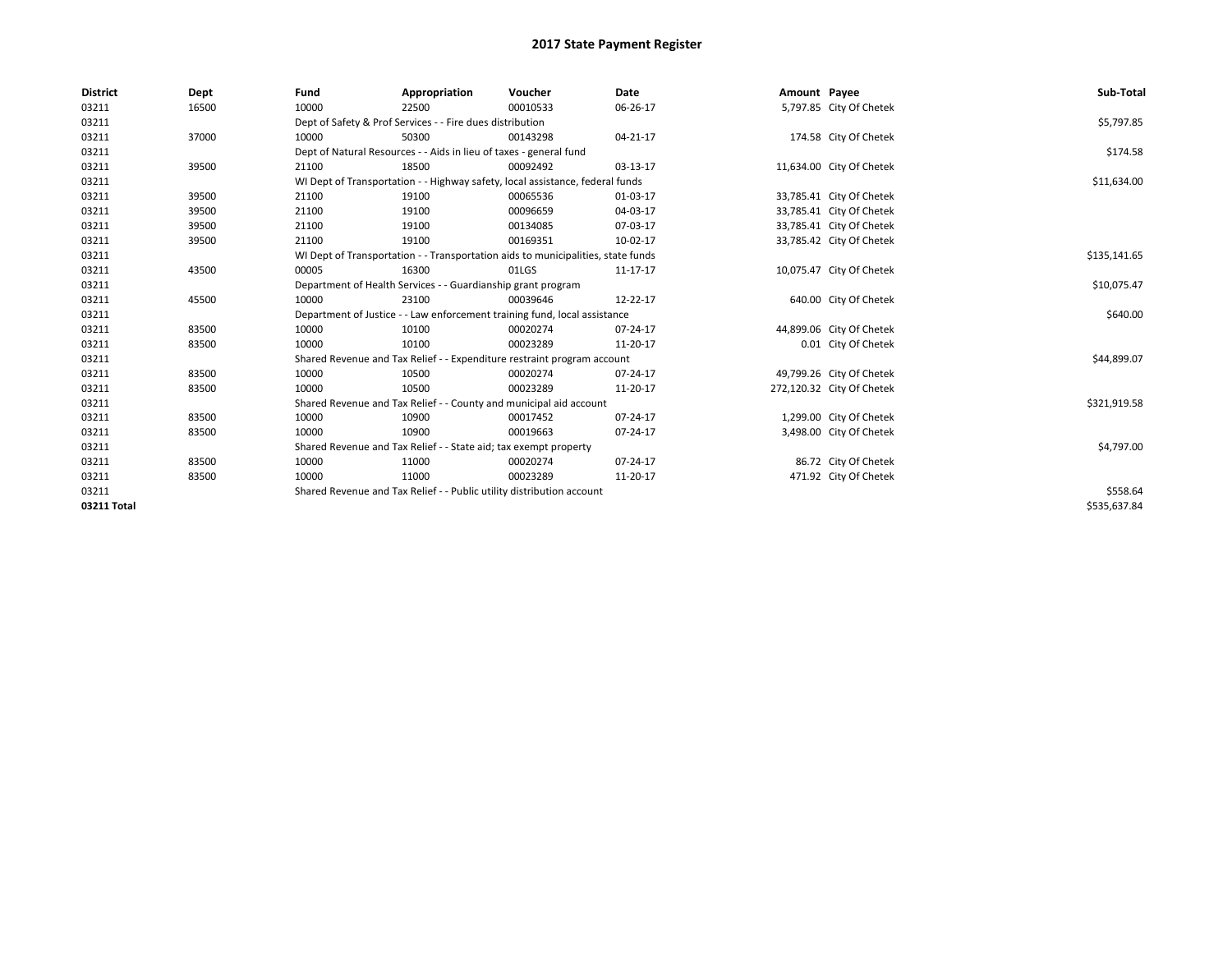| <b>District</b> | Dept  | Fund                                                      | Appropriation                                                        | Voucher                                                                          | <b>Date</b>                                                                                      | Amount Payee |                               | Sub-Total    |
|-----------------|-------|-----------------------------------------------------------|----------------------------------------------------------------------|----------------------------------------------------------------------------------|--------------------------------------------------------------------------------------------------|--------------|-------------------------------|--------------|
| 03212           | 16500 | 10000                                                     | 22500                                                                | 00010534                                                                         | 06-26-17                                                                                         |              | 7,346.17 City Of Cumberland   |              |
| 03212           |       | Dept of Safety & Prof Services - - Fire dues distribution |                                                                      | \$7,346.17                                                                       |                                                                                                  |              |                               |              |
| 03212           | 37000 | 21200                                                     | 57900                                                                | 00143300                                                                         | 04-21-17                                                                                         |              | 489.04 City Of Cumberland     |              |
| 03212           |       |                                                           | Dept of Natural Resources - - Aids in lieu of taxes - sum sufficient |                                                                                  |                                                                                                  |              |                               | \$489.04     |
| 03212           | 37000 | 21200                                                     | 67800                                                                | 00200410                                                                         | 12-11-17                                                                                         |              | 1,170.00 City Of Cumberland   |              |
| 03212           |       |                                                           |                                                                      |                                                                                  | Dept of Natural Resources - - Environmental aids -- invasive aquatic species and lake monitoring |              |                               | \$1,170.00   |
| 03212           | 39500 | 21100                                                     | 18500                                                                | 00162650                                                                         | 09-25-17                                                                                         |              | 3,426.60 City Of Cumberland   |              |
| 03212           |       |                                                           |                                                                      | WI Dept of Transportation - - Highway safety, local assistance, federal funds    |                                                                                                  |              |                               | \$3,426.60   |
| 03212           | 39500 | 21100                                                     | 19100                                                                | 00065537                                                                         | 01-03-17                                                                                         |              | 38,609.02 City Of Cumberland  |              |
| 03212           | 39500 | 21100                                                     | 19100                                                                | 00096660                                                                         | 04-03-17                                                                                         |              | 38,609.02 City Of Cumberland  |              |
| 03212           | 39500 | 21100                                                     | 19100                                                                | 00134086                                                                         | 07-03-17                                                                                         |              | 38,609.02 City Of Cumberland  |              |
| 03212           | 39500 | 21100                                                     | 19100                                                                | 00169352                                                                         | 10-02-17                                                                                         |              | 38,609.03 City Of Cumberland  |              |
| 03212           |       |                                                           |                                                                      | WI Dept of Transportation - - Transportation aids to municipalities, state funds |                                                                                                  |              |                               | \$154,436.09 |
| 03212           | 39500 | 21100                                                     | 26400                                                                | 00160783                                                                         | 09-01-17                                                                                         |              | 17,378.78 City Of Cumberland  |              |
| 03212           |       |                                                           | WI Dept of Transportation - - Aeronautics assistance, state funds    |                                                                                  |                                                                                                  |              |                               | \$17,378.78  |
| 03212           | 39500 | 21100                                                     | 27400                                                                | 00160783                                                                         | 09-01-17                                                                                         |              | 4,344.70 City Of Cumberland   |              |
| 03212           |       |                                                           | WI Dept of Transportation - - Aeronautics assistance, local funds    |                                                                                  |                                                                                                  |              |                               | \$4,344.70   |
| 03212           | 45500 | 10000                                                     | 23100                                                                | 00039730                                                                         | 12-26-17                                                                                         |              | 960.00 City Of Cumberland     |              |
| 03212           |       |                                                           |                                                                      | Department of Justice - - Law enforcement training fund, local assistance        |                                                                                                  |              |                               | \$960.00     |
| 03212           | 83500 | 10000                                                     | 10500                                                                | 00020275                                                                         | 07-24-17                                                                                         |              | 73,892.83 City Of Cumberland  |              |
| 03212           | 83500 | 10000                                                     | 10500                                                                | 00023290                                                                         | 11-20-17                                                                                         |              | 418,726.03 City Of Cumberland |              |
| 03212           |       |                                                           |                                                                      | Shared Revenue and Tax Relief - - County and municipal aid account               |                                                                                                  |              |                               | \$492,618.86 |
| 03212           | 83500 | 10000                                                     | 10900                                                                | 00017453                                                                         | 07-24-17                                                                                         |              | 3,977.00 City Of Cumberland   |              |
| 03212           | 83500 | 10000                                                     | 10900                                                                | 00019664                                                                         | 07-24-17                                                                                         |              | 3,098.00 City Of Cumberland   |              |
| 03212           |       |                                                           | Shared Revenue and Tax Relief - - State aid; tax exempt property     |                                                                                  |                                                                                                  |              |                               | \$7,075.00   |
| 03212           | 83500 | 10000                                                     | 50100                                                                | 00015154                                                                         | 01-31-17                                                                                         |              | 884.97 City Of Cumberland     |              |
| 03212           |       |                                                           | Shared Revenue and Tax Relief - - Payments for municipal services    |                                                                                  |                                                                                                  |              |                               | \$884.97     |
| 03212           | 83500 | 52100                                                     | 36300                                                                | 00015666                                                                         | 03-27-17                                                                                         |              | 4,239.23 City Of Cumberland   |              |
| 03212           |       |                                                           | Shared Revenue and Tax Relief - - Lottery and gaming credit          |                                                                                  |                                                                                                  |              |                               | \$4,239.23   |
| 03212 Total     |       |                                                           |                                                                      |                                                                                  |                                                                                                  |              |                               | \$694,369.44 |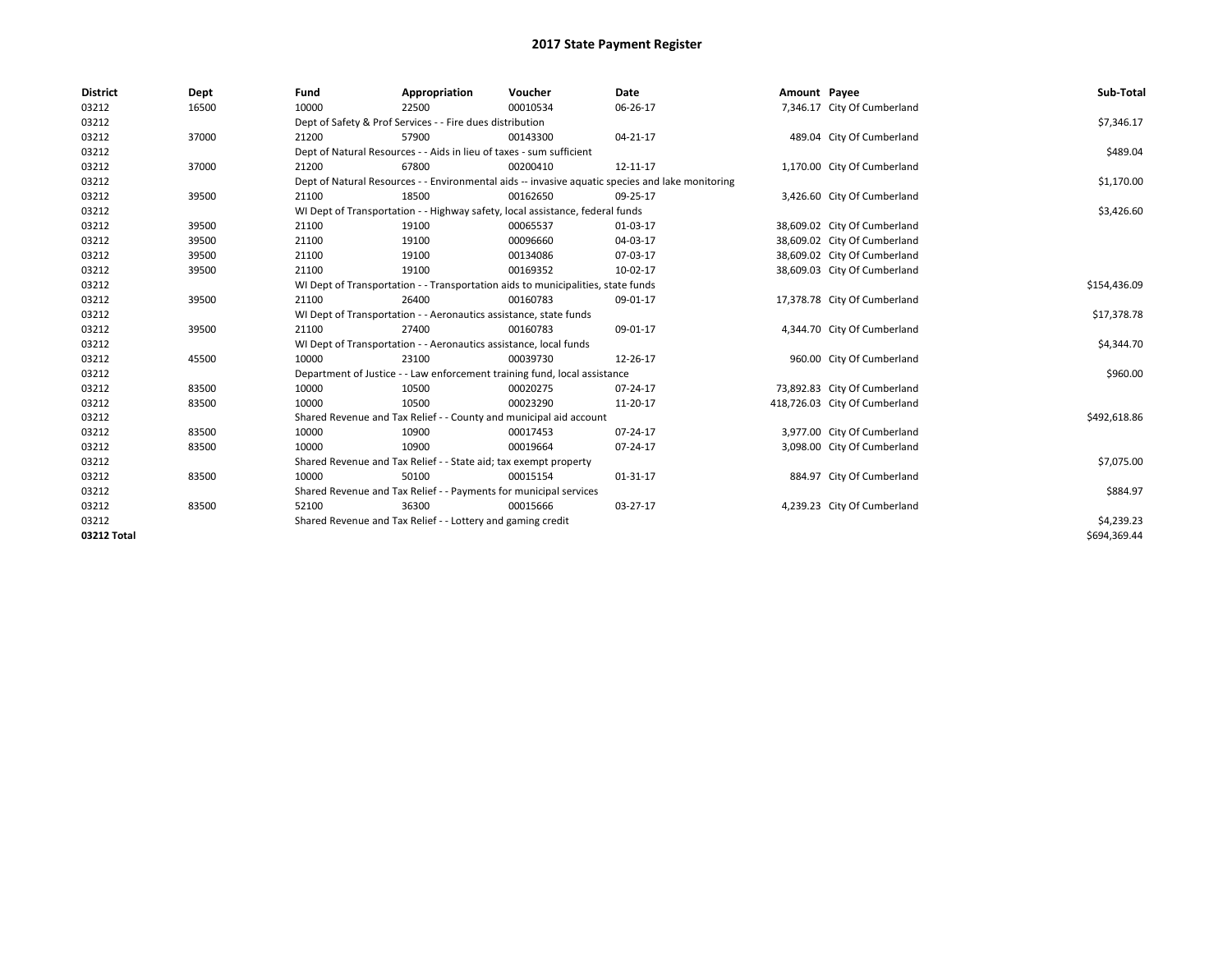| <b>District</b> | Dept  | Fund  | Appropriation                                                                      | Voucher  | <b>Date</b>                                                                                                  | Amount Payee |                                | Sub-Total      |
|-----------------|-------|-------|------------------------------------------------------------------------------------|----------|--------------------------------------------------------------------------------------------------------------|--------------|--------------------------------|----------------|
| 03276           | 16500 | 10000 | 22500                                                                              | 00010535 | 06-27-17                                                                                                     |              | 27,570.75 City Of Rice Lake    |                |
| 03276           |       |       | Dept of Safety & Prof Services - - Fire dues distribution                          |          |                                                                                                              |              |                                | \$27,570.75    |
| 03276           | 37000 | 10000 | 50300                                                                              | 00123845 | 02-02-17                                                                                                     |              | 421.99 City Of Rice Lake       |                |
| 03276           | 37000 | 10000 | 50300                                                                              | 00143343 | 04-21-17                                                                                                     |              | 10.45 City Of Rice Lake        |                |
| 03276           |       |       | Dept of Natural Resources - - Aids in lieu of taxes - general fund                 |          |                                                                                                              |              |                                | \$432.44       |
| 03276           | 37000 | 21200 | 16600                                                                              | 00157000 | 06-19-17                                                                                                     |              | 29.36 City Of Rice Lake        |                |
| 03276           |       |       | Dept of Natural Resources - - General program operations - state funds; forestry   |          |                                                                                                              |              |                                | \$29.36        |
| 03276           | 37000 | 21200 | 57100                                                                              | 00157000 | 06-19-17                                                                                                     |              | 13.44 City Of Rice Lake        |                |
| 03276           |       |       |                                                                                    |          | Dept of Natural Resources - - Resource aids -- county forests, forest croplands and managed forest land aids |              |                                | \$13.44        |
| 03276           | 37000 | 21200 | 58900                                                                              | 00157000 | 06-19-17                                                                                                     |              | 135.06 City Of Rice Lake       |                |
| 03276           |       |       | Dept of Natural Resources - - Resource aids - distribution of closed acreage fees. |          |                                                                                                              |              |                                | \$135.06       |
| 03276           | 37000 | 27400 | 67000                                                                              | 00154257 | 06-01-17                                                                                                     |              | 9,516.46 City Of Rice Lake     |                |
| 03276           |       |       | Dept of Natural Resources - - Financial assistance for responsible units           |          |                                                                                                              |              |                                | \$9,516.46     |
| 03276           | 37000 | 36300 | TA100                                                                              | 00163684 | 07-05-17                                                                                                     |              | 152,575.00 City Of Rice Lake   |                |
| 03276           |       |       | Dept of Natural Resources - - LAND ACQUISITION                                     |          |                                                                                                              |              |                                | \$152,575.00   |
| 03276           | 39500 | 21100 | 16200                                                                              | 00067323 | $01-03-17$                                                                                                   |              | 8,379.95 City Of Rice Lake     |                |
| 03276           | 39500 | 21100 | 16200                                                                              | 00098446 | 04-03-17                                                                                                     |              | 8,379.95 City Of Rice Lake     |                |
| 03276           | 39500 | 21100 | 16200                                                                              | 00135872 | 07-03-17                                                                                                     |              | 8,379.95 City Of Rice Lake     |                |
| 03276           | 39500 | 21100 | 16200                                                                              | 00171138 |                                                                                                              |              |                                |                |
|                 |       |       |                                                                                    |          | 10-02-17                                                                                                     |              | 8,379.98 City Of Rice Lake     |                |
| 03276           |       |       | WI Dept of Transportation - - Connecting highways aids, state funds                |          |                                                                                                              |              |                                | \$33,519.83    |
| 03276           | 39500 | 21100 | 17700                                                                              | 00125417 | 06-13-17                                                                                                     |              | 8,875.00 City Of Rice Lake     |                |
| 03276           | 39500 | 21100 | 17700                                                                              | 00154673 | 08-17-17                                                                                                     |              | 24,047.00 City Of Rice Lake    |                |
| 03276           |       |       | WI Dept of Transportation - - Tier C transit operating aids, state funds           |          |                                                                                                              |              |                                | \$32,922.00    |
| 03276           | 39500 | 21100 | 18200                                                                              | 00085632 | 02-16-17                                                                                                     |              | 13,247.00 City Of Rice Lake    |                |
| 03276           | 39500 | 21100 | 18200                                                                              | 00180144 | 10-19-17                                                                                                     |              | 23,734.22 City Of Rice Lake    |                |
| 03276           | 39500 | 21100 | 18200                                                                              | 00186580 | 11-02-17                                                                                                     |              | 23,045.14 City Of Rice Lake    |                |
| 03276           | 39500 | 21100 | 18200                                                                              | 00195313 | $11-27-17$                                                                                                   |              | 18,622.00 City Of Rice Lake    |                |
| 03276           |       |       |                                                                                    |          | WI Dept of Transportation - - Transit and other transportation-related aids, federal funds                   |              |                                | \$78,648.36    |
| 03276           | 39500 | 21100 | 19100                                                                              | 00065538 | $01-03-17$                                                                                                   |              | 174,229.05 City Of Rice Lake   |                |
| 03276           | 39500 | 21100 | 19100                                                                              | 00096661 | 04-03-17                                                                                                     |              | 174,229.05 City Of Rice Lake   |                |
| 03276           | 39500 | 21100 | 19100                                                                              | 00134087 | 07-03-17                                                                                                     |              | 174,229.05 City Of Rice Lake   |                |
| 03276           | 39500 | 21100 | 19100                                                                              | 00169353 | 10-02-17                                                                                                     |              | 174,229.06 City Of Rice Lake   |                |
| 03276           |       |       | WI Dept of Transportation - - Transportation aids to municipalities, state funds   |          |                                                                                                              |              |                                | \$696,916.21   |
| 03276           | 45500 | 10000 | 23100                                                                              | 00038603 | 12-07-17                                                                                                     |              | 2,720.00 City Of Rice Lake     |                |
| 03276           |       |       | Department of Justice - - Law enforcement training fund, local assistance          |          |                                                                                                              |              |                                | \$2,720.00     |
| 03276           | 45500 | 10000 | 28400                                                                              | 00023746 | $02 - 10 - 17$                                                                                               |              | 429.00 City Of Rice Lake       |                |
| 03276           | 45500 | 10000 | 28400                                                                              | 00024391 | $02 - 22 - 17$                                                                                               |              | 46.14 City Of Rice Lake        |                |
| 03276           |       |       | Department of Justice - - Internet Crimes Against Childr                           |          |                                                                                                              |              |                                | \$475.14       |
| 03276           | 46500 | 10000 | 30600                                                                              | 00022110 | 02-09-17                                                                                                     |              | 3,955.92 City Of Rice Lake     |                |
| 03276           | 46500 | 10000 | 30600                                                                              | 00027343 | 06-09-17                                                                                                     |              | 3,955.92 City Of Rice Lake     |                |
| 03276           | 46500 | 10000 | 30600                                                                              | 00028019 | 06-19-17                                                                                                     |              | 3,955.92 City Of Rice Lake     |                |
| 03276           | 46500 | 10000 | 30600                                                                              | 00034003 | 11-07-17                                                                                                     |              | 3,955.92 City Of Rice Lake     |                |
| 03276           |       |       | Department of Military Affairs - - Regional emergency response teams               |          |                                                                                                              |              |                                | \$15,823.68    |
| 03276           | 50500 | 10000 | 74300                                                                              | 00049902 | 05-18-17                                                                                                     |              | 410,307.00 City Of Rice Lake   |                |
| 03276           |       |       | Department of Administration - - Federal aid; local assistance                     |          |                                                                                                              |              |                                | \$410,307.00   |
| 03276           | 83500 | 10000 | 10500                                                                              | 00020276 | 07-24-17                                                                                                     |              | 254,717.15 City Of Rice Lake   |                |
|                 | 83500 | 10000 | 10500                                                                              | 00023291 | 11-20-17                                                                                                     |              | 1,443,397.19 City Of Rice Lake |                |
| 03276           |       |       |                                                                                    |          |                                                                                                              |              |                                |                |
| 03276           |       |       | Shared Revenue and Tax Relief - - County and municipal aid account                 |          |                                                                                                              |              |                                | \$1,698,114.34 |
| 03276           | 83500 | 10000 | 10900                                                                              | 00017454 | 07-24-17                                                                                                     |              | 36,704.00 City Of Rice Lake    |                |
| 03276           | 83500 | 10000 | 10900                                                                              | 00019665 | 07-24-17                                                                                                     |              | 10,903.00 City Of Rice Lake    |                |
| 03276           |       |       | Shared Revenue and Tax Relief - - State aid; tax exempt property                   |          |                                                                                                              |              |                                | \$47,607.00    |
| 03276           | 83500 | 10000 | 11000                                                                              | 00020276 | 07-24-17                                                                                                     |              | 1,740.55 City Of Rice Lake     |                |